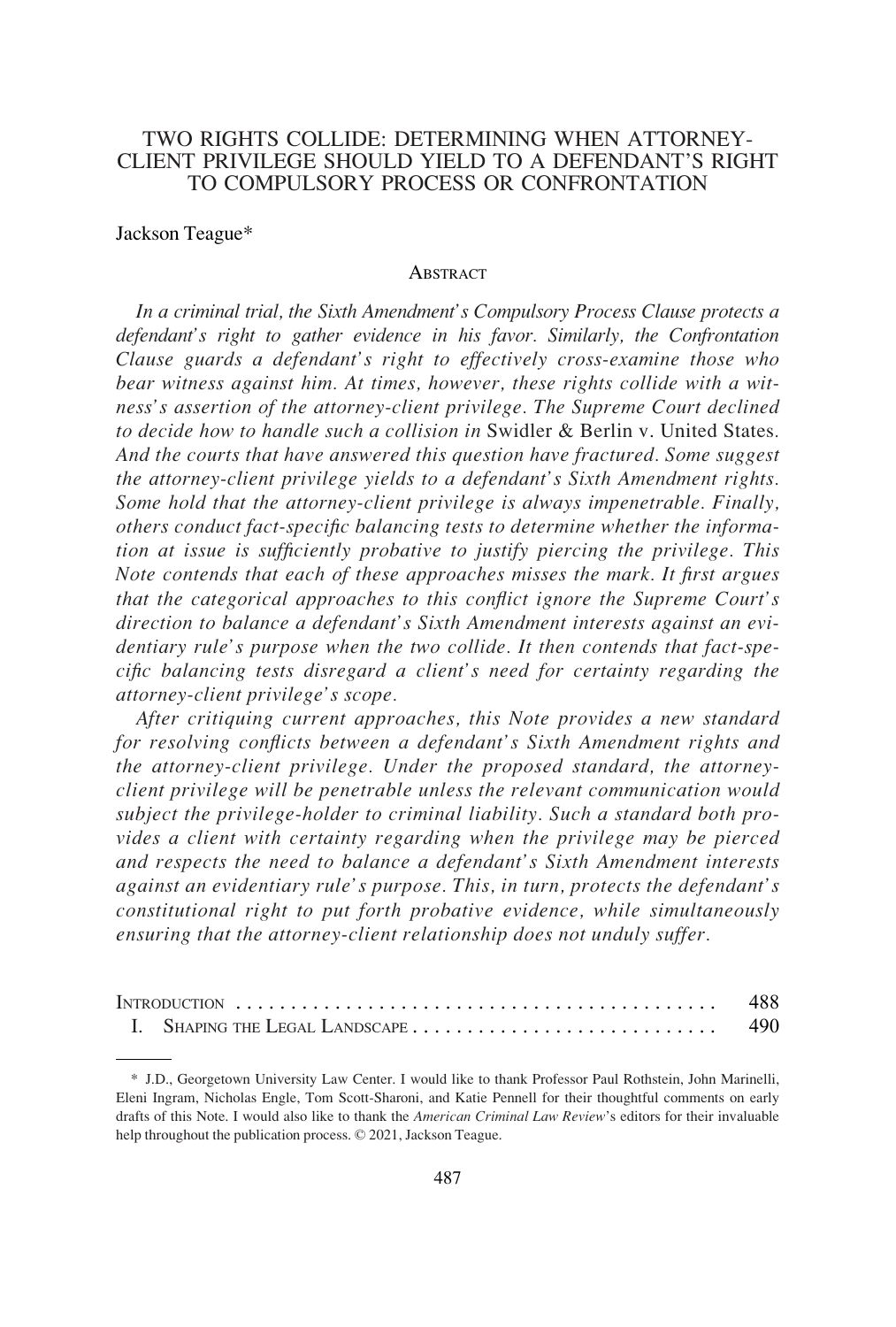<span id="page-1-0"></span>

|      | $A_{\cdot}$ | Attorney-Client Privilege                            | 490 |
|------|-------------|------------------------------------------------------|-----|
|      | $B_{-}$     | Confrontation Clause                                 | 494 |
|      |             | Compulsory Process Clause                            | 495 |
| II.  |             |                                                      | 498 |
|      | A.          | The Sixth Amendment Categorically Controls           | 499 |
|      | $B_{\cdot}$ | The Attorney-Client Privilege Categorically Controls | 504 |
|      |             |                                                      | 508 |
| III. |             |                                                      | 510 |
|      |             |                                                      | 510 |
|      |             | 1. Non-Incriminating Statements                      | 510 |
|      |             | 2. Incriminating Statements                          | 514 |
|      | $B_{\cdot}$ | The Proper Standard                                  | 518 |
|      |             |                                                      | 519 |
|      |             |                                                      | 521 |

#### **INTRODUCTION**

Imagine that a man is on trial for a murder he did not commit.<sup>1</sup> As the prosecution builds its case, the man's conviction becomes almost a foregone conclusion. The evidence appears so damning that it would take another person's confession to convince a reasonable jury of the defendant's innocence. Imagine that such a confession exists, and that it falls squarely within a hearsay exception. The defendant would undoubtedly seek to introduce it as evidence, and his Sixth Amendment right to compulsory process would almost always enable him to do so.<sup>2</sup>

But assume the true murderer's confession was covered by the attorney-client privilege. Communications covered by this privilege generally enjoy unquestioned secrecy and are not subjected to a balancing test of any kind.<sup>3</sup> The defendant's right to compulsory process thus collides with the attorney-client privilege. When this collision occurs, a court must decide which right triumphs, and which must yield.

Next consider *Murdoch v. Castro*. 4 In 1983, four men robbed a California bar, shooting and killing a bystander in the process.<sup>5</sup> The murder went unsolved for eleven years until the police used fingerprint technology to identify Dino Dinardo.<sup>6</sup> Dinardo initially denied any involvement in the crime, but later confessed, implicating Charles Murdoch and eventually testifying against him.7 Following that

<sup>1.</sup> This hypothetical situation is based on the facts of *Morales v. Portuondo*, 154 F. Supp. 2d 706 (S.D.N.Y. 2001).

<sup>2.</sup> *See* U.S. CONST. amend. VI ("In all criminal prosecutions, the accused shall enjoy the right . . . to have compulsory process for obtaining witnesses in his favor.").

<sup>3.</sup> Swidler & Berlin v. United States, 524 U.S. 399, 408–09 (1998) (holding that the attorney-client privilege is absolute and survives a client's death).

<sup>4. 365</sup> F.3d 699 (9th Cir. 2004).

<sup>5.</sup> *Id.* at 701.

<sup>6.</sup> *Id.* 

<sup>7.</sup> *Id.*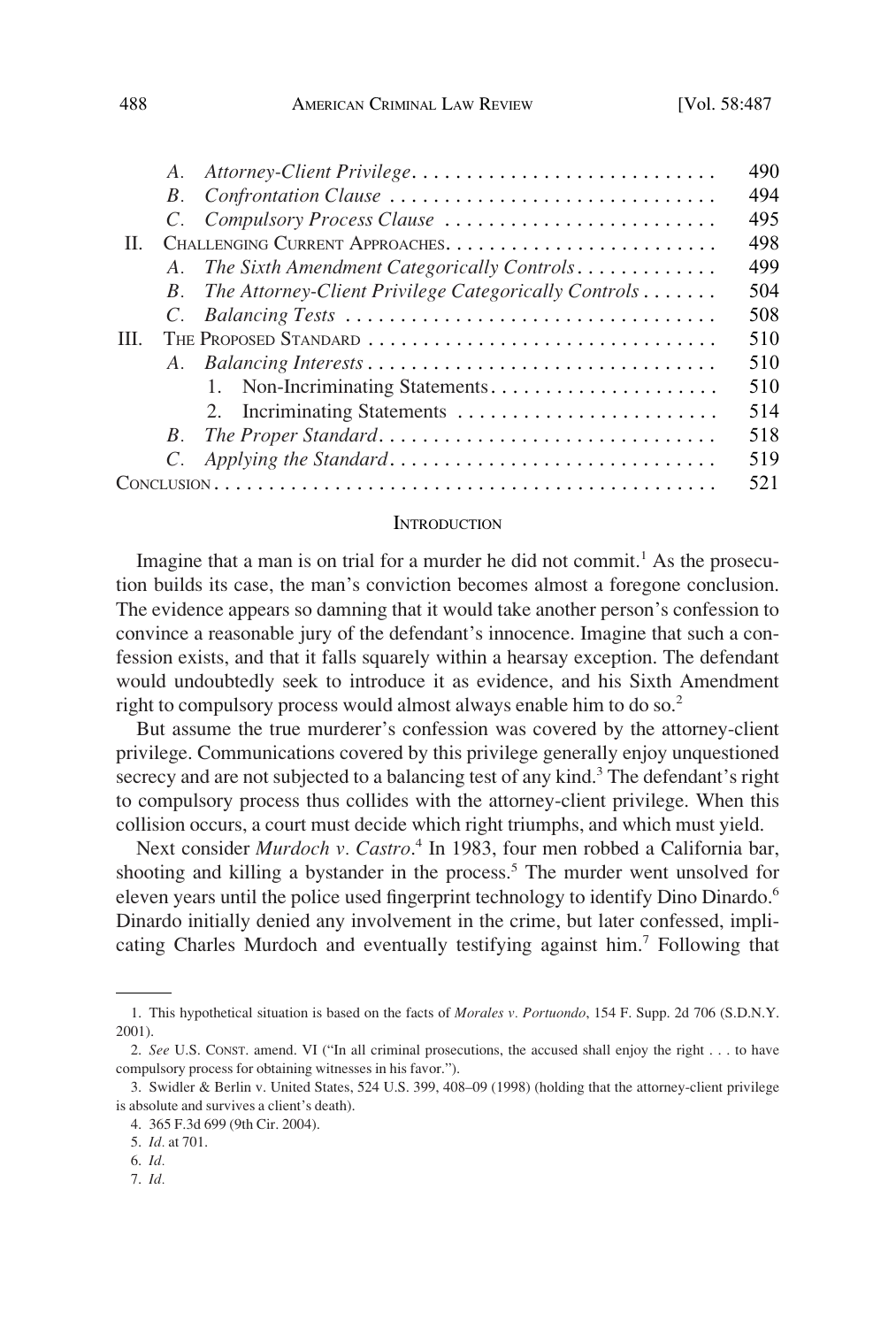testimony, a privileged letter from Dinardo to his attorney surfaced.8 The prosecutor informed the judge that he had not seen the letter's contents, but that there was a chance the letter would exonerate Murdoch entirely.<sup>9</sup> If such a letter existed, Murdoch would undoubtedly seek to use it to impeach Dinardo's testimony. And absent privilege, it is unquestionable that his Sixth Amendment right to confrontation would enable him to do so. Murdoch's right to confrontation thus collided head on with Dinardo's attorney-client privilege. When such a collision occurs, courts again must decide which interest prevails.

The law governing when a defendant can use his confrontation or compulsory process rights to pierce the attorney-client privilege remains unsettled. The Supreme Court specifically left the question open in *Swidler & Berlin v. United States*, 10 and courts that have answered the question have reached different conclusions. Some suggest that a defendant's right to compulsory process or confrontation overrides the evidentiary privilege.<sup>11</sup> Others hold that the privilege is impenetrable.<sup>12</sup> Finally, some conduct a fact-specific balancing test to determine whether the Sixth Amendment or attorney-client privilege prevails.<sup>13</sup>

This Note contends that each of these approaches misses the mark. It then crafts a coherent standard for when attorney-client privilege should yield to the Sixth Amendment. Part I examines the current landscape of attorney-client privilege and

12. *See, e.g.*, United States v. Scheffer, 523 U.S. 303, 308 (1998) (noting that rules limiting the accused's ability to present relevant evidence do not violate the accused's right to compulsory process unless they are "arbitrary" or "disproportionate to the purposes they are designed to serve" (quoting Rock v. Arkansas, 483 U.S. 44, 56 (1987))); Valdez v. Winans, 738 F.2d 1087, 1089 (10th Cir. 1984) (noting that the attorney-client privilege did not have to yield to the Compulsory Process Clause because "the Sixth Amendment usually has been forced to yield when a testimonial privilege is asserted"); United States *ex rel.* Abramov v. Chandler, No. 05 C 4795, 2006 WL 1371456, at \*7 (N.D. Ill. May 17, 2006) ("[T]he attorney-client privilege is designed 'to promote the judicial process itself.' Thus, unlike some privileges deemed to be of secondary importance, the attorney-client privilege does not give way to a defendant's right under the [C]onfrontation [C]lause." (citation omitted)).

13. *See, e.g.*, United States *ex rel.* Blackwell v. Franzen, 688 F.2d 496, 501 (7th Cir. 1982) (holding that the trial court's refusal to allow defense counsel to ask whether the prosecution witness had recanted his confession in a conversation with his attorney did not violate the defendant's Sixth Amendment right to confrontation because the probative value of testimony did not outweigh the interests served by the privilege); United States v. W.R. Grace, 439 F. Supp. 2d 1125, 1142–43 (D. Mont. 2006) (balancing the probative value of privileged information against the privilege's justifications and holding that at least some of the documents at issue required piercing the privilege under the Compulsory Process Clause).

<sup>8.</sup> Murdoch became aware of the privileged materials when the prosecutor informed the trial judge and Murdoch's counsel that Dinardo told her he had written his counsel a letter concerning Murdoch's involvement. *Id.* at 701–02. The prosecutor had not seen the letter, but believed that it potentially exonerated Murdoch. *Id.*  9. *Id.* at 702.

<sup>10. 524</sup> U.S. 399, 408 n.3 (1998) (holding that the attorney-client privilege survives a client's death, but leaving open the question whether "exceptional circumstances implicating a criminal defendant's constitutional rights might warrant breaching the privilege").

<sup>11.</sup> *See, e.g.*, State v. Hoop, 731 N.E.2d 1177, 1187 (Ohio Ct. App. 1999) (noting that the attorney-client privilege must yield if invocation of the privilege unduly burdens the defendant's right to compulsory process); United States v. Romano, 46 M.J. 269, 274 (C.A.A.F. 1997) ("The defendant's constitutional right to produce evidence under the [C]ompulsory [P]rocess [C]lause may overcome the attorney-client privilege."); United States v. Rainone, 32 F.3d 1203, 1206 (7th Cir. 1994) (finding that the attorney-client privilege may have to yield "if the right of confrontation . . . would be violated by enforcing the privilege").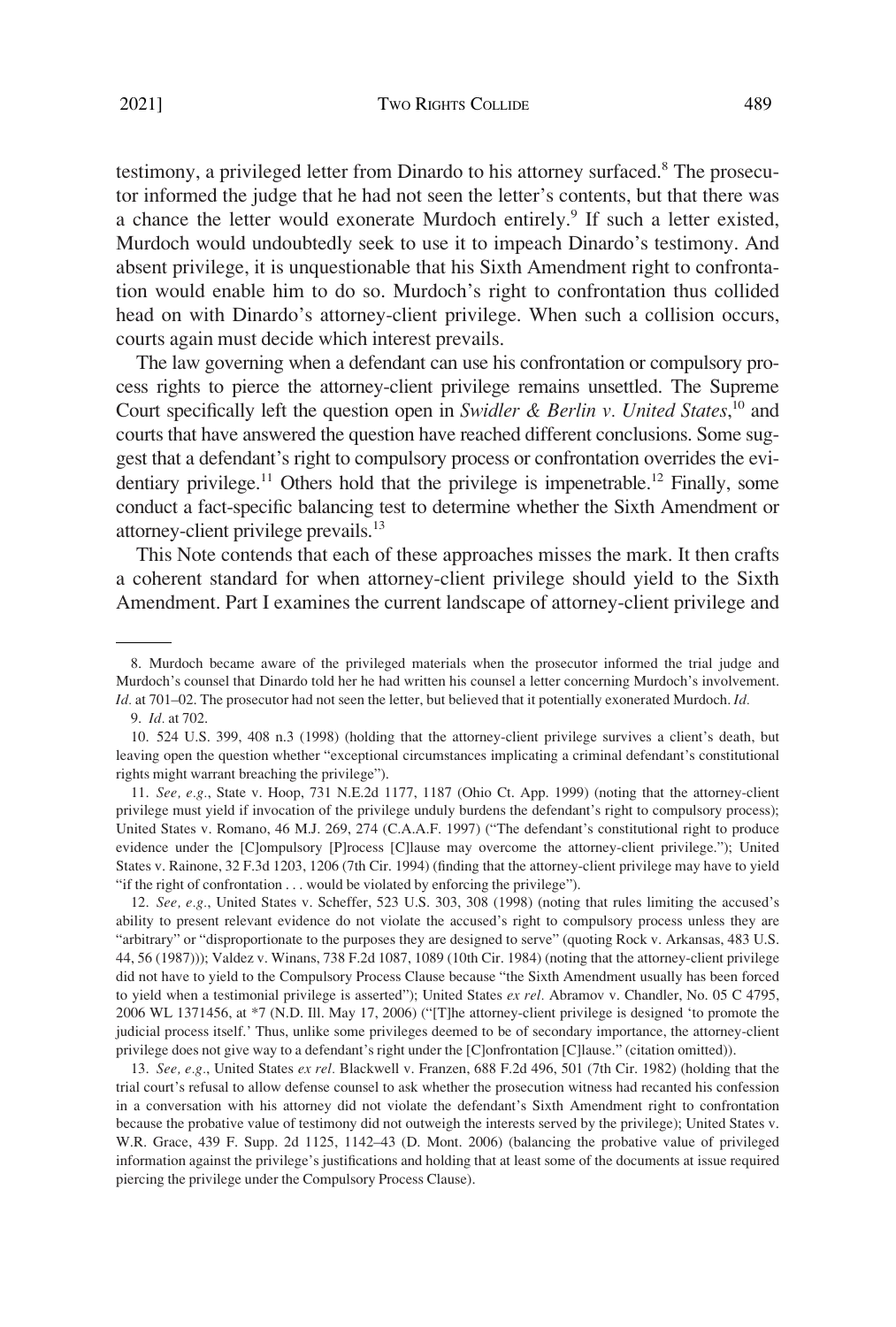<span id="page-3-0"></span>Sixth Amendment jurisprudence.<sup>14</sup> Part II asserts that current approaches to conflicts between the attorney-client privilege and Sixth Amendment are inapt. Part III argues that the Compulsory Process and Confrontation Clauses entitle a defendant to pierce the attorney-client privilege unless the relevant information would subject the privilege-holder to criminal liability. The Note concludes that this approach strikes the proper balance.

## I. SHAPING THE LEGAL LANDSCAPE

This Part sketches the legal landscape for each doctrine this Note explores. Section A outlines the attorney-client privilege doctrine; Section B addresses Confrontation Clause jurisprudence; and Section C examines Compulsory Process Clause jurisprudence.

## *A. Attorney-Client Privilege*

The attorney-client privilege has been essential to the adversarial system since the Elizabethan era.<sup>15</sup> For an adversarial system to function effectively, free communication between attorney and client is imperative.<sup>16</sup> Absent the attorney-client privilege, however, such communication is impossible. As the Supreme Court has explained, "if the client knows that damaging information could more readily be obtained from [his] attorney following disclosure . . . the client would be reluctant to confide in his lawyer."17 The privilege thus serves the distinct purpose of ensuring "full and frank communication between attorneys and their clients."18 This enables attorneys to give more accurate advice, helping the client better comply with the law, empowering the attorney to represent the client effectively, and ultimately aiding the decision-maker in reaching the optimal outcome.<sup>19</sup>

<sup>14.</sup> Some defendants might also seek to pierce the attorney-client privilege by arguing that the privilege deprives them of their due process right to present a complete defense. *See, e.g.*, Holmes v. South Carolina, 547 U.S. 319, 324 (2006) (holding that "the Constitution guarantees criminal defendants 'a meaningful opportunity to present a complete defense'" (citation omitted)). For a defendant to use this right to invalidate a rule of evidence, he must show that the evidentiary rule "infring[es] upon a weighty interest of the accused" and is "'arbitrary' or 'disproportionate to the purposes it is designed to serve.'" *Id.* (citing *Scheffer*, 523 U.S. at 308). This standard is identical to the standard a defendant is required to overcome to show a rule of evidence violates his right to compulsory process. *See* Virgin Islands v. Mills, 956 F.2d 443, 446 (3d Cir. 1992). Because discussing both rights would be duplicative, this Note does not discuss the defendant's right to present a complete defense.

<sup>15.</sup> *See* 8 JOHN H. WIGMORE, A TREATISE ON THE ANGLO-AMERICAN SYSTEM OF EVIDENCE IN TRIALS AT COMMON LAW §§ 2290–91 (3d ed. 1940).

<sup>16.</sup> *See* Monroe H. Freedman, *Lawyer-Client Confidences and the Constitution*, 90 YALE L.J. 1486, 1492 (1981) (explaining that the attorney-client privilege is necessary to ensure the adversarial system functions properly, and is "rooted in the imperative need for confidence and trust" between lawyer and client).

<sup>17.</sup> Fisher v. United States, 425 U.S. 391, 403–04 (1976) (holding that documents which would not have been attainable in the hands of a defendant cannot be obtained from his attorney).

<sup>18.</sup> Upjohn v. United States, 449 U.S. 383, 389 (1981) (describing the attorney-client privilege's purpose).

<sup>19.</sup> *See* Paul R. Rice, *Attorney-Client Privilege: The Eroding Concept of Confidentiality Should be Abolished*, 47 DUKE L.J. 853, 858 (1998) (discussing benefits the attorney-client privilege has on the attorney-client relationship).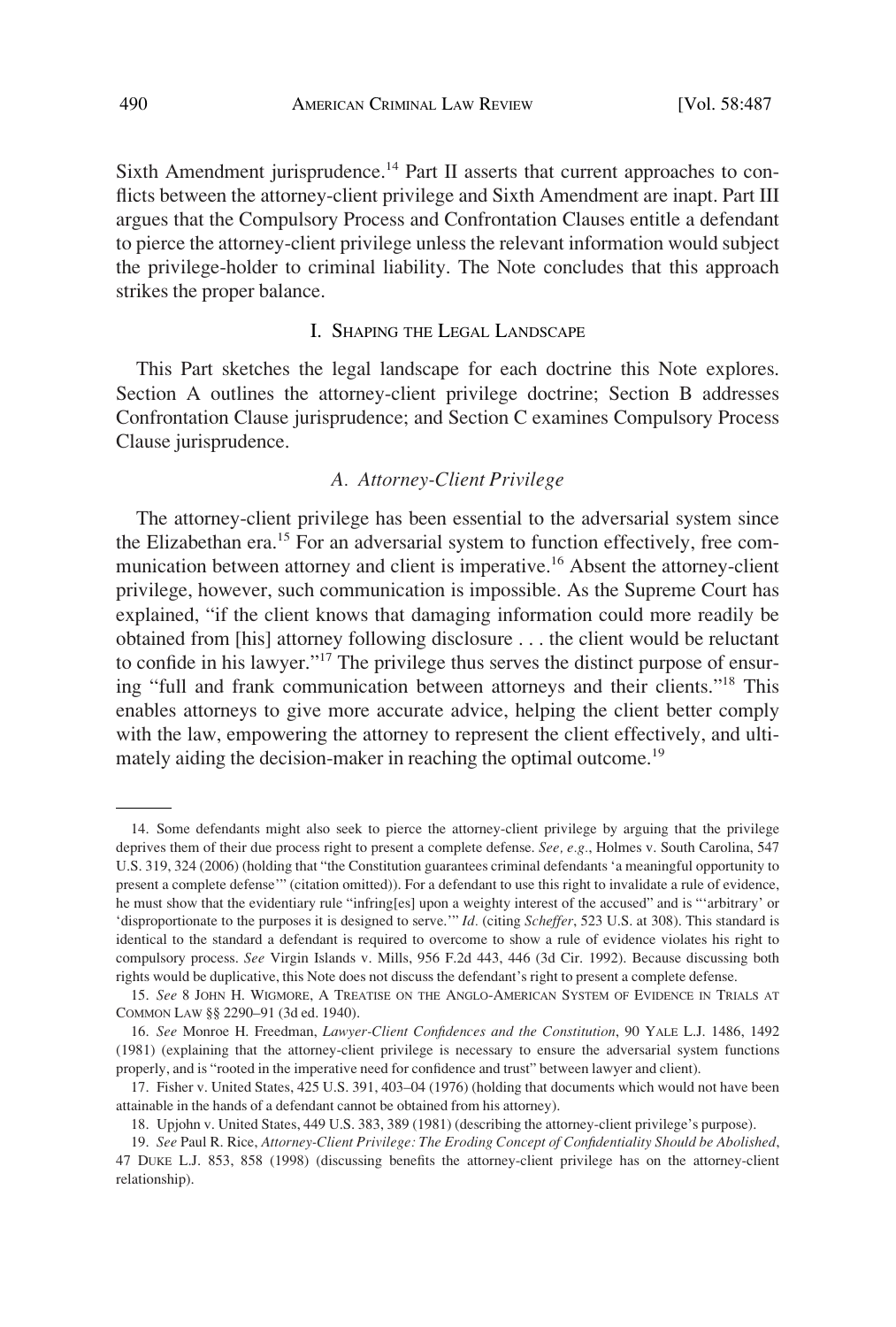2021] Two RIGHTS COLLIDE 491

While these benefits are tangible, they come with costs. A basic maxim of America's justice system is that it uncovers the truth, but it cannot be doubted that the attorney-client privilege often stands as an obstacle to that goal.<sup>20</sup> That obstacle has led to both wrongful convictions and unjust acquittals.<sup>21</sup> Because of that cost, the privilege "applies only where necessary to achieve its purpose."<sup>22</sup> Therefore, the privilege cannot be used to perpetuate a crime or fraud,<sup>23</sup> applies only to confidential communications, $24$  and does not extend to communications when the client is not seeking legal advice.<sup>25</sup>

Though the privilege is construed narrowly, it is typically impenetrable when it applies.<sup>26</sup> The privilege is generally not subjected to a balancing test of any kind,<sup>27</sup> which assures clients that confidential communications with their attorney will not be discovered.<sup>28</sup> Such certainty is essential to protecting a client's constitutional rights in the criminal context because the privilege is "indispensable to the fulfillment of the constitutional security against self-incrimination and the right to make defense with the aid of counsel."<sup>29</sup>

The connection between the attorney-client privilege and the Fifth Amendment privilege against self-incrimination has been recognized since early American jurisprudence.30 The privilege against self-incrimination provides a witness with confidence that the government cannot compel him to incriminate himself.<sup>31</sup> It is also a basic maxim of the attorney-client relationship that an attorney cannot represent his client if he is not apprised of all relevant facts.<sup>32</sup> Thus, absent the privilege,

24. PAUL F. ROTHSTEIN, FEDERAL TESTIMONIAL PRIVILEGES § 2.1 (2d ed. Supp. 2020).

25. *Id.* 

27. *Id.* 

<sup>20.</sup> *See* Freedman, *supra* note 16, at 1489–90.

*See, e.g.*, Alton Logan & Berl Falbaum, *I Served 26 Years for Murder Even Though the Killer Confessed*, 21. MARSHALL PROJECT (Oct. 19, 2017), [https://www.themarshallproject.org/2017/10/19/i-served-26-years-for](https://www.themarshallproject.org/2017/10/19/i-served-26-years-for-murder-even-though-the-killer-confessed)[murder-even-though-the-killer-confessed](https://www.themarshallproject.org/2017/10/19/i-served-26-years-for-murder-even-though-the-killer-confessed) (describing a case where an innocent man was convicted of murder even though the true killer had confessed to murder to his attorney).

<sup>22.</sup> *Fisher*, 425 U.S. at 403.

<sup>23.</sup> United States v. Zolin, 491 U.S. 554, 562–63 (1989) (discussing the attorney-client privilege's crimefraud exception).

<sup>26.</sup> Swidler & Berlin v. United States, 524 U.S. 399, 409 (1998) (noting that the attorney-client privilege should not be subjected to a balancing test because it would "introduce[] substantial uncertainty into the privilege's application").

<sup>28.</sup> *In re* Pub. Def. Serv., 831 A.2d 890, 900 (D.C. 2003) ("[C]lients would be reluctant to share confidences 'if their lawyers could be turned into witnesses against them or if they could be forced to disclose their conversations with their lawyers.'" (citation omitted)).

<sup>29.</sup> People v. Knuckles, 650 N.E.2d 974, 979 (Ill. 1995) (noting that the attorney-client privilege is "'essentially interrelated' with the right to counsel and immunity from self-incrimination" (citation omitted)).

<sup>30.</sup> Kristen V. Cunningham & Jessica L. Srader, *The Post 9-11 War on Terrorism . . . What Does It Mean for the Attorney-Client Privilege?*, 4 WYO. L. REV. 311, 338 (2004) ("Early American jurisprudence viewed the attorney-client privilege as an extension of the Fifth Amendment privilege against self-incrimination.").

<sup>31.</sup> U.S. CONST. amend. V ("No person . . . shall be compelled in any criminal case to be a witness against himself.").

<sup>32.</sup> *In re Pub. Def. Serv.*, 831 A.2d at 900.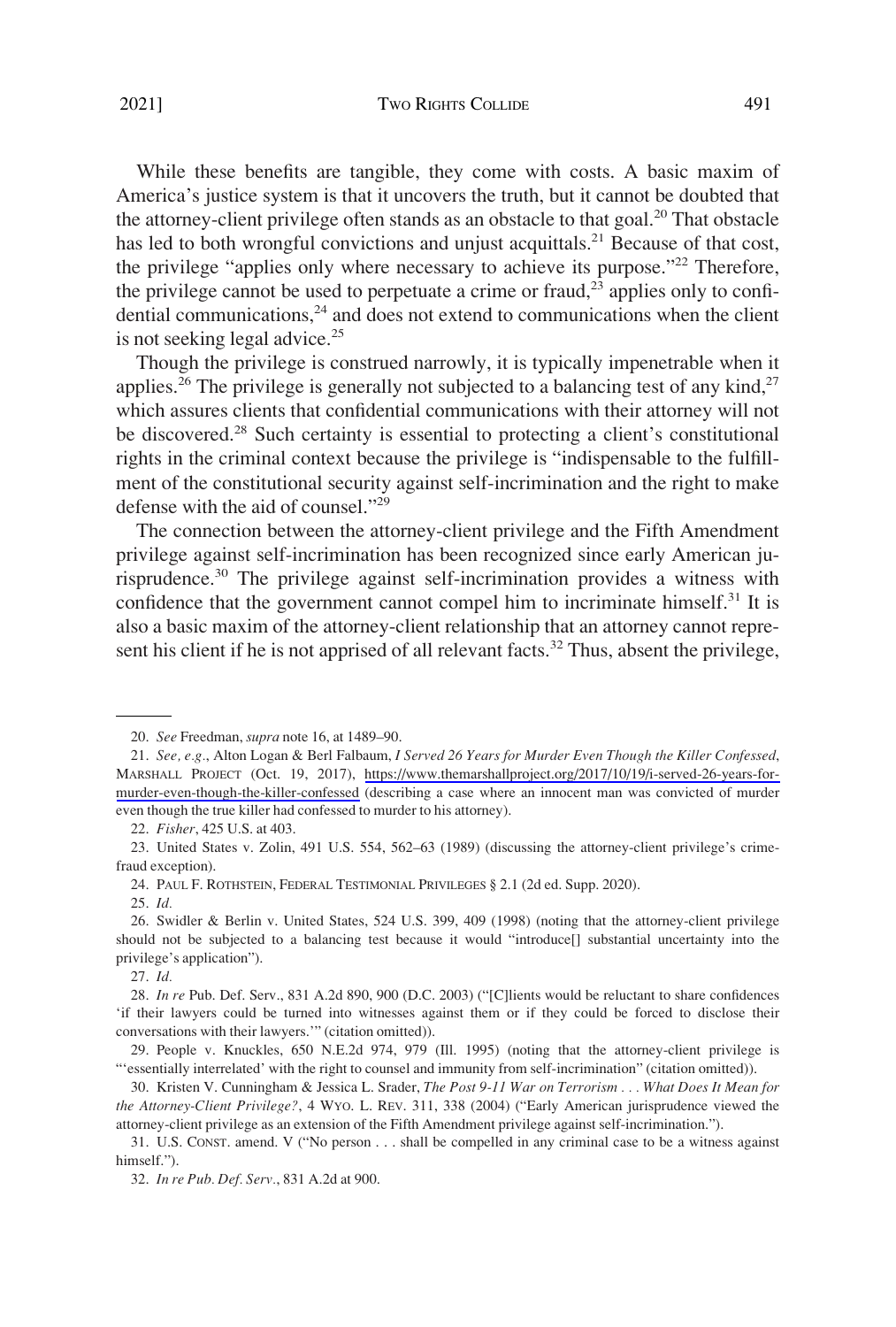a criminal defendant would be in a precarious position.<sup>33</sup> Assuming that the defendant had not confessed to a third party, the government would not be able to use the defendant's own words to convict him. But if the defendant informed his attorney of the facts crucial to his case, the prosecution could use the defendant's own statements to convict him by simply subpoenaing his attorney and forcing the attorney to repeat the statements his client told him.

The Supreme Court recognized this tension in *United States v. Fisher*. 34 There, the IRS sought to compel a taxpayer's attorney to provide the taxpayer's documents.<sup>35</sup> In reaching its decision, the Court discussed the relationship between the Fifth Amendment and the attorney-client privilege. The Court recognized that "if the client knows that damaging information could more readily be obtained from the attorney following disclosure than from himself in the absence of disclosure, the client would be reluctant to confide in his lawyer and it would be difficult to obtain fully informed legal advice."36 The Court then noted that the core purpose of the privilege is to protect a client's disclosures that are "necessary to obtain informed legal advice—which might not have been made absent the privilege."<sup>37</sup> Accordingly, the Court found that information that is undiscoverable because of a legitimate assertion of the privilege against self-incrimination cannot be discovered merely because it is in the attorney's possession.<sup>38</sup>

The *Fisher* Court expressly left open whether an attorney can assert the privilege against self-incrimination on his client's behalf.<sup>39</sup> But most circuits that have considered the question have held that *Fisher* effectively incorporates a client's Fifth Amendment privilege against self-incrimination into privileged information in the attorney's possession.<sup>40</sup> Under this approach, the privilege against self-incrimination "must protect at least incriminating conversations and documents produced

<sup>33.</sup> *Id.* (noting that clients will "be reluctant to share confidences if their lawyers could be turned into witnesses against them or if they could be forced to disclose their conversations with their lawyers").

<sup>34. 425</sup> U.S. 391 (1976).

<sup>35.</sup> *Id.* at 394, 414 (holding that the documents were discoverable because they could have been discovered if they were in the client's possession).

<sup>36.</sup> *Id.* at 403.

<sup>37.</sup> *Id.* 

<sup>38.</sup> *Id.* at 404.

<sup>39.</sup> *Id.* at 402 n.8 ("The parties disagree on the question whether an attorney may claim the Fifth Amendment privilege of his client. We need not resolve this question.").

<sup>40.</sup> *See, e.g.*, *In re* Foster, 188 F.3d 1259, 1271 (10th Cir. 1999) ("Under *Fisher*, [the attorney-client] privilege effectively incorporates a client's Fifth Amendment right; it prevents the court from forcing Reinhart to produce documents given it by Foster in seeking legal advice if the Amendment would bar the court from forcing Foster himself to produce those documents."); *In re* Grand Jury Subpoenas Dated Oct. 22, 1991 & Nov. 1, 1991, 959 F.2d 1158, 1163 (2d Cir. 1992) (noting that documents in an attorney's possession could be discovered as though the client himself were holding those documents); *In re* Feldberg, 862 F.2d 622, 629 (7th Cir. 1988) (observing that documents "protected in the client's hands by the privilege against self-incrimination because of their contents [do] not become available merely because [they are] temporarily in the lawyer's hands for the purposes of obtaining legal advice").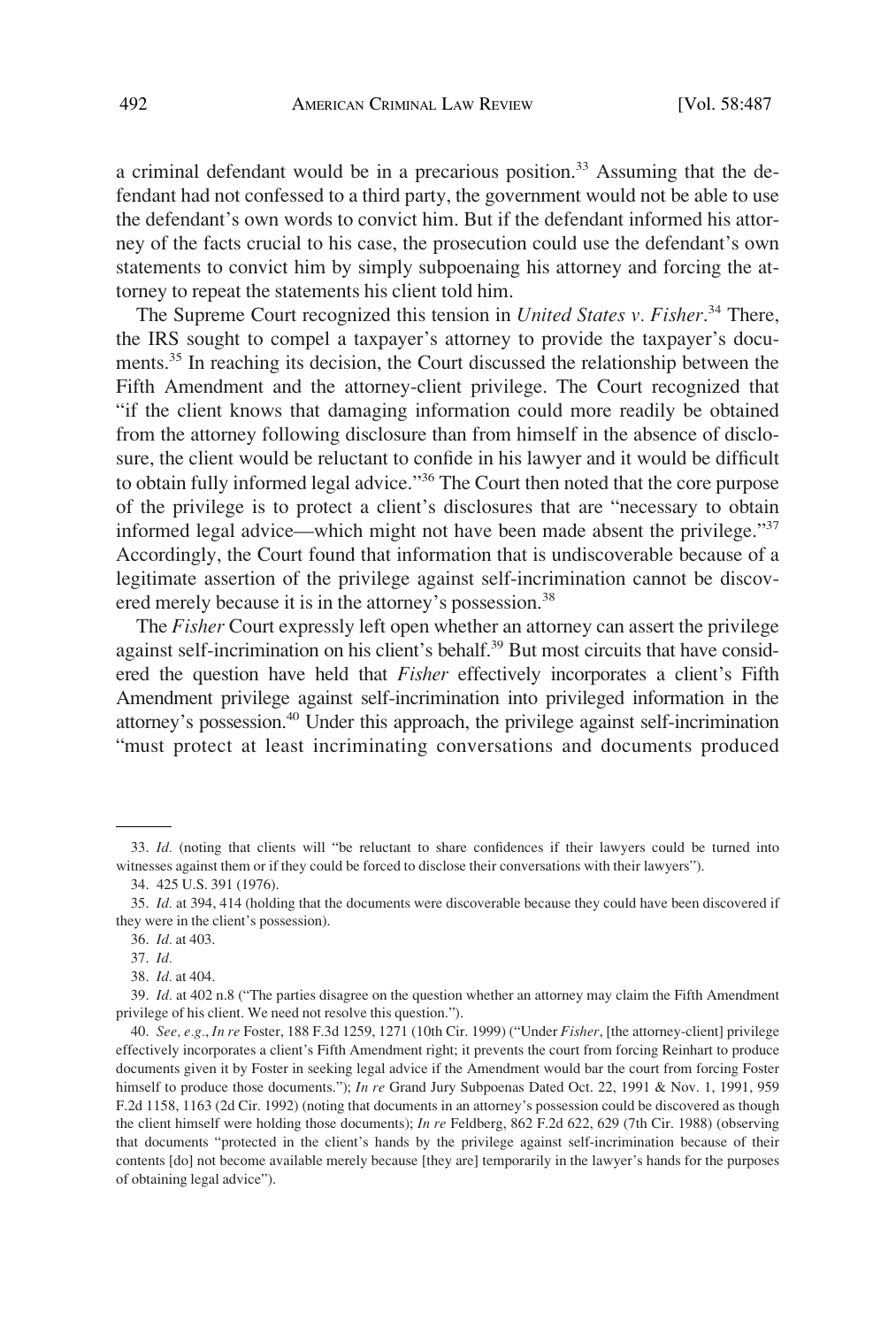for the purpose of representation, whether held by the attorney or client."<sup>41</sup>

The attorney-client privilege is connected not only to the privilege against selfincrimination, but also the Sixth Amendment right to counsel.<sup>42</sup> It is connected to the latter right in two ways. First, the government violates the defendant's Sixth Amendment right to counsel if it invades the defendant's attorney-client privilege after his Sixth Amendment right to counsel attaches.<sup>43</sup> That right to counsel attaches "when a defendant proves that, at the time of the procedure in question, the government had crossed the constitutionally-significant divide from fact-finder to adversary."<sup>44</sup>

The second way the attorney-client privilege is connected to the Sixth Amendment right to counsel is less direct but equally consequential. "The fundamental justification for the [S]ixth [A]mendment right to counsel is the presumed inability of a defendant to make informed choices about the preparation and conduct of his defense."<sup>45</sup> But for the attorney to effectively prepare and conduct that defense, "[f]ree two-way communication between client and attorney is essential."46 Such communication is essential because lawyers are unable to give effective legal advice "without being apprised of 'all pertinent facts, no matter how embarrassing or inculpating those facts may be.<sup>''47</sup> When the attorney-client privilege is uncertain, however, those facts are impossible to uncover. This makes it more difficult for counsel to prepare an effective defense, thus decreasing the practical value of the Sixth Amendment right to the effective assistance of counsel.<sup>48</sup>

Absent the privilege, the client is placed in a constitutional dilemma.<sup>49</sup> When a client's communications are discoverable, he is "forced to choose between free communication with an attorney or complete silence based on the Fifth Amendment."50 Free communication would render the client's Fifth Amendment

45. United States v. Levy, 577 F.2d 200, 209 (3d Cir. 1978).

<sup>41.</sup> United States v. White, 879 F.2d 1509, 1516 (7th Cir. 1989) (Will, J., concurring in part) ("Although there is apparently no general Fifth Amendment protection for papers . . . that amendment must protect at least incriminating conversations and documents produced for the purpose of representation, whether held by the attorney or client.").

<sup>42.</sup> Neku v. United States, 620 A.2d 259, 262 (D.C. 1993) ("In the criminal context the privilege acquires Sixth Amendment protection.").

<sup>43.</sup> Partington v. Gedan, 961 F.2d 852, 863 (9th Cir. 1992) ("[A] violation of the attorney-client privilege implicates the Sixth Amendment right to counsel . . . when the government interferes with the relationship between a criminal defendant and his attorney.").

<sup>44.</sup> United States *ex rel.* Hall v. Lane, 804 F.2d 79, 82–83 (7th Cir. 1986) (holding that the Sixth Amendment right to counsel did not attach when a defendant was required to appear in a lineup).

<sup>46.</sup> *Id.* ("Free two-way communication between client and attorney is essential if the professional assistance guaranteed by the [S]ixth [A]mendment is to be meaningful.").

<sup>47.</sup> *In re* Pub. Def. Serv., 831 A.2d 890, 900 (D.C. 2003) (citation omitted).

<sup>48.</sup> United States v. Rainone, 32 F.3d 1203, 1206 (7th Cir. 1994) (stating that an uncertain attorney-client privilege will make it "more difficult for [the defendant] to prepare an effective defense; [and] the practical value of his Sixth Amendment right to the effective assistance of counsel will therefore be less").

<sup>49.</sup> *See* Freedman, *supra* note 16, at 1490 ("Clients seeking to exercise their right to counsel would be able to do so only at the risk of compromising their privacy, autonomy, and privilege against self-incrimination.").

<sup>50.</sup> United States v. White, 879 F.2d 1509, 1516 (7th Cir. 1989) (Will, J., concurring in part).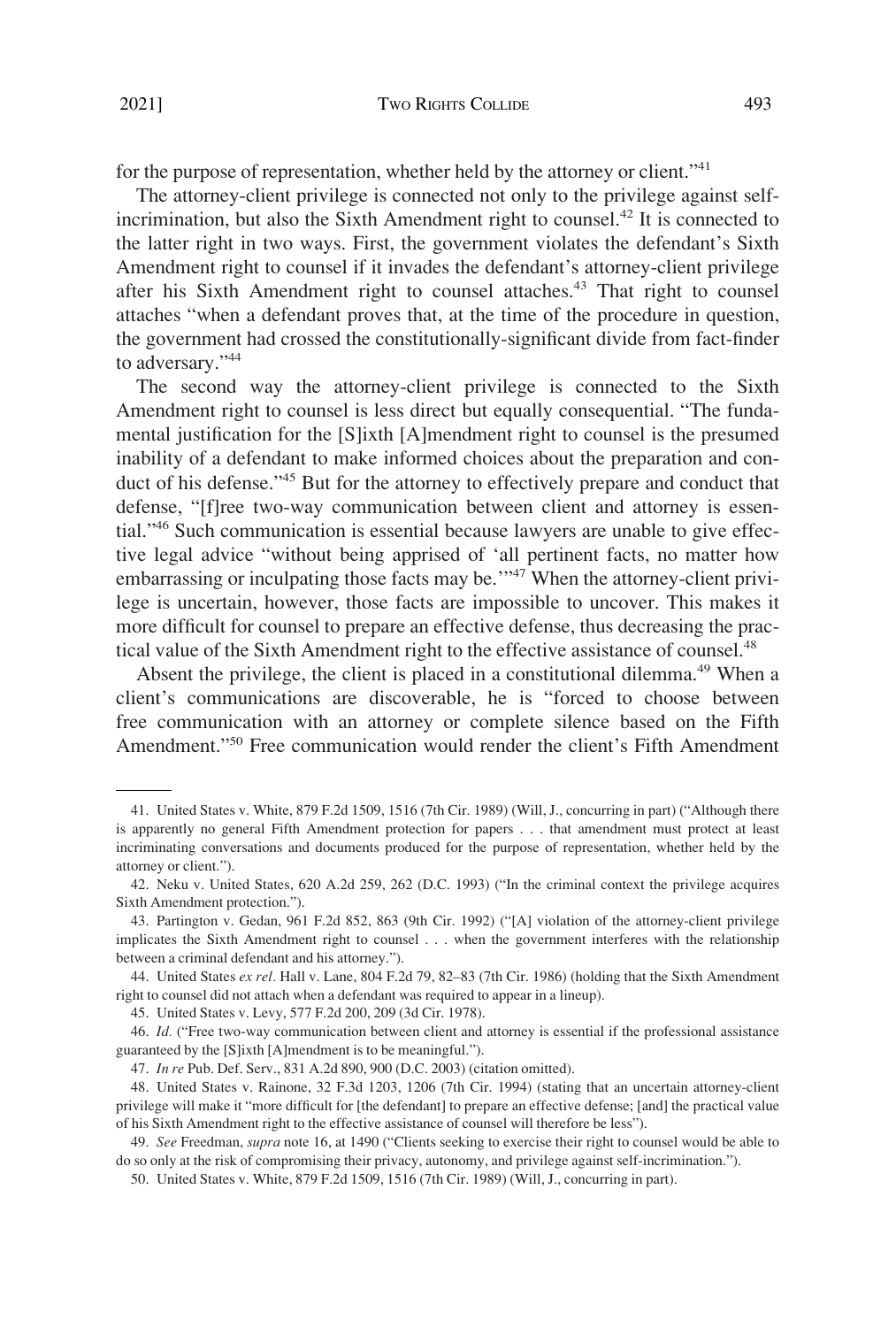<span id="page-7-0"></span>privilege against self-incrimination toothless. But failing to provide his attorney with all pertinent information would hamstring the attorney and diminish the Sixth Amendment right to counsel's value. In the criminal context, the privilege thus serves not only to protect the adversarial system, but also to safeguard the client's constitutional rights.

## *B. Confrontation Clause*

The Sixth Amendment guarantees that a criminal defendant will "enjoy the right ... to be confronted with the witnesses against him."<sup>51</sup> At English common law, a criminal defendant was often prohibited from cross-examining the prosecution's witnesses.<sup>52</sup> Instead, courts examined a witness *ex parte* and read the witness's testimony to the jury.<sup>53</sup> The Framers recognized that this procedure was incongruous with the adversarial justice system they sought to implement, so they adopted the Sixth Amendment's Confrontation Clause to ensure criminal defendants had the opportunity to cross-examine those who testified against them.<sup>54</sup> By the late 1800s, the Supreme Court viewed this right as one that guarantees criminal defendants "a personal examination and cross-examination of the witness in which the accused has an opportunity, not only of testing the recollection and sifting the conscience of the witness, but of compelling him to stand face to face with the jury in order that they may look at him."55

Consistent with this understanding, a defendant's right to confrontation is violated in two instances. First, it is violated when the government offers an out-ofcourt statement for the truth of the matter asserted and the defendant does not have an opportunity to confront the statement's declarant in court.<sup>56</sup> Under this category, the Confrontation Clause is only implicated if the out-of-court statement is deemed testimonial.57 This bar is met when the statement arises under "circumstances [that] objectively indicate that there is no . . . ongoing emergency, and that the primary purpose of the interrogation is to establish or prove past events potentially relevant to later criminal prosecution."58 Once the court determines that the out-ofcourt statements are testimonial, they are inadmissible unless the declarant is available at trial for cross-examination or the declarant is unavailable to testify and the defendant had a prior opportunity to cross-examine the declarant.<sup>59</sup>

58. Davis v. Washington, 547 U.S. 813, 822 (2006) (holding that a portion of the victim's 911 conversation in which she identified the defendant was not testimonial).

<sup>51.</sup> U.S. CONST. amend. VI.

<sup>52.</sup> Crawford v. Washington, 541 U.S. 36, 50 (2004) (discussing the Confrontation Clause's history).

<sup>53.</sup> *Id.* 

<sup>54.</sup> *Id.* 

<sup>55.</sup> Mattox v. United States, 156 U.S. 237, 242 (1895).

<sup>56.</sup> *Id.* 

<sup>57.</sup> *Crawford*, 541 U.S. at 53–54, 68 (holding that the Confrontation Clause is violated if a court admits prior testimonial statements of witnesses who have since become unavailable and there was no prior opportunity for cross-examination).

<sup>59.</sup> *Crawford*, 541 U.S. at 53–54.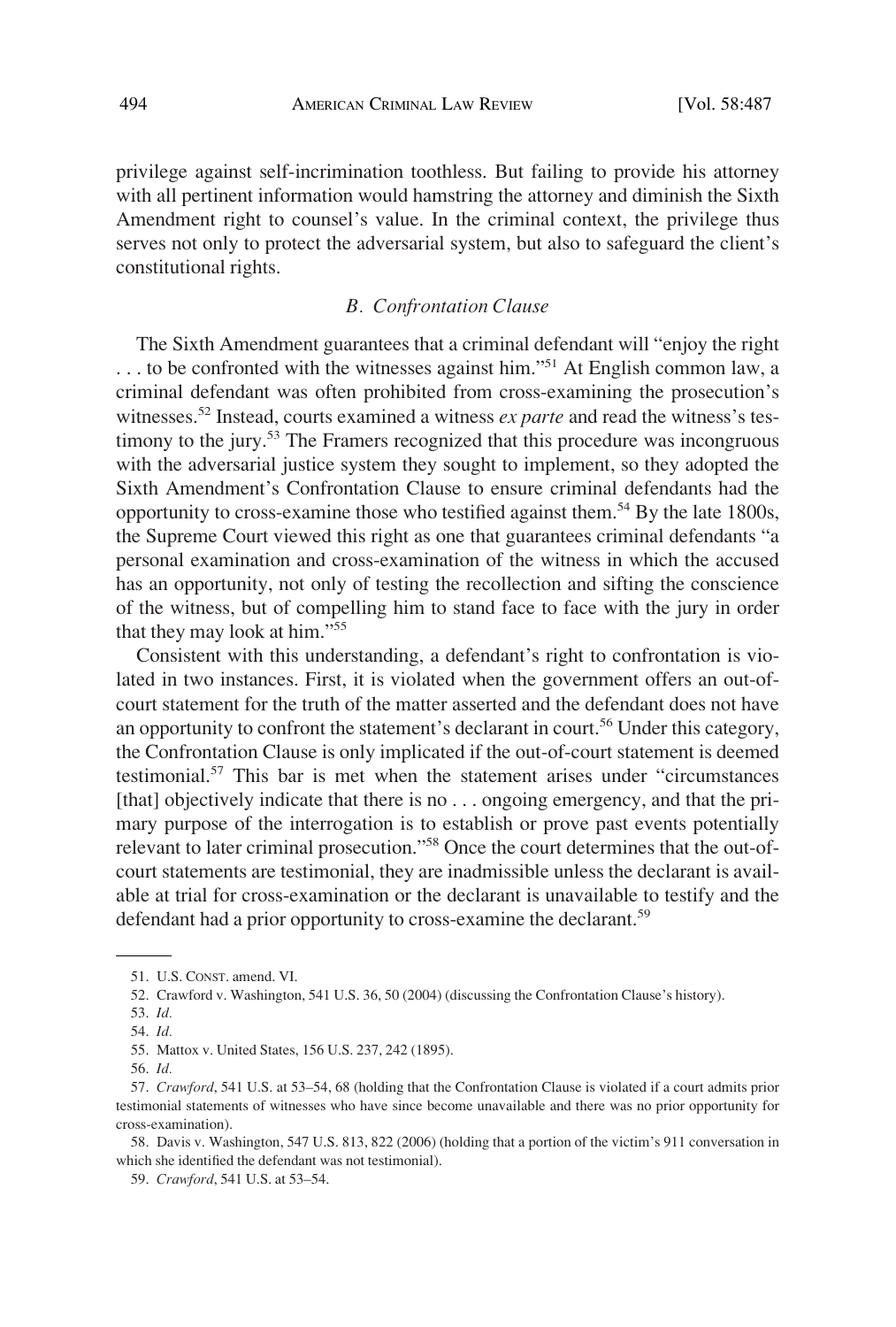### <span id="page-8-0"></span>2021] TWO RIGHTS COLLIDE 495

The Confrontation Clause also covers a second category of rights. Under this category, the right to confrontation is violated when the witness is physically present, but "opportunity for cross-examination has been restricted by law or by a trial court ruling."60 To prove a violation under this category, the defendant must show that the evidentiary rule robbed him of the opportunity "to expose to the jury the facts from which jurors . . . could appropriately draw inferences relating to the reliability of the witness."61 This encompasses both the right to determine whether the defendant is biased or otherwise unreliable, and the right to build a record that will enable the defendant to argue why the witness should not be trusted.<sup>62</sup>

The scope of the defendant's right to cross-examine, however, remains limited. It is true that *Crawford v. Washington* established a right to cross-examine a declarant that proffered testimonial evidence where the "exceptions established at the time of the founding" are not present,<sup>63</sup> but there is no right to cross-examine that declarant in any way the defendant might choose.<sup>64</sup> The clause is only violated when the excluded evidence might have given a reasonable jury "a significantly different impression of [the witness's] credibility."<sup>65</sup> Therefore, trial judges retain wide latitude under the Confrontation Clause to limit cross-examination.<sup>66</sup> That latitude includes the power to impose limits "based on concerns about, among other things, harassment, prejudice, confusion of the issues, the witness'[s] safety, or interrogation that is repetitive or only marginally relevant."<sup>67</sup>

### *C. Compulsory Process Clause*

The Sixth Amendment guarantees that the "accused shall enjoy the right . . . to have compulsory process for obtaining witnesses in his favor."<sup>68</sup> At English common law, felon defendants were often prohibited from calling witnesses or presenting evidence in their defense.<sup>69</sup> In order to end that practice and ensure the adversarial system functioned fairly, the Framers adopted the Sixth Amendment's

<sup>60.</sup> Kentucky v. Stincer, 482 U.S. 730, 738 (1987).

<sup>61.</sup> *Id.* (quoting Davis v. Alaska, 415 U.S. 308, 318 (1974)).

<sup>62.</sup> Hayes v. Ayers, 632 F.3d 500, 518 (9th Cir. 2011) (quoting *Davis*, 415 U.S. at 318) (noting that the right to cross-examination includes the right to introduce evidence discounting a witness's credibility).

<sup>63.</sup> *Crawford*, 541 U.S. at 54.

<sup>64.</sup> *See* Delaware v. Fensterer, 474 U.S. 15, 19–20 (1985) (noting that the admission of expert testimony where the expert could not recall the basis for his opinion did not violate the defendant's right to confrontation).

<sup>65.</sup> Delaware v. Van Arsdall, 475 U.S. 673, 679–80 (1986) (holding that the trial court's ruling prohibiting the defendant's inquiry into the possibility that a witness was biased as a result of his pending public drunkenness charge violated the defendant's rights secured by the Confrontation Clause).

<sup>66.</sup> *Id.* at 679.

<sup>67.</sup> *Id.*; *see also* Maryland v. Craig, 497 U.S. 836, 849 (1990) (holding that a child witness was not required to stand face-to-face with the person she accused of assaulting her because preference for face-to-face confrontation "must occasionally give way to considerations of public policy and the necessities of the case" (quoting Mattox v. United States, 156 U.S. 237, 243 (1895))).

<sup>68.</sup> U.S. CONST. amend. VI.

<sup>69.</sup> Washington v. Texas, 388 U.S. 14, 19–20 (1967) (discussing the Compulsory Process Clause's history).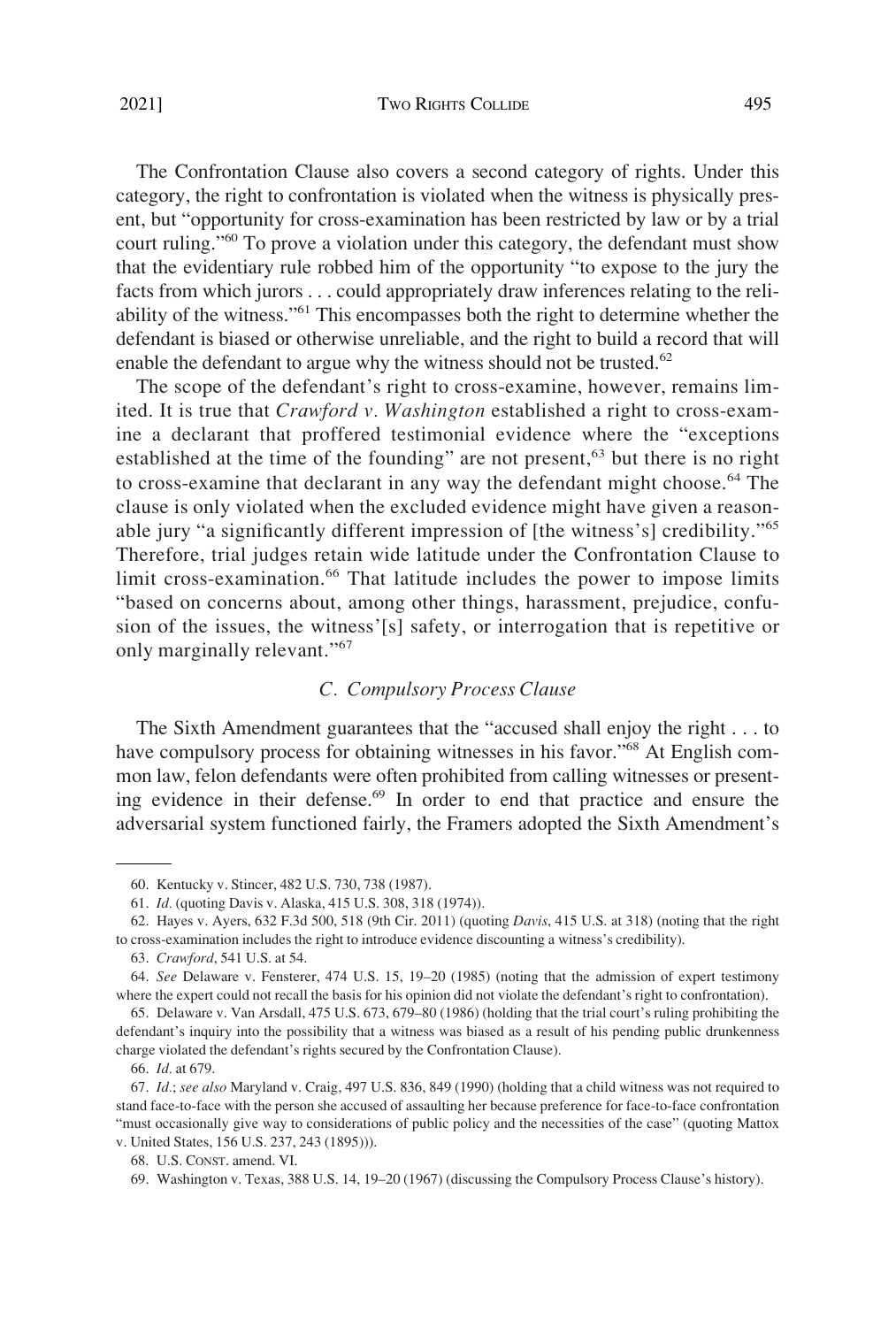Compulsory Process Clause.70 At the time of the founding, the Clause ensured defendants had the right to use the state's subpoena power to compel witness testimony and gather evidence, but did not displace common-law evidentiary rules.<sup>71</sup>

*United States v. Reid* is a strong illustration of the right's limitation during the founding era.<sup>72</sup> There, two defendants were jointly indicted for murder, and one sought to call the other as a witness.<sup>73</sup> But a common-law rule of evidence prohibited defendants who were indicted together from testifying in each other's trials.<sup>74</sup> Though the Supreme Court noted that this was the specific form of evil the Compulsory Process Clause was meant to abrogate, it refused to displace the common-law rule of evidence.<sup>75</sup>

As the nation progressed, however, the *Reid* Court's limited view of the right's utility began to falter. By 1918, the Court noted that "the truth is more likely to be arrived at by hearing the testimony of all persons of competent understanding who may seem to have knowledge of the facts involved in a case."76 And by 1967, the right grew into one that could displace evidentiary rules.<sup>77</sup>

The right has thus expanded from a shallow promise into one that protects the right to offer the testimony of witnesses, to compel their attendance, and to present the defendant's version of the facts.78 That right, however, does not empower a defendant to simply cast aside all of the rules of evidence.<sup>79</sup> Rather, for a defendant to show that a rule of evidence deprived him of his right to compulsory process, he must prove that: (1) the excluded evidence was "material and favorable to his defense"; and (2) the deprivation of the evidence was "arbitrary or disproportionate to any legitimate evidentiary or procedural purpose" the evidentiary rule served.<sup>80</sup>

<sup>70.</sup> *Id.* 

<sup>71.</sup> *See* United States v. Chagra, 669 F.2d 241, 260 (5th Cir. 1982) ("[T]he clause was designed to ensure that a defendant would have the subpoena power available for his defense rather than to guarantee a defendant the unlimited right to present a defense without regard for the rules of evidence or the procedures governing a criminal trial.").

<sup>72. 53</sup> U.S. 361 (1851).

<sup>73.</sup> *Id.* at 361. It is also worth noting that this case was heard in federal court, making the Compulsory Process Clause's incorporation to the states inapplicable.

<sup>74.</sup> *Id.* at 362.

<sup>75.</sup> *Id.* at 366.

<sup>76.</sup> Washington v. Texas, 388 U.S. 14, 22 (1967) (quoting Rosen v. United States, 245 U.S. 467, 471 (1918)).

<sup>77.</sup> *See id.* at 19.

<sup>78.</sup> *Id.* 

<sup>79.</sup> *See* Taylor v. Illinois, 484 U.S. 400, 410 (1988) ("The accused does not have an unfettered right to offer testimony that is incompetent, privileged, or otherwise inadmissible under standard rules of evidence.").

<sup>80.</sup> *See* Virgin Islands v. Mills, 956 F.2d 443, 444–46, 448 (3d Cir. 1992) (citing Rock v. Arkansas, 483 U.S. 44, 56 (1987)) (holding that the trial court violated the defendant's Sixth Amendment right to compulsory process by not permitting a hotel guard to testify that the man he had observed near the scene shortly after the incident was not the defendant).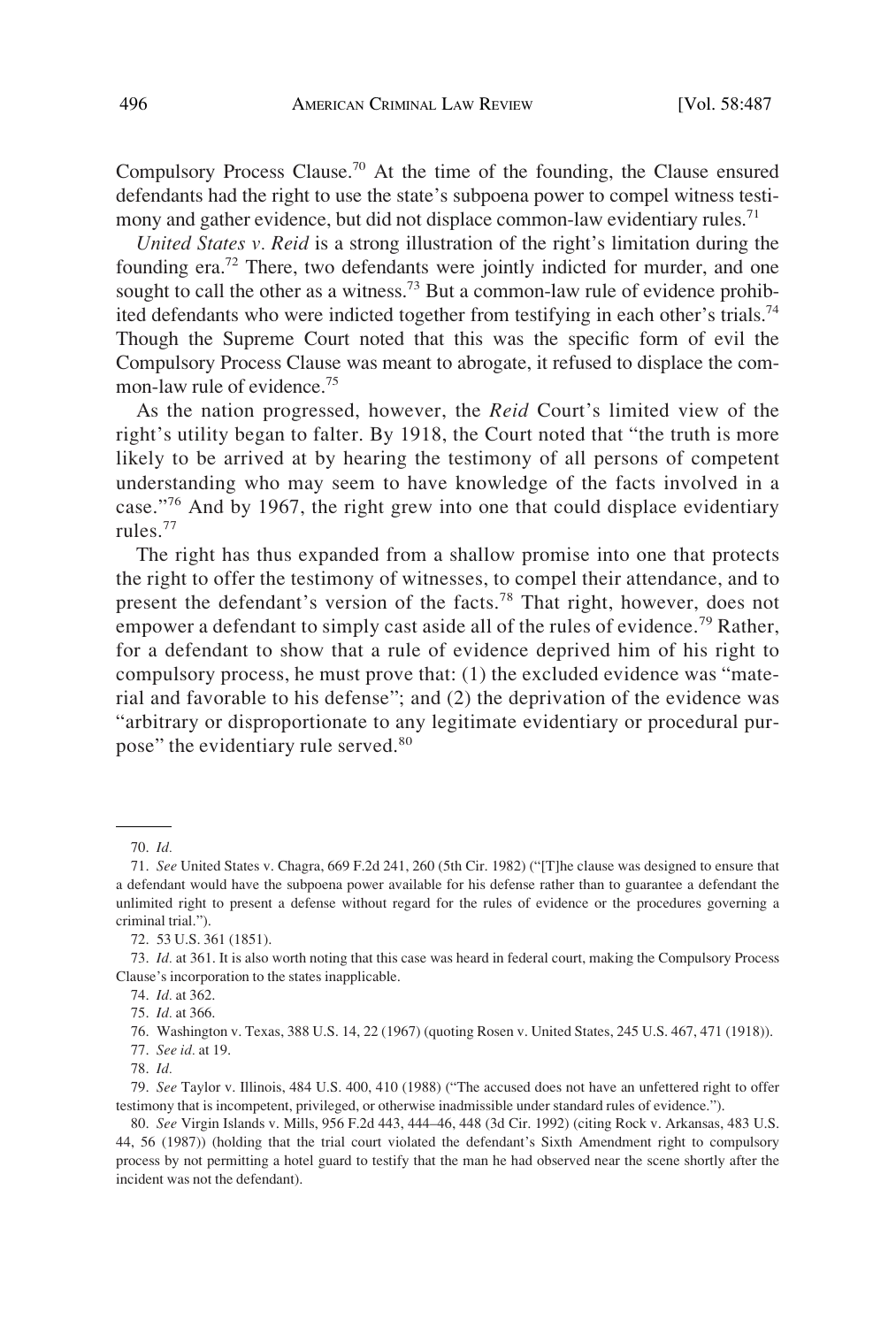To satisfy the first prong of the compulsory process analysis, the defendant must first show that the excluded evidence was favorable.<sup>81</sup> This standard is often and easily met but requires proof that the evidence would provide some benefit to the defendant's case.<sup>82</sup> The defendant must then show that the excluded evidence was material, which is a much higher bar than mere relevance.<sup>83</sup> To prove excluded evidence is material, a defendant must show that "there is a reasonable likelihood that the testimony could have affected the judgment of the trier of fact."84 Though this is a malleable standard, a defendant must show the evidence was likely to cast "the whole case in such a different light as to undermine confidence in the verdict."<sup>85</sup> For example, the defendant satisfied this standard in *Harris v. Thompson*, where an evidentiary rule prohibited her from putting an alibi witness on the stand.<sup>86</sup> Conversely, in *United States v. Ladoucer*, the defendant failed to overcome the materiality threshold when the court excluded evidence that was consistent with the defendant's theory of the case but insufficient to exonerate him.<sup>87</sup>

Under the second prong of this analysis, even if evidence is both material and favorable to a defendant's case, he must also show that the deprivation of the evidence was either arbitrary or disproportionate to the evidentiary or procedural purpose the rule served.88 This standard requires the court to weigh the defendant's need for the evidence against the state's legitimate interests justifying its evidentiary rule.<sup>89</sup> This analysis not only requires the court to find that the rule is generally justifiable, but also that it withstands "particularized scrutiny of the application of the rule in each case."90

<sup>81.</sup> *See* United States v. Valenzuela-Bernal, 458 U.S. 858, 873 (1982) (holding that for a defendant to demonstrate that the exclusion of evidence violated his right to compulsory process, he must show "that the evidence lost would be both material and favorable to the defense").

<sup>82.</sup> *See* Orie v. Sec'y Pa. Dep't of Corr., 940 F.3d 845, 855 (3d Cir. 2019) (holding that the exclusion of proffered testimony from the defendant's expert on state senate rules did not violate the Compulsory Process Clause).

<sup>83.</sup> See id. ("Not all relevant evidence is material. To be material, it must be reasonably likely to affect the trial's outcome.").

<sup>84.</sup> *Valenzuela-Bernal*, 458 U.S. at 873–74 (noting that the exclusion of evidence violates the Compulsory Process Clause only if "there is a reasonable likelihood that the testimony could have affected the judgment of the trier of fact").

<sup>85.</sup> Harris v. Thompson, 698 F.3d 609, 629 (7th Cir. 2012) (quoting Cone v. Bell, 556 U.S. 449, 470 (2009)) (holding that disqualifying an alibi's testimony deprived the defendant of evidence "favorable and material to her defense").

<sup>86.</sup> *Id.* 

<sup>87.</sup> United States v. Ladoucer, 573 F.3d 628, 635 (8th Cir. 2009) (holding that testimony that would mitigate the defendant's motive was not sufficiently material to prove a compulsory process violation).

<sup>88.</sup> *See* United States v. Scheffer, 523 U.S. 303, 308 (1998) (noting that rules limiting the accused's ability to present relevant evidence do not violate the accused's right to compulsory process unless they are "arbitrary" or "disproportionate to the purposes they are designed to serve" (quoting Rock v. Arkansas, 483 U.S. 44, 56 (1987))).

<sup>89.</sup> *See Harris*, 698 F.3d at 633 ("[P]recedents from the Supreme Court, this court, and other circuits teach that we should apply a balancing test, weighing the value of the excluded evidence to the criminal defendant against the state's legitimate interests in the criminal trial process that are implicated by the exclusion.").

<sup>90.</sup> *Id.* at 635.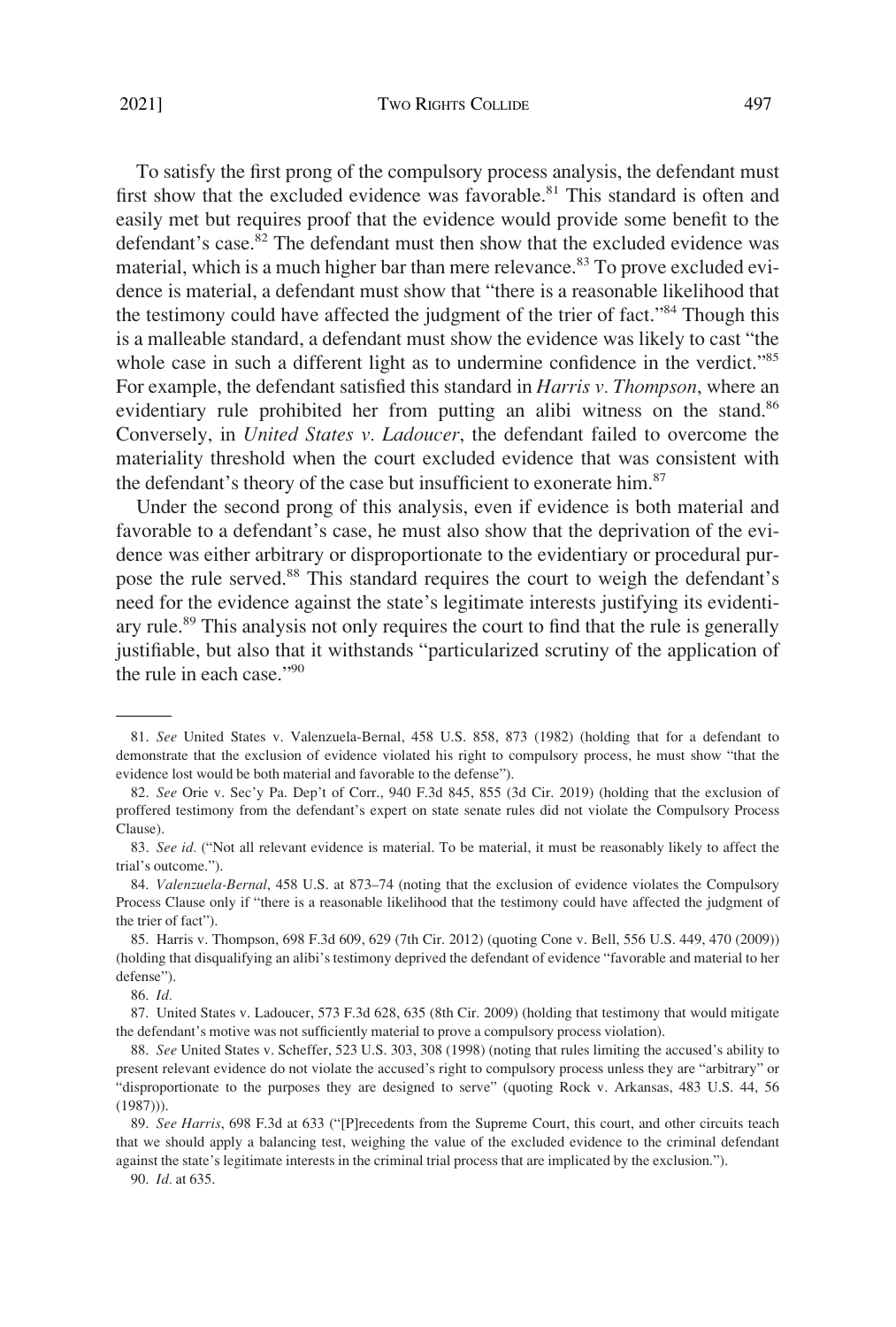<span id="page-11-0"></span>The Seventh Circuit case *Harris v. Thompson* again usefully illustrates how courts apply this standard.<sup>91</sup> There, a woman was convicted in state court for murdering her four-year-old son and was sentenced to thirty years in prison.<sup>92</sup> The prosecution's theory of the case was that the mother wrapped a cord around her son's neck and choked him to death in his bottom bunk while her six-year-old son slept on the top bunk.<sup>93</sup> At trial, the defense attempted to call the six-year-old son, who had consistently stated that the mother was innocent.<sup>94</sup> His testimony was excluded, however, because he was considered an incompetent witness under the state's witness competency statute.<sup>95</sup> Without that testimony, the mother was convicted of murder.<sup>96</sup>

The mother then brought a habeas petition, alleging that the statute violated her compulsory process right to present witnesses in her own defense. $97$  The court quickly found that the lone eyewitness testimony exculpating the mother was both material and favorable.<sup>98</sup> The court then moved on to weigh the value of the excluded evidence against the state's legitimate interests in the witness competency statute.<sup>99</sup> The court found that competency requirements serve legitimate and important state interests, but held that "where the challenged witness is critical to the defense's case, the state must have some 'plausible reason for believing that' the witness would be 'so unreliable as to justify denying [the defendant] the right to introduce the only evidence of [her] innocence that [s]he had.'"100 The court examined a plethora of facts showing that the son was of minimal competence before finding that the harm caused to the mother by the evidentiary rule was disproportionate to its justifications.<sup>101</sup> Thus, while the court acknowledged that witness competency statutes serve legitimate functions, it still held that the statute violated the mother's right to compulsory process.<sup>102</sup>

## II. CHALLENGING CURRENT APPROACHES

Before explaining how courts handle conflicts between the attorney-client privilege and the Confrontation and Compulsory Process Clauses, it is important to define what constitutes a conflict. For a conflict to arise, the court must first find that a witness validly invoked the attorney-client privilege. The court must then

91. *Id.* at 632. 92. *Id.* at 612. 93. *Id.*  94. *Id.*  95. *Id.* at 612–13. 96. *Id.* at 612. 97. *Id.* at 613. 98. *Id.* at 632. 99. *Id.* at 633–36. 100. *Id.* at 635 (first alteration in original) (quoting Rivera v. Dir., Dep't of Corr., 915 F.2d 280, 283 (7th Cir. 1990)). 101. *Id.* at 636–39. 102. *Id.* at 639.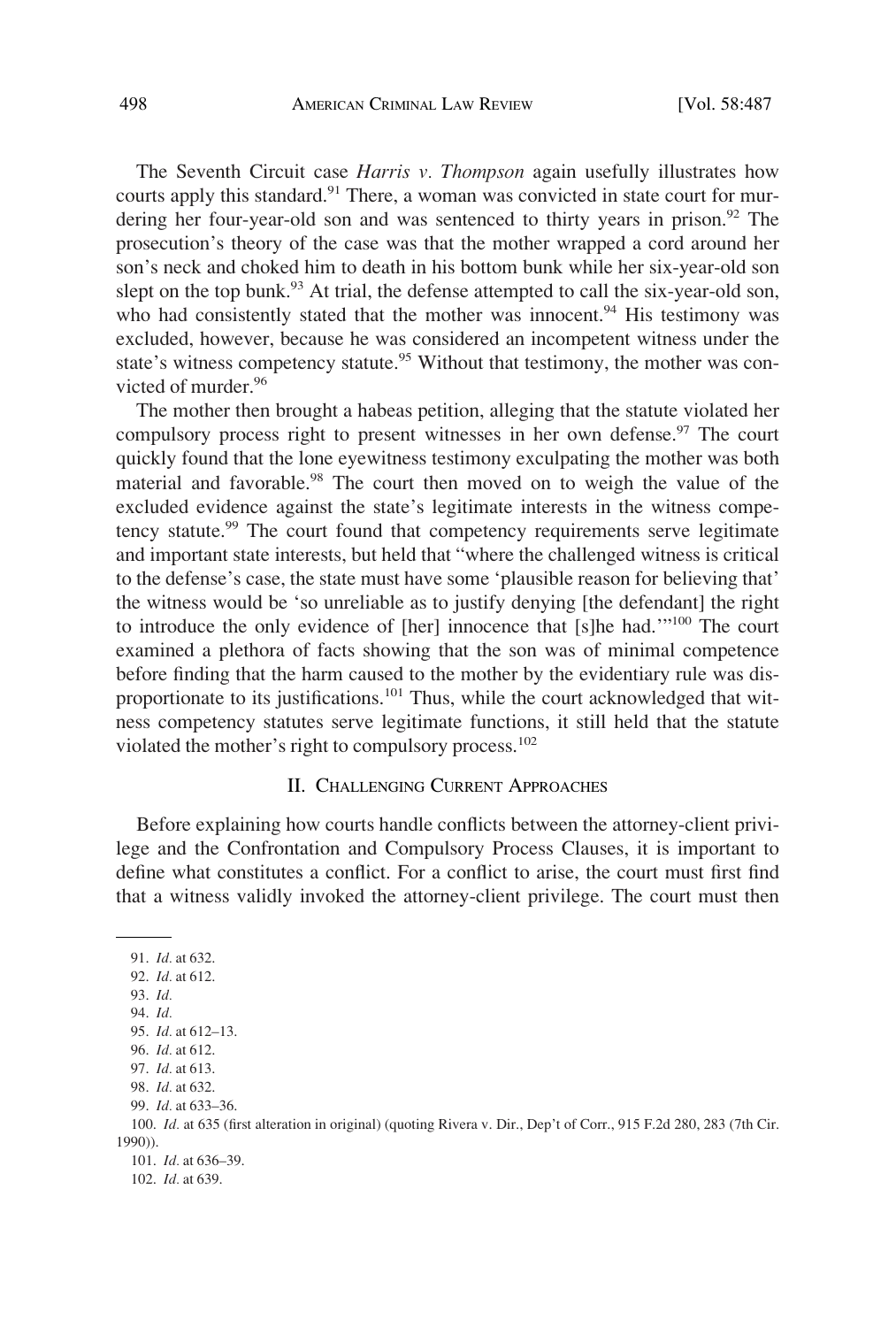<span id="page-12-0"></span>find that a defendant would be unable to exercise his right to compulsory process or confrontation unless that privilege is pierced. For compulsory process, this means the defendant must show that the evidence would be reasonably likely to affect the fact-finder's judgment.<sup>103</sup> For the Confrontation Clause, he must show the excluded evidence would have given the jury "a significantly different impression of [the witness's] credibility."<sup>104</sup>

This Part explains why courts' current approaches to these conflicts miss the mark.105 Current approaches to this issue can be categorized in three groups: (a) those that contend the attorney-client privilege must categorically yield to the Sixth Amendment; (b) those that contend the Sixth Amendment must categorically yield to the attorney-client privilege; and (c) those that conduct a fact-specific balancing test to determine which interest prevails.

## *A. The Sixth Amendment Categorically Controls*

A small number of courts require the attorney-client privilege to categorically yield when it clashes with the Compulsory Process and Confrontation Clauses.<sup>106</sup> This does not mean that any time a defendant asserts a Sixth Amendment right, the attorney-client privilege falls away.107 Rather, it treats the evidence that would be excluded as if it weren't privileged at all.<sup>108</sup> The court thus conducts a one-step analysis.109 When the Confrontation Clause is involved, the court determines whether the privileged evidence would cause the jury to have a significantly different impression of the witness. $110$  If it would, then the privilege is pierced, and the evidence is included. Similarly, under this approach, the Compulsory Process

<sup>103.</sup> *See* United States v. Valenzuela-Bernal, 458 U.S. 858, 867 (1982) (requiring evidence to be material and favorable to the defense before the Compulsory Process Clause is implicated).

<sup>104.</sup> Delaware v. Van Arsdall, 475 U.S. 673, 679–80 (1986) (holding that the trial court's ruling prohibiting the defendant's inquiry into the possibility that a witness was biased as a result of his pending public drunkenness charge violated the defendant's rights secured by the Confrontation Clause).

<sup>105.</sup> *See, e.g.*, Swidler & Berlin v. United States, 524 U.S. 399, 408 n.3 (1998) (declining to decide whether "exceptional circumstances implicating a criminal defendant's constitutional rights might warrant breaching [the attorney-client] privilege").

<sup>106.</sup> *See, e.g.*, State v. Hoop, 731 N.E.2d 1177, 1187 (Ohio Ct. App. 1999) (noting that the attorney-client privilege must yield if invocation of the privilege unduly burdens the defendant's right to compulsory process); United States v. Romano, 46 M.J. 269, 274 (C.A.A.F. 1997) ("The defense's constitutional right to produce evidence under the [C]ompulsory [P]rocess [C]lause may overcome the attorney-client privilege."); United States v. Rainone, 32 F.3d 1203, 1206 (7th Cir. 1994) (finding that the attorney-client privilege may have to yield "if the right of confrontation . . . would be violated by enforcing the privilege").

<sup>107.</sup> *See* Murdoch v. Castro, 365 F.3d 699, 705 (9th Cir. 2004) (analyzing whether the Confrontation Clause requires the attorney-client privilege to be pierced).

<sup>108.</sup> *See id.* 

<sup>109.</sup> *See Hoop*, 731 N.E.2d at 1186–87 ("The protections of the attorney-client privilege and the work product doctrine will yield to the right to confront witnesses when that right is violated by enforcing privilege. The right to compulsory process will also outweigh privilege when enforcing privilege prejudices the right." (internal citations omitted)).

<sup>110.</sup> *See Murdoch*, 365 F.3d at 705 (noting that "[a] reasonable jury might have received a significantly different impression of [Dinardo's] credibility had [Murdoch's] counsel been permitted to pursue his proposed line of cross-examination").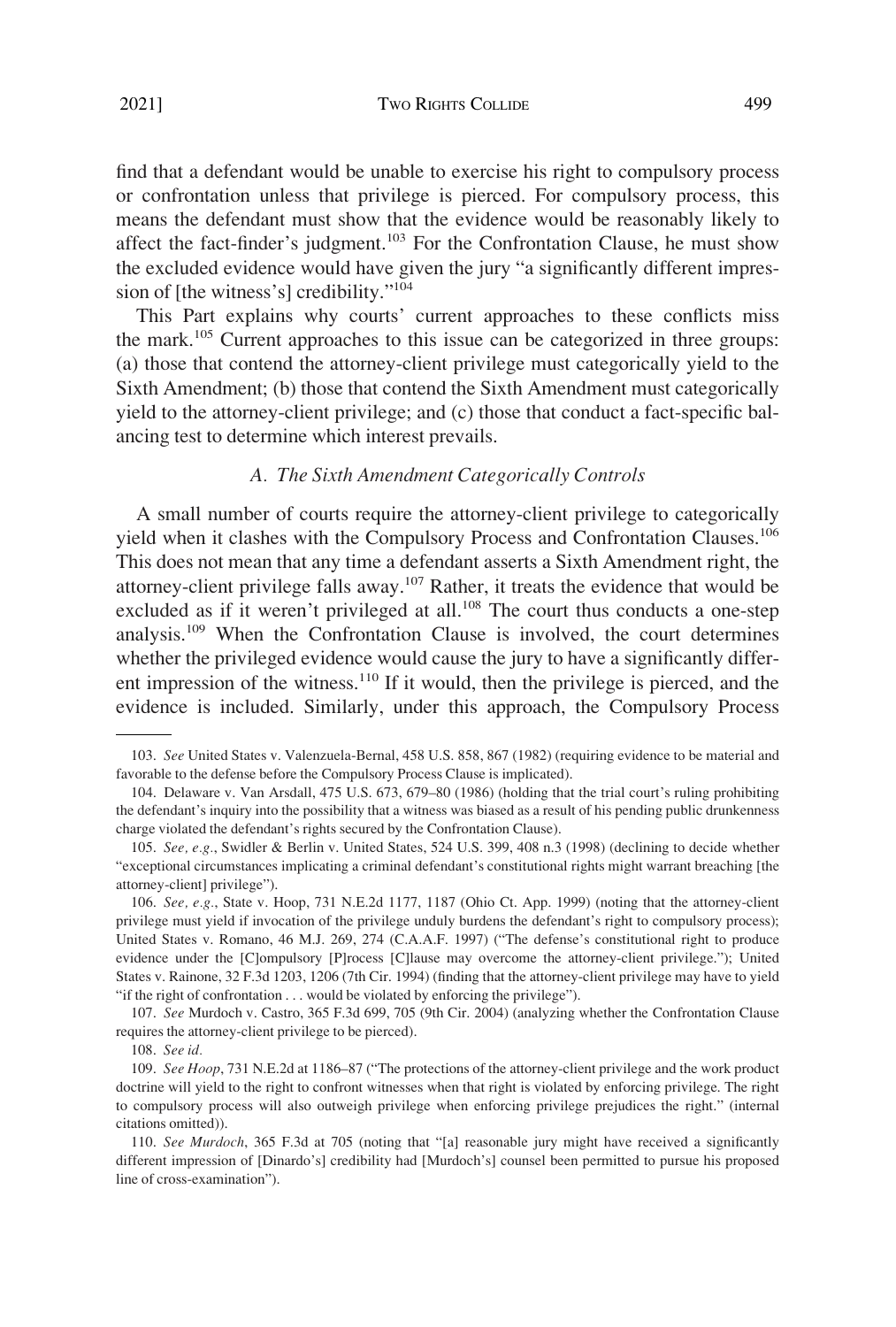Clause requires the privilege to be pierced if the excluded evidence would affect the judgment of the trier of fact.<sup>111</sup> At its most basic level, this position is premised upon the truism that a constitutional right prevails over a common law privilege when the two collide.<sup>112</sup> It thus follows that the Sixth Amendment, a constitutional right, must prevail over the attorney-client privilege, which, standing alone, is a mere common-law or statutory privilege. $113$ 

While this approach remains the minority, it has gained some traction in the courts. The Ninth Circuit case *Murdoch v. Castro* provides an example of its application.<sup>114</sup> There, the district attorney informed the court of a privileged letter written by the prosecution's star witness that potentially exonerated the defendant.<sup>115</sup> The Ninth Circuit examined whether the defendant's right to confrontation required the court to pierce the witness's attorney-client privilege so that the defendant could use the letter's contents to cross-examine the witness.<sup>116</sup> The court stated that "the attorney-client privilege 'must fall before the right of petitioner to seek out the truth in the process of defending himself."<sup>117</sup> It then held that Murdoch arguably established a Confrontation Clause violation because "[a] reasonable jury might have received a significantly different impression of [Dinardo's] credibility had [Murdoch's] counsel been permitted to pursue his proposed line of cross-examination."118 Because the Ninth Circuit had not examined the letter's actual contents, however, it remanded the case to the district court to determine in the first instance whether the letter's contents were sufficiently probative to compel a new trial. $119$ 

This approach has been endorsed in other courts. While these courts have formulated different tests, the result is the same: the privilege yields to the right. Some courts hold that "[t]he right to compulsory process will . . . outweigh privilege when enforcing privilege prejudices the right."<sup>120</sup> Others note the attorney-client

<sup>111.</sup> *See Hoop*, 731 N.E.2d at 1187 (noting that a defendant's right to compulsory process requires piercing the attorney-client privilege when the information the defendant seeks is material).

<sup>112.</sup> *Id.* at 1186 ("The protections of the attorney-client privilege and the work product doctrine will yield to the right to confront witnesses when that right is violated by enforcing privilege.").

<sup>113.</sup> *See* Howell v. Trammell, 728 F.3d 1202, 1222 (10th Cir. 2013) ("[S]tanding alone, the attorney-client privilege is merely a rule of evidence; it has not yet been held a constitutional right." (citation omitted)).

<sup>114. 365</sup> F.3d at 705 (holding that the Confrontation Clause overcomes the attorney-client privilege when the information is sufficiently probative).

<sup>115.</sup> *Id.* at 701.

<sup>116.</sup> *Id.* at 705.

<sup>117.</sup> *Id.* at 706 (quoting Davis v. Alaska, 415 U.S. 308, 320 (1974)).

<sup>118.</sup> *Id.* at 705 (alteration in original).

<sup>119.</sup> *Id.* at 706.

<sup>120.</sup> State v. Hoop, 731 N.E.2d 1177, 1187 (Ohio Ct. App. 1999) (citation omitted); *see also* United States v. Coven, 662 F.2d 162, 170–71 (2d Cir. 1981) (stating that direct testimony may have to be stricken if invocation of the privilege unduly burdens the defendant's cross-examination); United States v. Romano, 46 M.J. 269, 274 (C.A.A.F. 1997) ("The defense's constitutional right to produce evidence under the [C]ompulsory [P]rocess [C]lause may overcome the attorney-client privilege.").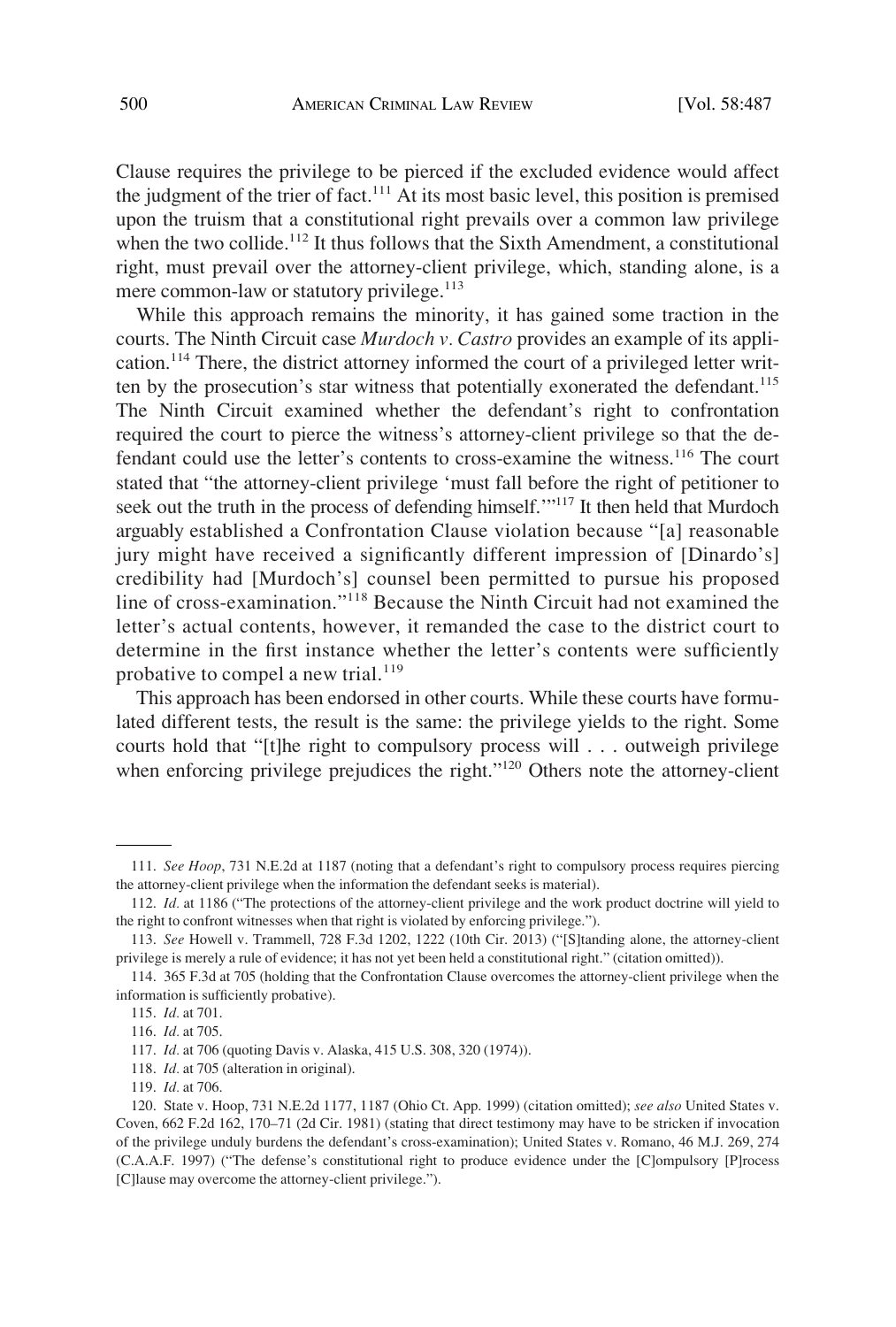privilege might have to yield "if the right of confrontation . . . would be violated by enforcing the privilege."<sup>121</sup>

This categorical approach ignores the qualified nature of the Compulsory Process and Confrontation Clauses.<sup>122</sup> The right to confrontation is not absolute.123 Trial judges retain broad latitude to impose reasonable limits on crossexamination,  $124$  and the right to confrontation "may, in appropriate cases, bow to accommodate other legitimate interests in the criminal trial."125 Therefore, "the Confrontation Clause does not trump established rules of evidence, but rather must yield to such rules when their application is reasonable."<sup>126</sup> This is why the Confrontation Clause does not eviscerate rape shield laws,  $127$  past bad acts limitations,  $128$  and some evidentiary privileges.  $129$ 

The Compulsory Process Clause is similarly qualified. In *Taylor v. Illinois*, the Supreme Court noted that "[t]he accused does not have an unfettered right to offer testimony that is incompetent, privileged, or otherwise inadmissible under standard rules of evidence."<sup>130</sup> It is only when a rule of evidence is "arbitrary" or "disproportionate" and "infringe[s] upon a weighty interest of the accused" that a witness can show a compulsory process violation.<sup>131</sup> This, in turn, requires the court to

124. *See* Delaware v. Van Arsdall, 475 U.S. 673, 679–80 (1986) (holding that the trial court's ruling prohibiting the defendant's inquiry into the possibility that a witness was biased as a result of his pending public drunkenness charge violated the defendant's rights secured by the Confrontation Clause).

125. Chambers v. Mississippi, 410 U.S. 284, 295 (1973).

126. Quinn v. Haynes, 234 F.3d 837, 847, 852 (4th Cir. 2000) (holding that the Confrontation Clause does not require the invalidation of a state law that prohibited cross-examination of an alleged sexual abuse victim as to allegations of sexual assault by others).

127. *See id.* at 848.

128. *See* Rogers v. Kerns, 485 F. App'x 24, 30 (6th Cir. 2012) (holding that the Confrontation Clause did not require the invalidation of a state's evidence rule that limited cross-examination of a witness's past bad acts).

129. *See* United States v. Abu Ali, 528 F.3d 210, 248 (4th Cir. 2008) (holding that evidentiary privileges, in this case classified information, need not always yield to the Confrontation Clause).

130. 484 U.S. 400, 410, 414–16 (1988) (holding that the Compulsory Process Clause is not violated by state law that authorizes the exclusion of a witness as a sanction for discovery violations).

131. United States v. Scheffer, 523 U.S. 303, 308 (1998) (noting that rules limiting the accused's ability to present relevant evidence do not violate the accused's right to compulsory process unless they are "arbitrary" or "disproportionate to the purposes they are designed to serve" (quoting Rock v. Arkansas, 483 U.S. 44, 56 (1987))).

<sup>121.</sup> United States v. Rainone, 32 F.3d 1203, 1206 (7th Cir. 1994) (explaining in dicta that the attorney-client privilege "might have to yield" when enforcing it would violate a defendant's right of cross-examination, before holding that the excluded evidence was not sufficiently probative to trigger the defendant's right to confrontation).

<sup>122.</sup> As explained, while *Crawford v. Washington* provides an absolute right to the opportunity for crossexamination, it does not provide an absolute right to cross-examine a witness in any way the defendant might choose. 541 U.S. 36, 54 (2004). The defendant's right to confrontation is thus qualified in scope. *See supra*  Section I.B.

<sup>123.</sup> *See* Maryland v. Craig, 497 U.S. 836, 849 (1990) (holding that a child witness was not required to stand face-to-face with the person she accused of assaulting her because preference for face-to-face confrontation "must occasionally give way to considerations of public policy and the necessities of the case" (quoting Mattox v. United States, 156 U.S. 237, 243 (1895))).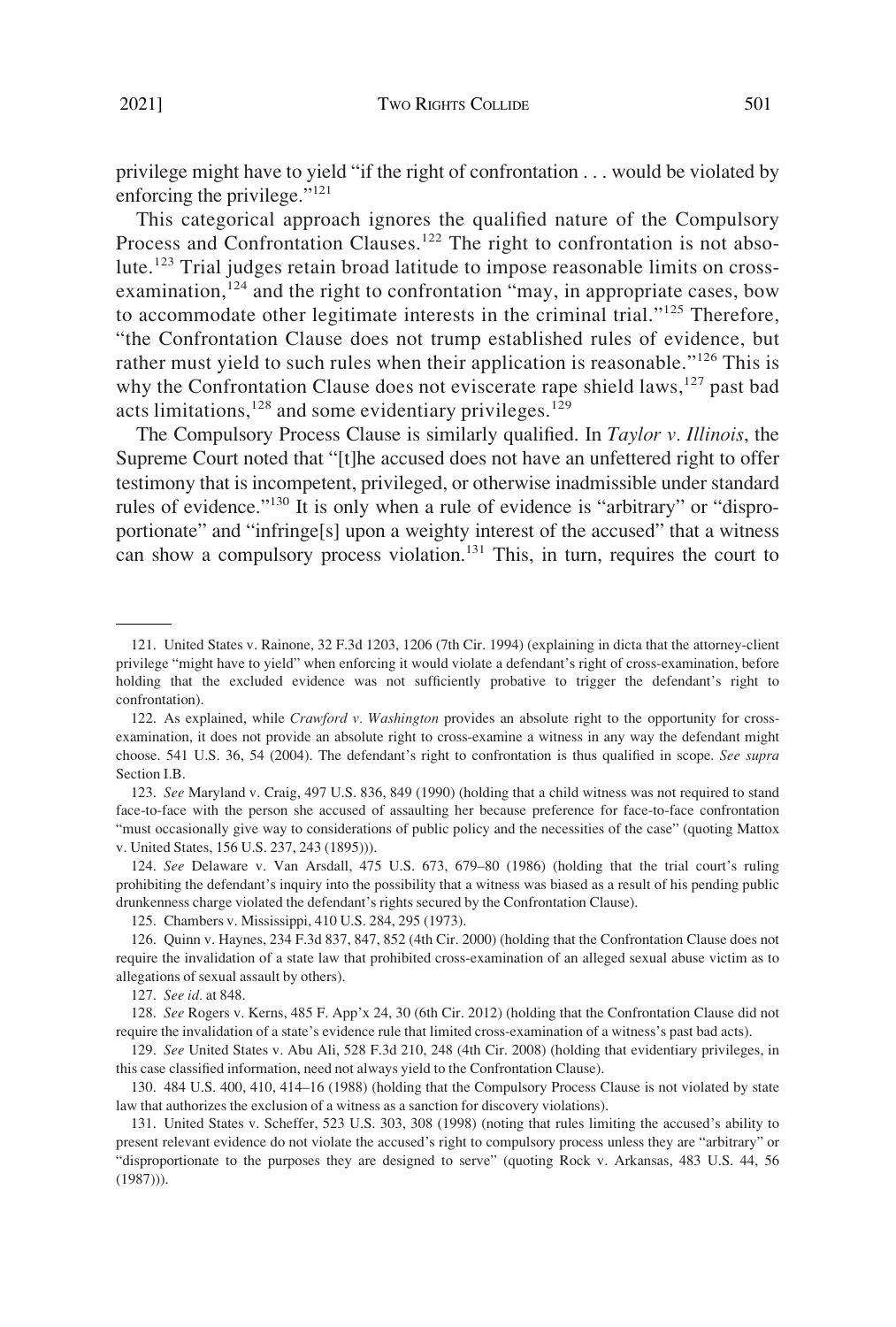balance the defendant's interest in the evidence against the state's legitimate justifications for the evidentiary rule.

While the Court has conducted this balancing test in several contexts, *Taylor* is particularly illustrative.<sup>132</sup> In that case, the defendant was on trial for attempted murder.133 In advance of trial, the prosecutor filed a discovery motion requesting a list of defense witnesses.<sup>134</sup> After the prosecution presented its case, defense counsel attempted to add witnesses to its list in violation of the state's discovery rules.135 At that time, the trial judge elected to impose discovery sanctions on the defense that forbade the newly-listed witnesses from testifying.<sup>136</sup> The defendant appealed the ruling, contending that the Compulsory Process Clause "bars a court from ever ordering the preclusion of defense evidence as a sanction for violating a discovery rule."137 The Court balanced the "defendant's right to offer the testimony of witnesses in his favor" against the "countervailing public interests," which included "the presentation of reliable evidence and the rejection of unreliable evidence," and "the interest in the fair and efficient administration of justice."138 After balancing those interests, the Court held that the Compulsory Process Clause permits preclusion of a defense witness when a discovery violation is sufficiently serious.<sup>139</sup>

As *Taylor* shows, the qualified nature of the Sixth Amendment requires it to be balanced against legitimate rules of evidence. Failing to conduct that balancing test is itself a flaw. And if the proponents of this approach did conduct such a test, it would expose inherent problems. For categorically requiring attorney-client privilege to yield in the criminal context would both harm the attorney-client relationship and inhibit the client from fully exercising his constitutional rights.

A hypothetical illustrates these flaws. Suppose two men were involved in a robbery. Robber #1 took the position that he drove the car, but was coerced by Robber #2. Robber #2 claimed that he was not present during the robbery. Suppose next that Robber #2 confidentially informed his lawyer during trial preparation that he forced Robber #1 to commit the robbery. If Robber #1 called Robber #2 to testify at his trial, Robber #2 likely would invoke the privilege against self-incrimination. Robber #1 might then call Robber #2's attorney to reveal Robber #2's confession. Assuming that this testimony was material and favorable to Robber #1's case, a

135. *Id.* 

139. *Id.* at 416.

<sup>132. 484</sup> U.S. at 414 (noting the balance between the defendant's right to offer favorable witness testimony and the public interest).

<sup>133.</sup> *Id.* at 402.

<sup>134.</sup> *Id.* at 403.

<sup>136.</sup> *Id.* at 405.

<sup>137.</sup> *Id.* at 406.

<sup>138.</sup> *Id.* at 414–15.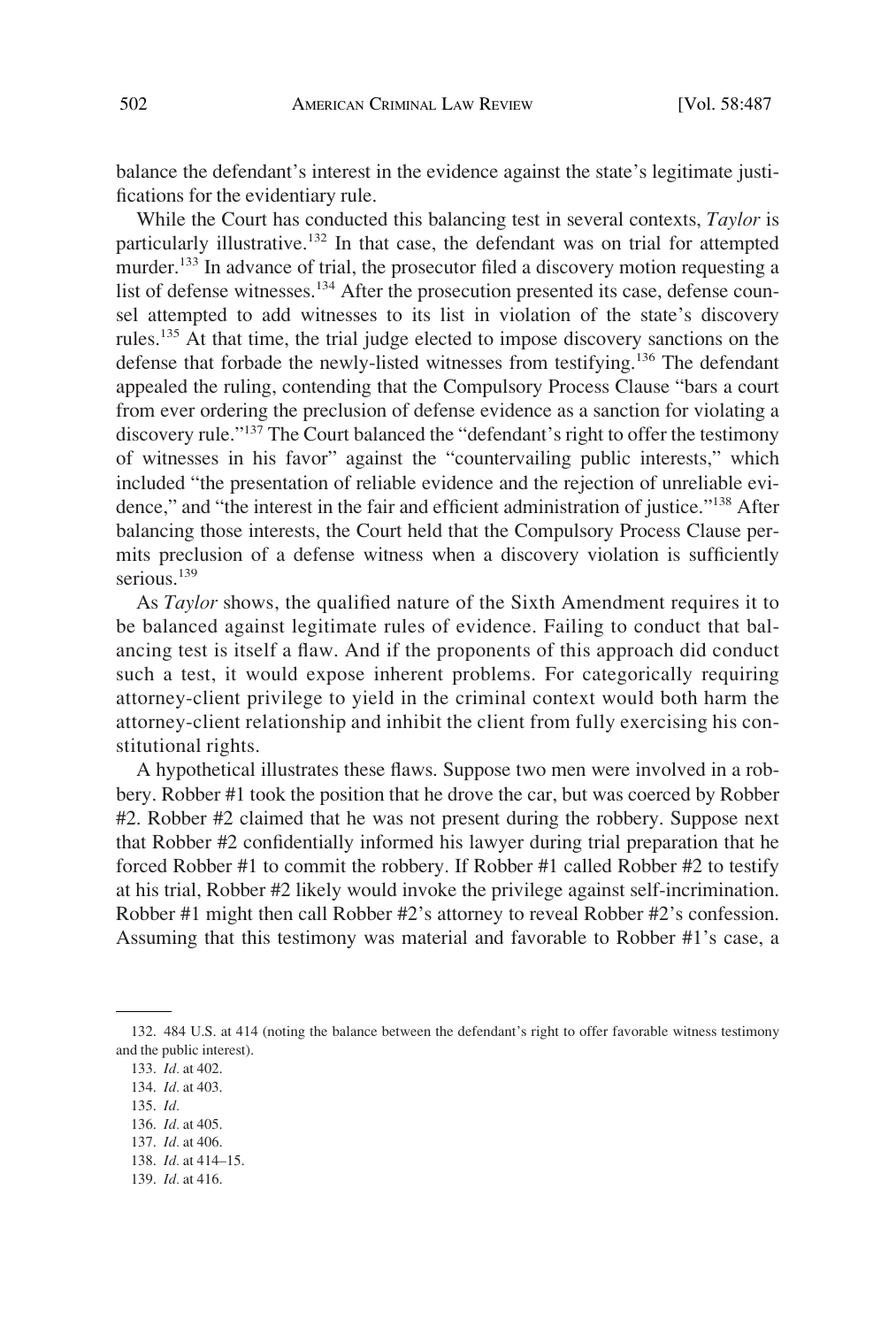categorical rule in favor of the Sixth Amendment would permit Robber #1 to pierce Robber #2's attorney-client privilege.<sup>140</sup>

This categorical rule would force an attorney to testify about the statements his client made to him in confidence. Such a result would unquestionably harm the attorney-client relationship. An attorney's ability to effectively represent his client hinges on his client entrusting him with all relevant information.<sup>141</sup> For that trust to exist, a client must be able to freely communicate with his attorney without fear his confidences will be revealed.<sup>142</sup> If the privilege may be forced to yield, however, that trust vanishes and the attorney-client relationship is harmed.

When that relationship is harmed, America's criminal justice system suffers. The Framers believed the most effective check on government overreach to be a fairly balanced adversarial system.<sup>143</sup> The Framers also recognized that for this system to function fairly, a defendant needs the "guiding hand of counsel" to help him navigate its intricacies.<sup>144</sup> For that guiding hand to be useful, however, an attorney must be equipped with all relevant facts. But a client will be less likely to provide his attorney with every relevant fact if he knows those facts may later be divulged to the public.<sup>145</sup> When an attorney cannot obtain all relevant facts from his client, his ability to provide counsel is hampered.<sup>146</sup> This both hamstrings an attorney's ability to competently represent his client and leads to sub-optimal outcomes based on speculative facts.

This situation not only harms the adversarial system, but also places a client in a constitutional dilemma.147 Under this categorical approach, one would be forced to elect between his Sixth Amendment right to counsel and Fifth Amendment privilege against self-incrimination. For the Sixth Amendment right to counsel to retain its practical value, a client must be able to communicate freely with his attorney.<sup>148</sup> But the privilege against self-incrimination protects the client's right not to incriminate himself with his own words. When a client's communications with his

<sup>140.</sup> It is true that this confession would be hearsay. However, the statement-against-interest exception to the hearsay rule permits the admission of an unavailable declarant's out-of-court statement when that declarant is unavailable and the statement is against the declarant's penal interest. FED. R. EVID. 804(b)(3). The invocation of the privilege against self-incrimination renders the declarant unavailable for purposes of the statement-againstinterest exception. *See* United States v. Piper, 912 F.3d 847, 855–56 (5th Cir. 2019). And an admission of crime is clearly against one's penal interest. Though corroborating circumstances must still present themselves, they will arise in numerous cases.

<sup>141.</sup> *See* Cunningham & Srader, *supra* note 30, at 338.

<sup>142.</sup> *See* Fisher v. United States, 425 U.S. 391, 403 (1976) ("The purpose of the [attorney-client] privilege is to encourage clients to make full disclosure to their attorneys.").

<sup>143.</sup> *See* Eve Brensike Primus, *Disentangling Miranda and Massiah: How to Revive the Sixth Amendment Right to Counsel as a Tool for Regulating Confession Law*, 97 B.U. L. REV. 1085, 1092 (2017).

<sup>144.</sup> *Id.* at 1101 (quoting Escobedo v. Illinois, 378 U.S. 478, 486 (1964)).

<sup>145.</sup> *See* Cunningham & Srader, *supra* note 30, at 319.

<sup>146.</sup> *See* United States v. Rainone, 32 F.3d 1203, 1206 (7th Cir. 1994) (explaining that the practical value of the effective assistance of counsel is diminished when the attorney is not apprised of all relevant facts).

<sup>147.</sup> For a discussion on this tension, see Michael B. Dashjian, Note, People v. Meredith: *The Attorney-Client Privilege and the Criminal Defendant's Constitutional Rights*, 70 CALIF. L. REV. 1048, 1064–65 (1982).

<sup>148.</sup> *See Rainone*, 32 F.3d at 1206.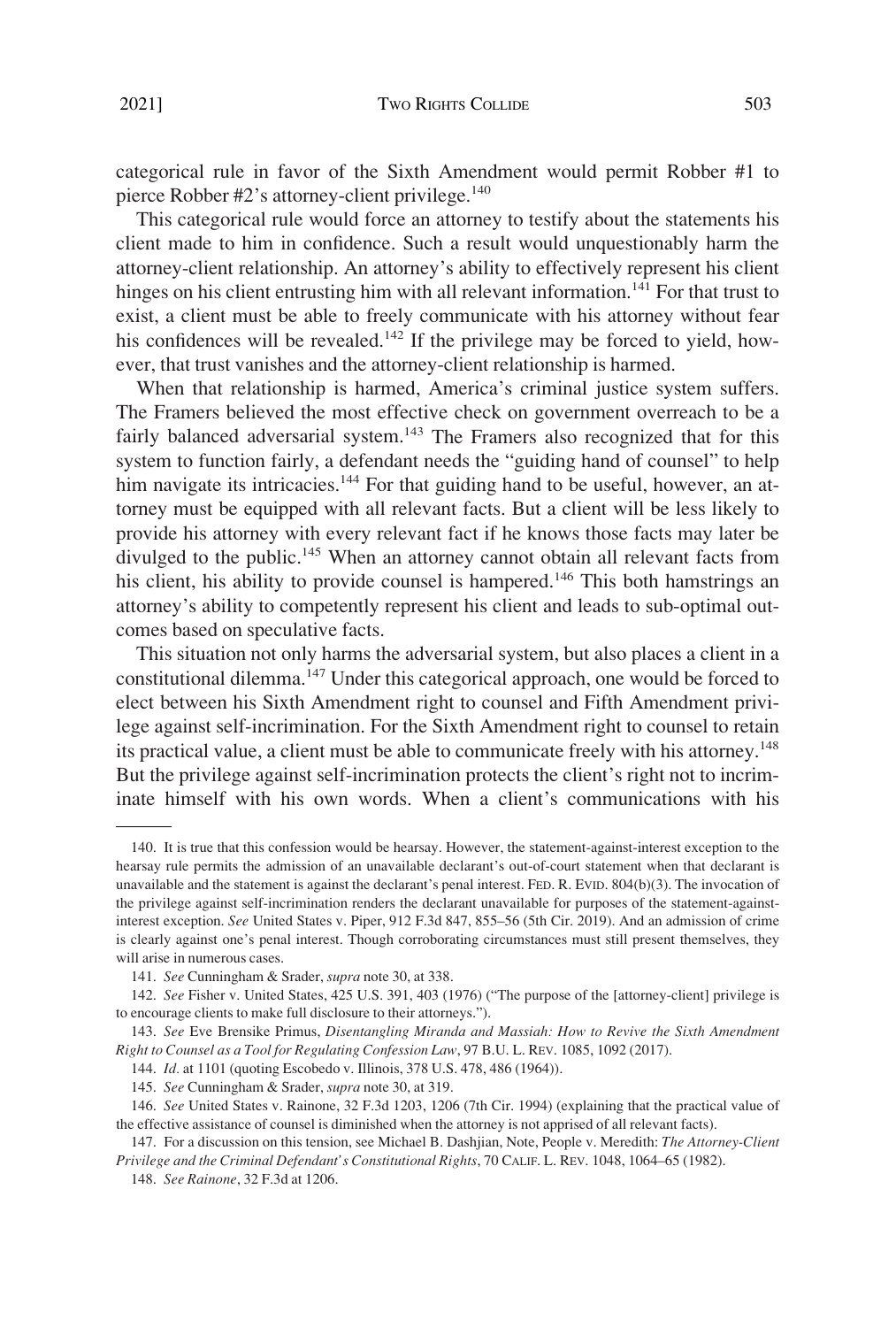<span id="page-17-0"></span>attorney can be discovered, he must either refrain from informing his attorney of all relevant facts or sacrifice the certainty that his own words will not incriminate him. This rule thus forces the client "to choose between free communication with an attorney or complete silence based on the Fifth Amendment."<sup>149</sup>

By ignoring the requirement to balance a defendant's Sixth Amendment rights against an evidentiary rule's legitimate purpose, a court adopting this approach neglects to consider these costs. It is true that, at times, this error will be inconsequential. A defendant's Sixth Amendment interests might supersede the privilege's justifications where a client seeks advice in a civil matter and the privilege is unmoored from its constitutional underpinnings. But, as described in Part III, *infra*, there are times where these costs outweigh the defendant's interests in confrontation and compulsory process. When such a situation arises, the error is far from inconsequential. It harms the attorney-client relationship and undercuts a client's constitutional rights in an unjustified way.

# *B. The Attorney-Client Privilege Categorically Controls*

Other courts never require the attorney-client privilege to yield to a defendant's rights to compulsory process and confrontation.<sup>150</sup> While similar considerations guide how courts analyze each right under this approach, this Note discusses the Confrontation Clause and the Compulsory Process Clause separately.

Courts holding that a defendant's right to confrontation can never require a witness's attorney-client privilege to be pierced typically emphasize either the Confrontation Clause's qualified nature or the attorney-client privilege's strength. While the Confrontation Clause provides a right to cross-examination, it does not provide an unfettered right to examine a witness to any extent the defendant desires.151 To that end, multiple courts have held that "[i]t is within the court's discretion to limit cross-examination to the extent that it would violate the witness's

<sup>149.</sup> *See* United States v. White, 879 F.2d 1509, 1516 (7th Cir. 1989) (Will, J., concurring in part) ("Absent [the attorney-client privilege], a party is forced to choose between free communication with an attorney or complete silence based on the Fifth Amendment, a choice which one should not have to make and which the decided cases make clear one does not have to make."); *cf.* Clutchette v. Rushen, 770 F.2d 1469, 1473 (9th Cir. 1985) (discussing the implications of being forced to choose between the Fifth Amendment privilege against self-incrimination and Sixth Amendment right to counsel).

<sup>150.</sup> *See e.g.*, Valdez v. Winans, 738 F.2d 1087, 1089 (10th Cir. 1984) (noting that the attorney-client privilege did not have to yield to the Compulsory Process Clause because "the Sixth Amendment usually has been forced to yield when a testimonial privilege is asserted").

<sup>151.</sup> *See* Delaware v. Fensterer, 474 U.S. 15, 20 (1985) (per curiam) ("[T]he Confrontation Clause guarantees an *opportunity* for effective cross-examination, not cross-examination that is effective in whatever way, and to whatever extent, the defense might wish."); *see also* United States v. Owens, 484 U.S. 554, 562–64 (1988) (holding that the Confrontation Clause was not violated, even though the witness could not recall the events that took place, because the Confrontation Clause requires only an *opportunity* for effective cross examination); Maryland v. Craig, 497 U.S. 836, 849 (1990) (holding that a child witness was not required to stand face-to-face with the person she accused of assaulting her, because preference for face-to-face confrontation "must occasionally give way to considerations of public policy and the necessities of the case" (quoting *Mattox v. United States*, 156 U.S. 237, 243 (1895))).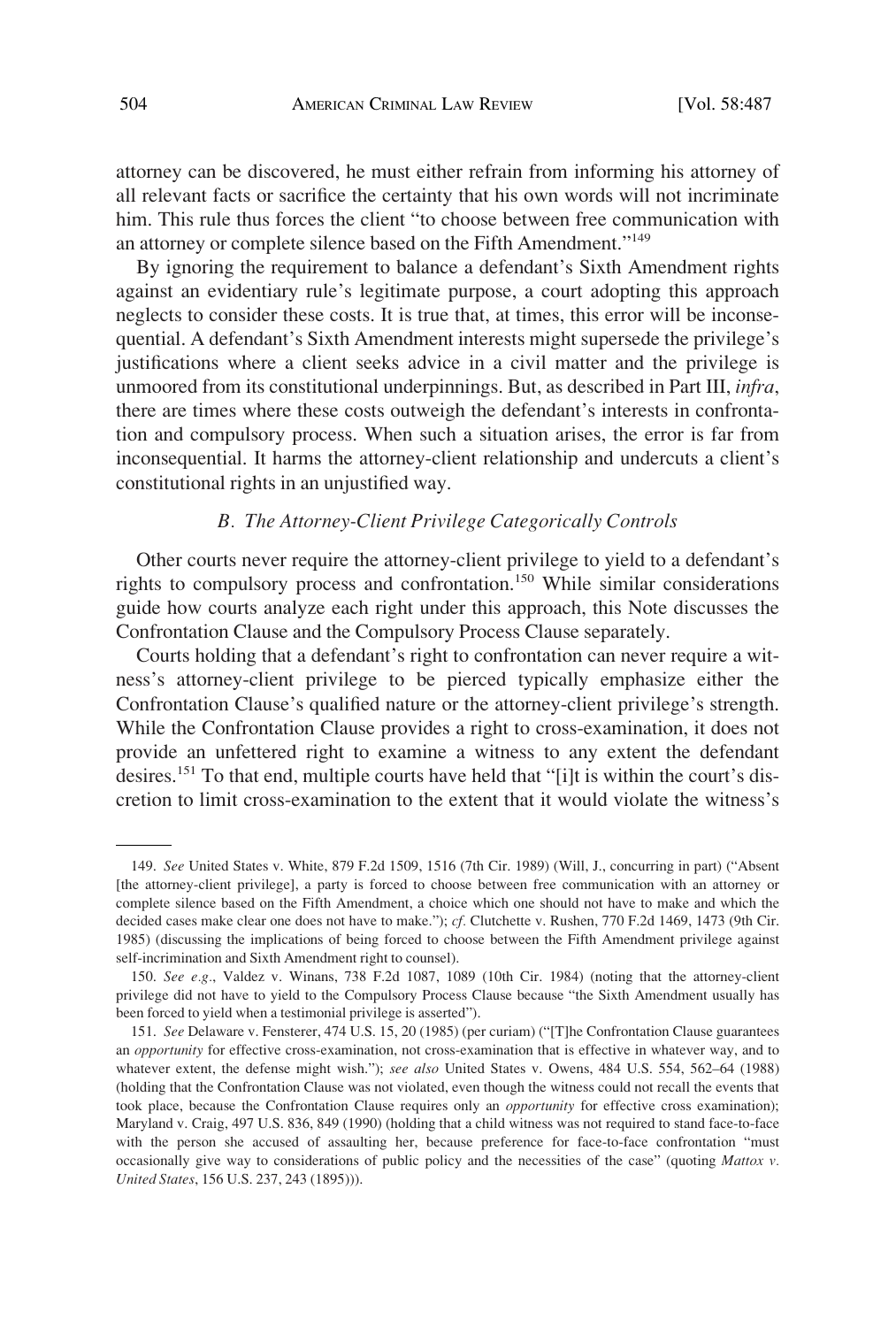attorney-client privilege."152 Other courts focus on the attorney-client privilege's strength. At least one court has held that, because the attorney-client privilege "promote[s] the judicial process itself" by encouraging full and frank communication between attorney and client, the Confrontation Clause will never require it to yield.<sup>153</sup> The Second Circuit takes this approach further, holding that requiring the attorney-client privilege to yield to the Confrontation Clause "would destroy" the attorney-client privilege because "[a] client could hardly confide in counsel if this result were sanctioned."<sup>154</sup>

Similarly, the categorical rejection of the Compulsory Process Clause stems both from the right's purported limitations and the attorney-client privilege's strength. The defendant's right to compulsory process must, at times, yield to legitimate assertions of evidentiary privilege.<sup>155</sup> For that reason, many courts hold that the right to compulsory process does not displace traditional testimonial privileges, including the attorney-client privilege.156 Further, the right to compulsory process only displaces privileges when the purpose served by the privilege is arbitrary or the harm from excluding the evidence is disproportionate to the rule's justifications.<sup>157</sup> Because the attorney-client privilege is often deemed sacrosanct<sup>158</sup> and is integral to the judicial process itself, many courts hold that assertion of the privilege is neither arbitrary nor disproportionate.159 Therefore, when courts are forced

155. *See* Taylor v. Illinois, 484 U.S. 400, 414–16 (1988) (holding that the Compulsory Process Clause is not violated by state law that authorizes the exclusion of a witness as a sanction for discovery violations).

<sup>152.</sup> United States v. Lin, Nos. 00-1020, -1021, -1022, 2000 WL 1340361, at \*2 (2d Cir. Sept. 12, 2000) (citation omitted); *see also* Hardiman v. Curtin, No. 1:06-cv-177, 2009 WL 2616259, at \*9 (W.D. Mich. Feb. 13, 2009) (permitting the court to bar defense counsel from pursuing privileged testimony on cross-examination).

<sup>153.</sup> United States *ex rel.* Abramov v. Chandler, No. 05 C 4795, 2006 WL 1371456, at \*7 (N.D. Ill. May 17, 2006) ("[T]he attorney-client privilege is designed to promote the judicial process itself. Thus, unlike some privileges deemed to be of secondary importance, the attorney-client privilege does not give way to a defendant's right under the [C]onfrontation [C]lause." (internal quotations omitted)).

<sup>154.</sup> United States v. Sindona, 636 F.2d 792, 805 (2d Cir. 1980) (holding that the exclusion of evidence obtained from the witness's attorney on cross-examination did not violate the defendant's Sixth Amendment right to confrontation).

<sup>156.</sup> *See, e.g.*, United States v. Serrano, 406 F.3d 1208, 1215 (10th Cir. 2005) ("The right to present a defense . . . does not displace traditional testimonial privileges."); *see also* People v. Gonzalez, 465 N.Y.S.2d 471, 473– 74 (N.Y. Sup. Ct. 1983) (holding that the Compulsory Process Clause did not require the government to give witnesses immunity to compel them to testify and stating that "there is no compulsory process violation where the witness has disappeared or is otherwise unavailable; nor is there a compulsory process right to compel testimony over a claim of recognized privilege, such as attorney-client"); Valdez v. Winans, 738 F.2d 1087, 1089 (10th Cir. 1984) (noting that the attorney-client privilege did not have to yield to the Compulsory Process Clause because "the Sixth Amendment usually has been forced to yield when a testimonial privilege is asserted"); Cooper v. State, 661 P.2d 905, 907 (Okla. Crim. App. 1983) ("[T]he right to compulsory process does not negate traditional testimonial privileges such as the attorney-client privilege.").

<sup>157.</sup> *See* United States v. Scheffer, 523 U.S. 303, 308 (1998) (holding that rules limiting the accused's ability to present relevant evidence do not violate the accused's right to compulsory process unless they are "arbitrary" or "disproportionate to the purposes they are designed to serve" (quoting Rock v. Arkansas, 483 U.S. 44, 56 (1987))).

<sup>158.</sup> *See, e.g.*, Richardson v. Hamilton Int'l Corp., 469 F.2d 1382, 1386 n.13 (3d Cir. 1972) ("The sacrosanct nature of the attorney-client privilege dictates that an attorney not disclose the confidences of his client no matter how heinous they may be.").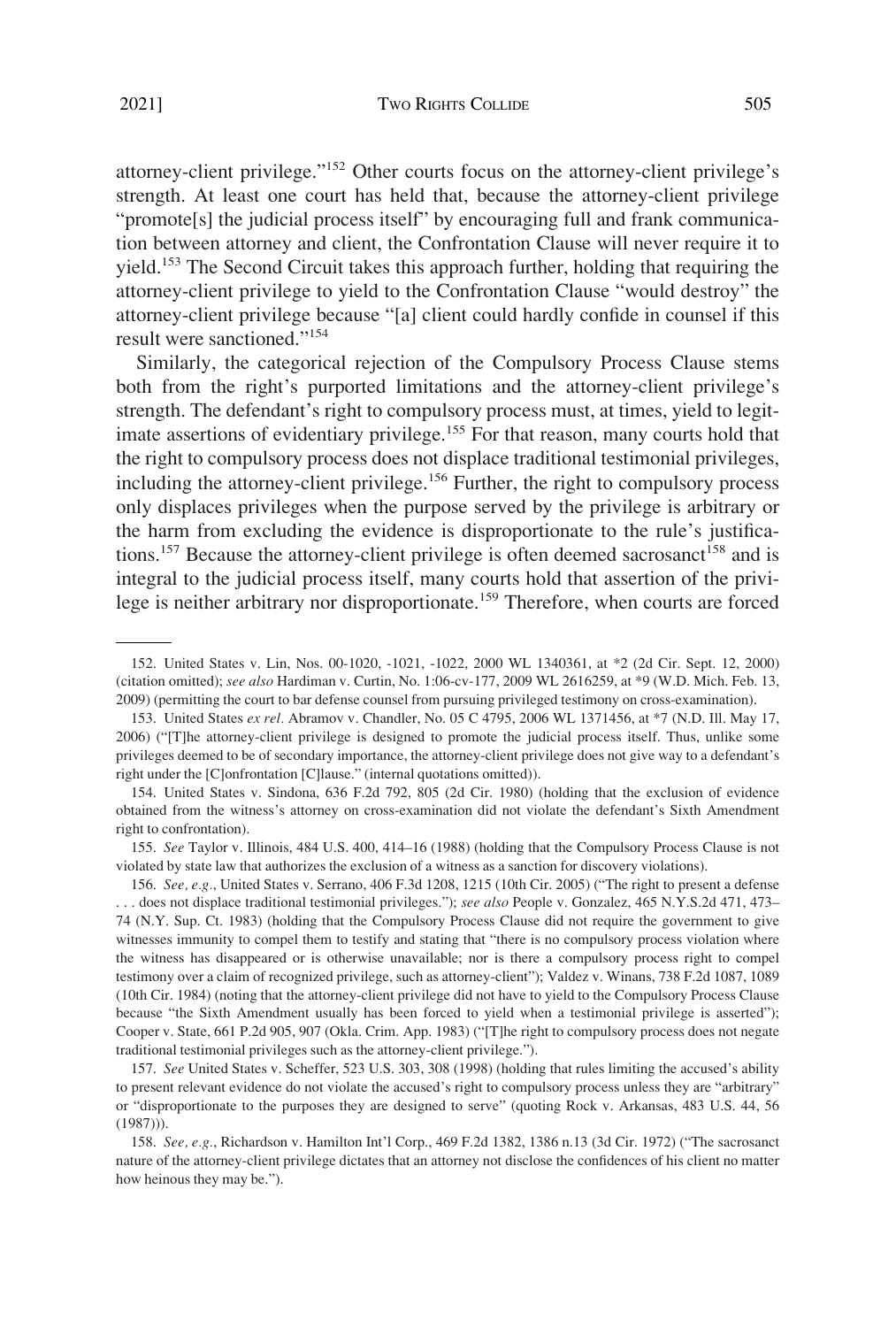to confront a collision between a defendant's right to compulsory process and the attorney-client privilege, the right to compulsory process categorically yields.

This approach takes a stiff reading of the Sixth Amendment as it is applied to the attorney-client privilege. Proponents of the approach contend that, because the privilege serves the judicial decision-making process, the Sixth Amendment never requires it to be pierced.160 But the Supreme Court has made clear that Sixth Amendment rights and evidentiary privileges do not operate in such rigid boxes. Instead, the Court balances the defendant's Sixth Amendment interest against the need for the evidentiary rule.

The Supreme Court used this balancing test in *Davis v. Alaska*. 161 There, the Court weighed the defendant's right to confrontation against the state's interest in the confidentiality of adjudications of juvenile delinquency before holding that the defendant's right to confrontation prevailed.<sup>162</sup> The Court first stated that privileging the delinquency hearings prevented the defendant from probing the witness's bias and that such a limitation constituted an invasion into the defendant's right to confrontation.<sup>163</sup> The Court then evaluated the state's interest in protecting the anonymity of a juvenile offender's record and held that the "policy interest in protecting the confidentiality of a juvenile offender's record cannot require yielding of so vital a constitutional right as the effective cross-examination for bias of an adverse witness."<sup>164</sup>

Such balancing also occurred in *Washington v. Texas*, where the Supreme Court held that a defendant's right to compulsory process required one of Texas's evidentiary rules to yield.<sup>165</sup> There, Washington was on trial for murder.<sup>166</sup> He testified that a co-defendant had actually fired the weapon and sought to call him to testify.167 But a Texas statute provided that persons charged or convicted as coparticipants in the same crime could not testify for one another.<sup>168</sup> Washington claimed that this statute violated his Sixth Amendment right to compulsory process.<sup>169</sup>

<sup>159.</sup> *See, e.g.*, Revels v. Diguglielmo, No. Civ. A. 03-5412, 2005 WL 1677951, at \*7 (E.D. Pa. July 18, 2005) (holding that excluding statements was not arbitrary or disproportionate because the statements were protected by the attorney-client privilege).

<sup>160.</sup> United States *ex rel.* Abramov v. Chandler, No. 05 C 4795, 2006 WL 1371456, at \*7 (N.D. Ill. May 17, 2006) ("[T]he attorney-client privilege is designed 'to promote the judicial process itself.' Thus, unlike some privileges deemed to be of secondary importance, the attorney-client privilege does not give way to a defendant's right under the [C]onfrontation [C]lause." (citation omitted)).

<sup>161. 415</sup> U.S. 308, 319 (1974).

<sup>162.</sup> *Id.* at 318–19.

<sup>163.</sup> *Id.* at 318.

<sup>164.</sup> *Id.* at 320.

<sup>165. 388</sup> U.S. 14, 20, 22–23 (1967) ("[T]he Framers of the Constitution felt it necessary specifically to provide that defendants in criminal cases should be provided the means of obtaining witnesses so that their own evidence, as well as the prosecution's, might be evaluated by the jury.").

<sup>166.</sup> *Id.* at 15.

<sup>167.</sup> *Id.* at 16.

<sup>168.</sup> *Id.* at 16–17.

<sup>169.</sup> *Id.* at 17.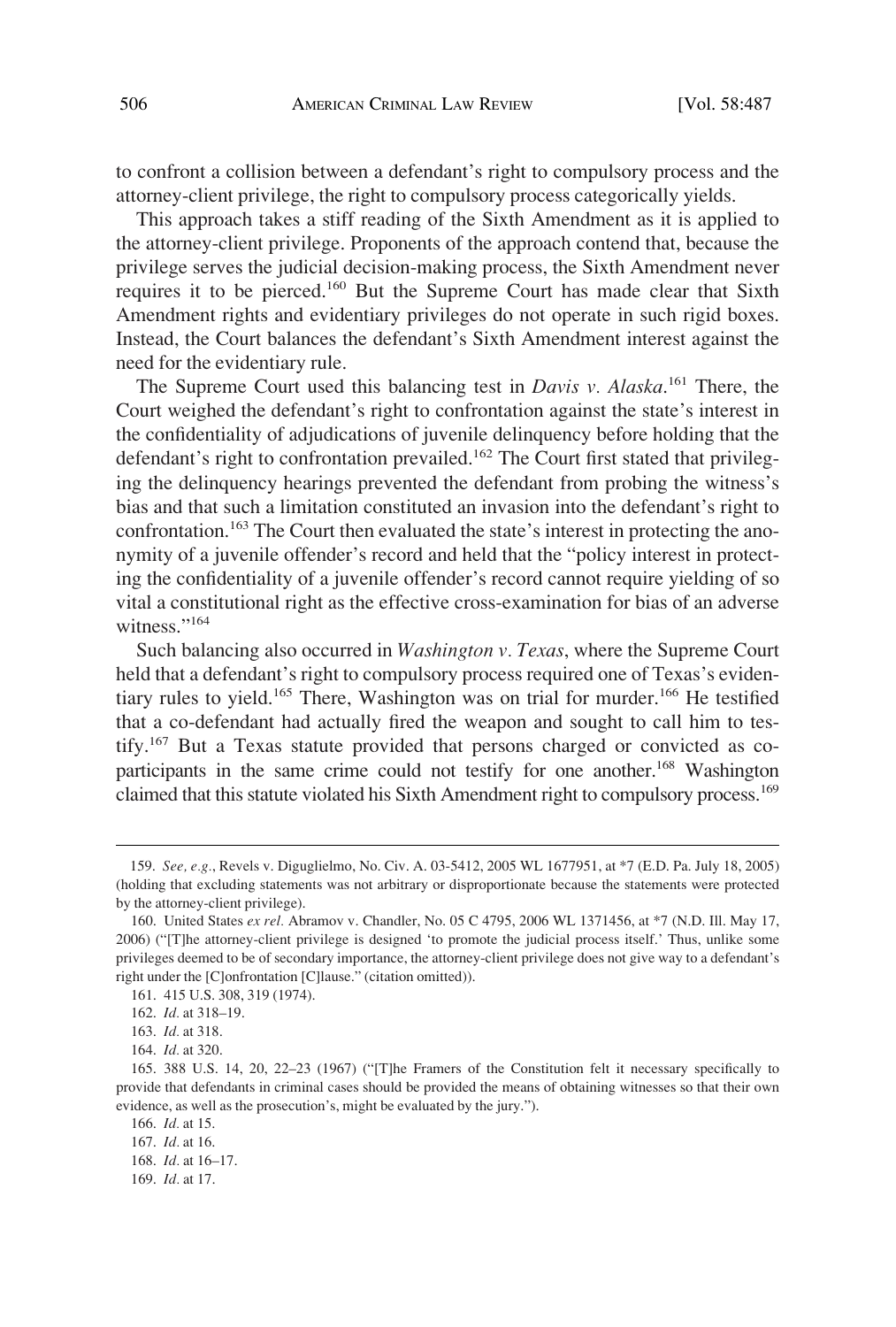The Court then balanced the purported purpose of the rule—to prevent testimony that is particularly likely to be perjured—against the defendant's right to obtain witnesses in his favor.<sup>170</sup> The Court held that the rule violated the defendant's right to compulsory process because "the State arbitrarily denied him the right to put on the stand a witness who was physically and mentally capable of testifying."<sup>171</sup>

These examples are illustrative. The Court balanced interests when the Confrontation Clause conflicted with the privilege against self-incrimination, $172$ when the Confrontation Clause conflicted with state voucher rules, $173$  and when the Compulsory Process Clause conflicted with an evidentiary rule excluding polygraph evidence.<sup>174</sup> Each of these cases shows that the Confrontation and Compulsory Process Clauses are not required to categorically yield to evidentiary privileges. By summarily holding that the Sixth Amendment does not permit a defendant to displace the attorney-client privilege and failing to conduct the requisite balancing test, this categorical approach fails to adhere to Supreme Court precedent.

This failure has consequences. There are situations where a defendant's Sixth Amendment interests outweigh the policy justifications for the attorney-client privilege. Take, for example, a situation where a criminal defendant seeks to pierce the attorney-client privilege of a witness who sought the advice of counsel in a civil suit. In that situation, the Sixth Amendment interest in the evidence would be great: the defendant would be attempting to utilize her constitutional rights to prove her innocence. On the other side of the coin, the interest justifying the attorney-client privilege is less important. In the civil context, the privilege is disconnected from its constitutional underpinnings. No longer is there a collision between constitutional rights. Rather, a mere evidentiary privilege prevents a defendant from utilizing his constitutional right to confrontation or compulsory process. It is true that that evidentiary privilege has value. It protects the attorneyclient relationship and prevents a civil client from facing embarrassment or civil liability based on his conversations with counsel. It is also true that opening up a client to civil liability or embarrassment has costs. But in America, a criminal conviction is uniquely punitive. It is the lone manner in which one can be stripped of his freedom, and it carries consequences that extend far beyond the release from prison. In such a situation, the defendant's constitutional interest in defending his

174. *See* United States v. Scheffer, 523 U.S. 303, 309 (1998) (holding that the Compulsory Process Clause does not require the introduction of polygraph evidence).

<sup>170.</sup> *Id.* at 22.

<sup>171.</sup> *Id.* at 23.

<sup>172.</sup> *See* Douglas v. Alabama, 380 U.S. 415, 419 (1965) (holding that the witness's invocation of the Fifth Amendment privilege against self-incrimination denied the defendant an opportunity for effective crossexamination).

<sup>173.</sup> *See* Chambers v. Mississippi, 410 U.S. 284, 298 (1973) (holding that the state's voucher rule interfered with the defendant's rights under the Confrontation Clause). State voucher rules prevent a party from impeaching his own witness based upon the premise that a party who presents a witness vouches for that witness's credibility. *Id.* at 296.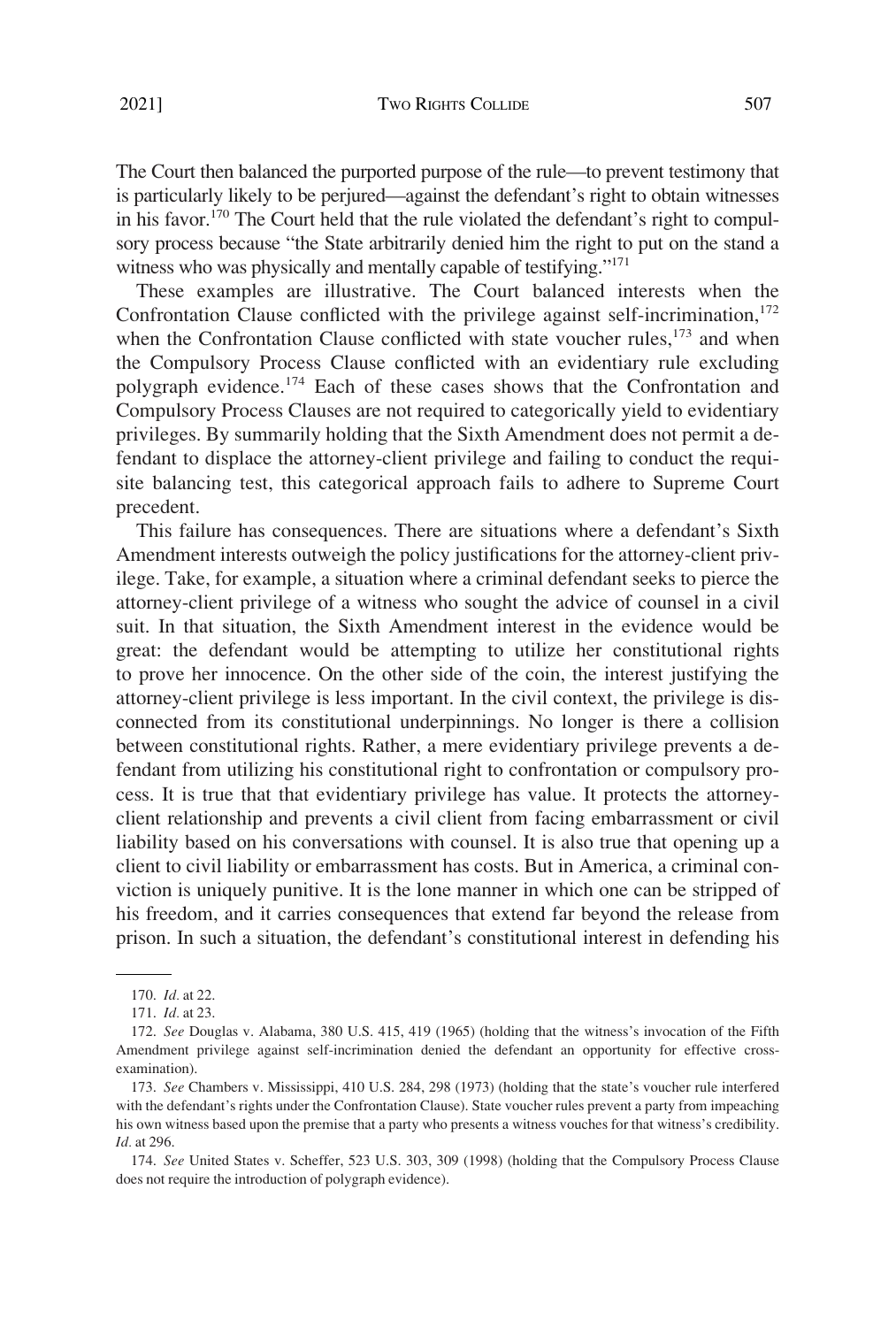<span id="page-21-0"></span>freedom outweighs the civil client's interest in privileged communication. Therefore, while it is true that the attorney-client privilege has strong policy justifications, those justifications will not always outweigh a defendant's Sixth Amendment interests. By setting forth a categorical rule, one ignores the need to balance Sixth Amendment interests against the policies justifying evidentiary rules and that, as explained in Part III, *infra*, at times that balance will tip in favor of piercing the attorney-client privilege.

# *C. Balancing Tests*

Other courts employ a fact-specific balancing test to decide whether to pierce the attorney-client privilege. The Seventh Circuit, for instance, looks at the record as a whole and decides "whether the probative value of the alleged privileged communication was such that the defendant's right to effective cross-examination was substantially diminished."<sup>175</sup> Similarly, the D.C. Court of Appeals calls for balancing the privileged statement's "probative value" against the interests the privilege serves and to pierce the privilege when the statement's probative value is "clear and substantial."<sup>176</sup>

Though various jurisdictions apply this balancing approach differently, *United States v. W.R. Grace* is illustrative.<sup>177</sup> There, individual defendants intended to rely upon an advice of counsel defense and filed pre-trial motions to pierce the corporation's attorney-client privilege.178 To determine whether the privilege must give way to the individual defendant's rights to compulsory process, the court examined Washington v. Texas,<sup>179</sup> Chambers v. Mississippi,<sup>180</sup> Davis v. Alaska,<sup>181</sup> Rock v. *Arkansas*, 182 and *Taylor v. Illinois*. 183 The court then noted that in each case where a defendant's Sixth Amendment right to confrontation or compulsory process conflicted with an evidentiary rule, the Supreme Court applied a balancing test.<sup>184</sup> The

<sup>175.</sup> United States *ex rel.* Blackwell v. Franzen, 688 F.2d 496, 501 (7th Cir. 1982) (holding that a trial court's refusal to allow defense counsel to ask whether the prosecution's witness had recanted his confession in a conversation with his attorney did not violate the defendant's Sixth Amendment right to confrontation because the probative value of the testimony did not outweigh the interests served by the privilege).

<sup>176.</sup> Neku v. United States, 620 A.2d 259, 263 (D.C. 1993) (holding that the defendant's right to confront a witness with an alleged inconsistent statement made to the witness's attorney did not prevail over the witness's assertion of the attorney-client privilege).

<sup>177. 439</sup> F. Supp. 2d 1125, 1136–37 (D. Mont. 2006).

<sup>178.</sup> *Id.* at 1136.

<sup>179. 388</sup> U.S. 14, 20 (1967) ("[T]he Framers of the Constitution felt it necessary specifically to provide that defendants in criminal cases should be provided the means of obtaining witnesses so that their own evidence, as well as the prosecution's, might be evaluated by the jury.").

<sup>180. 410</sup> U.S. 284, 302 (1973) (holding that the Sixth Amendment and Fourteenth Amendment create a right to present a defense).

<sup>181. 415</sup> U.S. 308, 318–19 (1974) (holding that the defendant's right to confrontation required privilege guarding juvenile proceedings).

<sup>182. 483</sup> U.S. 44, 62 (1987) (holding that Arkansas's per se rule excluding all hypnotically refreshed testimony infringed impermissibly on a criminal defendant's right to testify on her own behalf).

<sup>183. 484</sup> U.S. 400, 414–16 (1988) (holding that the Compulsory Process Clause is not violated by state law that authorizes the exclusion of a witness as a sanction for discovery violations).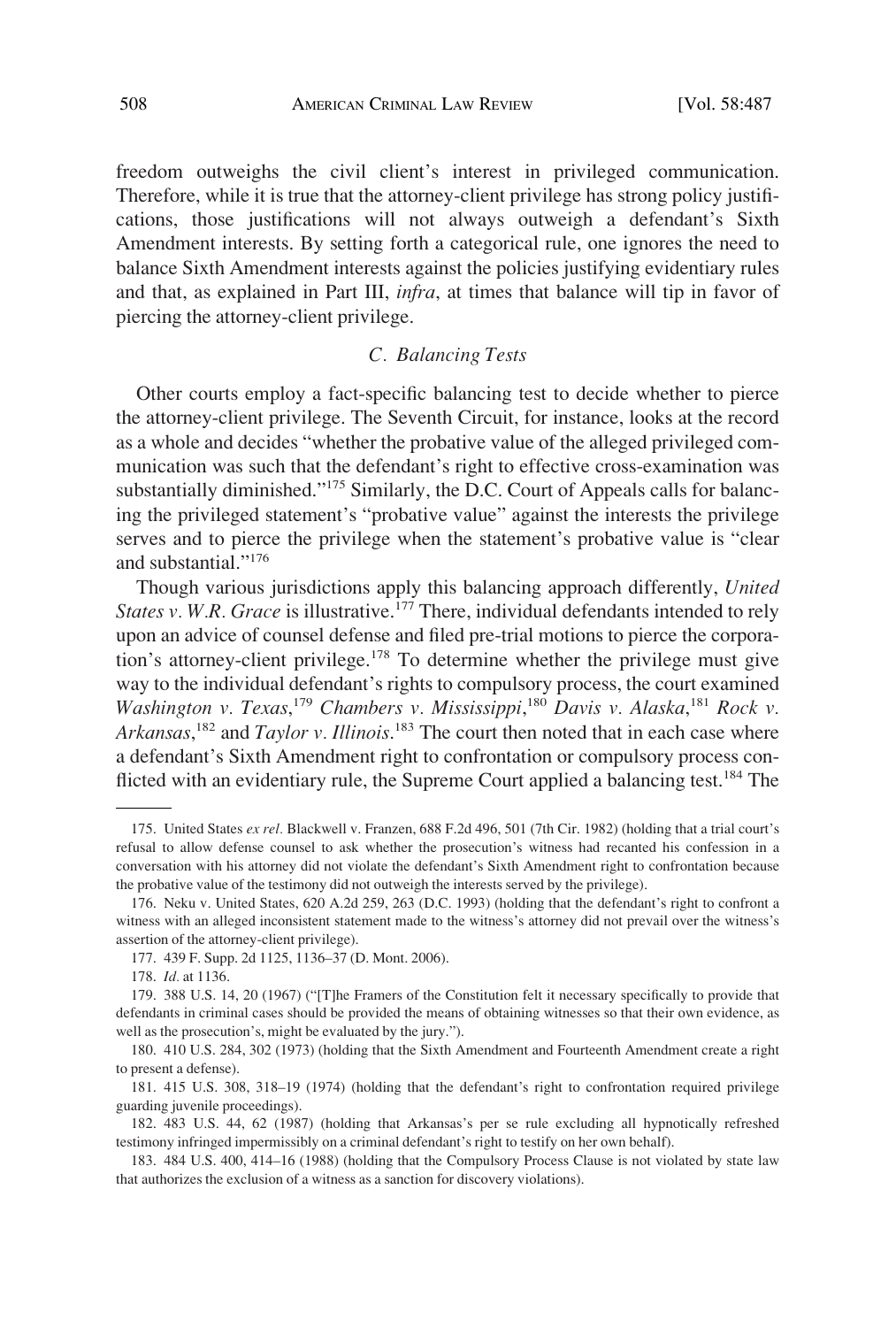court replicated those tests by balancing "the evidence or testimony sought to be introduced . . . against the policy behind the rule requiring that the evidence be excluded,"185 to determine if the evidence was sufficiently probative or exculpatory to overcome the need for the privilege.<sup>186</sup> The court ultimately held that, at the time of trial, the documents could prove to "be of such probative and exculpatory value as to compel admission of the evidence over [the corporation's] objection as the attorney-client privilege holder,"187 but left the determination of which specific documents would be entered into evidence for trial. $188$ 

This balancing test comports more closely with Supreme Court precedent than a categorical approach. A fact-specific balancing test, however, remains flawed. Because a statement's future probative value cannot be predicted, and because the determination of what is probative is subjective, the client will be unable to predict whether the information he provides to his attorney will eventually be disclosed to the public. The Supreme Court has already warned against this practice, stating that "[b]alancing *ex post* the importance of the information against client interests, even limited to criminal cases, introduces substantial uncertainty into the [attorney-client] privilege's application," and therefore must be rejected.<sup>189</sup> And "[a]n uncertain [attorney-client] privilege, or one which purports to be certain but results in widely varying applications by the courts, is little better than no privilege at all $"190$ 

This lack of certainty places a client in a precarious position. The client will need to divulge potentially incriminating information to his attorney to ensure that he receives adequate representation. But under the fact-specific test, the attorney will not be able to tell him with any confidence whether the information he provides will remain private. This rule thus places a client in no better position than he is in when the rights to compulsory process and confrontation categorically control. The client is again forced to elect between his Fifth Amendment and Sixth Amendment rights, and the privilege's penetrable nature again harms the attorney-client relationship and adversarial system as a whole. $191$ 

188. *Id.* 

<sup>184.</sup> United States v. W.R. Grace, 439 F. Supp. 2d 1125, 1139–42 (D. Mont. 2006) (balancing the probative value of privileged information against the need for privilege and holding that at least some of the documents at issue may require piercing privilege under the Compulsory Process Clause).

<sup>185.</sup> *Id.* at 1140.

<sup>186.</sup> *Id.* at 1142.

<sup>187.</sup> *Id.* 

<sup>189.</sup> Swidler & Berlin v. United States, 524 U.S. 399, 409 (1998).

<sup>190.</sup> Upjohn Co. v. United States, 449 U.S. 383, 393 (1981).

<sup>191.</sup> For a detailed discussion of why these harms cannot be justified, see *supra* Section II.A.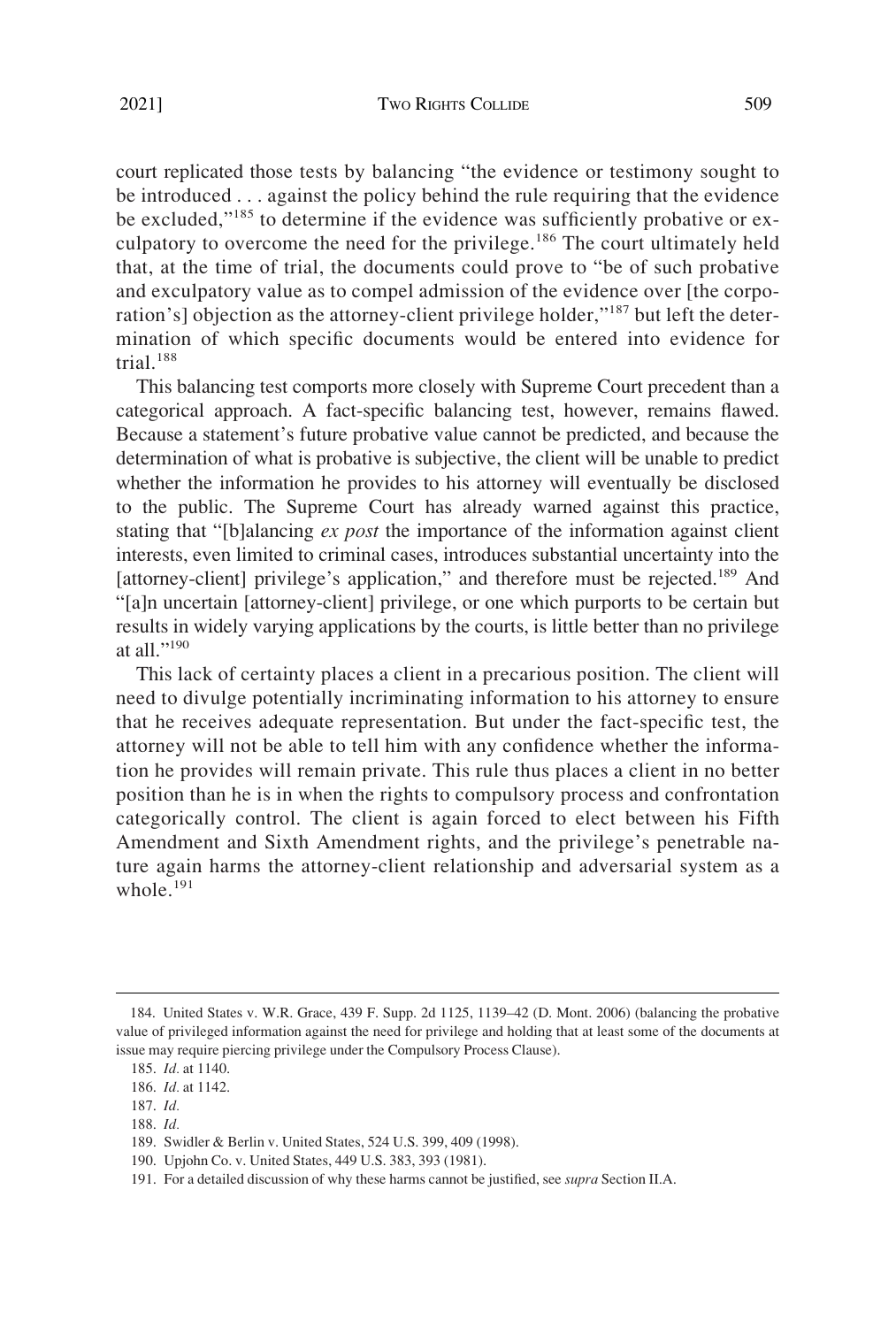### III. THE PROPOSED STANDARD

<span id="page-23-0"></span>This Part contends that the attorney-client privilege should be impenetrable when the relevant communication would subject the declarant to criminal liability. Section A balances the defendant's interest in compulsory process or confrontation against the client's interest in an impenetrable attorney-client privilege. Section B sets forth a proposed standard. Section C applies the proposed standard to concrete examples.

## *A. Balancing Interests*

Categorical approaches to the Compulsory Process and Confrontation Clauses are in tension with each right's qualified nature. But the need for certainty governing the scope of the attorney-client privilege makes fact-specific balancing tests a poor fit. The proper solution is a balancing test that weighs the interests served by the attorney-client privilege against those served by the Sixth Amendment, as opposed to a test that evaluates the probative value of the privileged communication. Because the attorney-client privilege protects different interests in the civil and criminal contexts, the defendant's Sixth Amendment interests should be balanced against the interests served by the attorney-client privilege both (i) when the communication *would not* subject the client to criminal liability; and (ii) when the communication *would* subject the client to criminal liability.

## 1. Non-Incriminating Statements

When the client's statements would not incriminate the client, the balance of interests tilts in favor of a penetrable privilege. The defendant's interests in confrontation and compulsory process are strong. America has "elected to employ an adversary system of criminal justice in which the parties contest all issues before a court." $192$  This system relies on the parties to develop all relevant facts.<sup>193</sup> For such a system to function fairly, however, it is imperative that criminal defendants have the necessary resources to discover the facts that are most crucial to their cases.<sup>194</sup> Seeking to ensure that criminal defendants have such resources, the Sixth Amendment's framers adopted the Confrontation and Compulsory Process Clauses.195 The right to confrontation is the defendant's essential tool for testing

<sup>192.</sup> Taylor v. Illinois, 484 U.S. 400, 408–09 (1988) (citation omitted) (discussing the importance of the Compulsory Process Clause to the adversarial system of justice).

<sup>193.</sup> *Id.* 

<sup>194.</sup> *See* Jacob D. Briggs, Gonzalez-Lopez *and Its Bright-Line Rule: Result of Broad Judicial Philosophy or Context-Specific Principles?*, 2007 BYU L. REV. 531, 571 (2007) (discussing the American adversarial system and need for similar resources as part of a right to counsel).

<sup>195.</sup> *See* Washington v. Texas, 388 U.S. 14, 19–20 (1967) (discussing the Compulsory Process Clause's history); Crawford v. Washington, 541 U.S. 36, 50 (2004) (discussing the Confrontation Clause's history).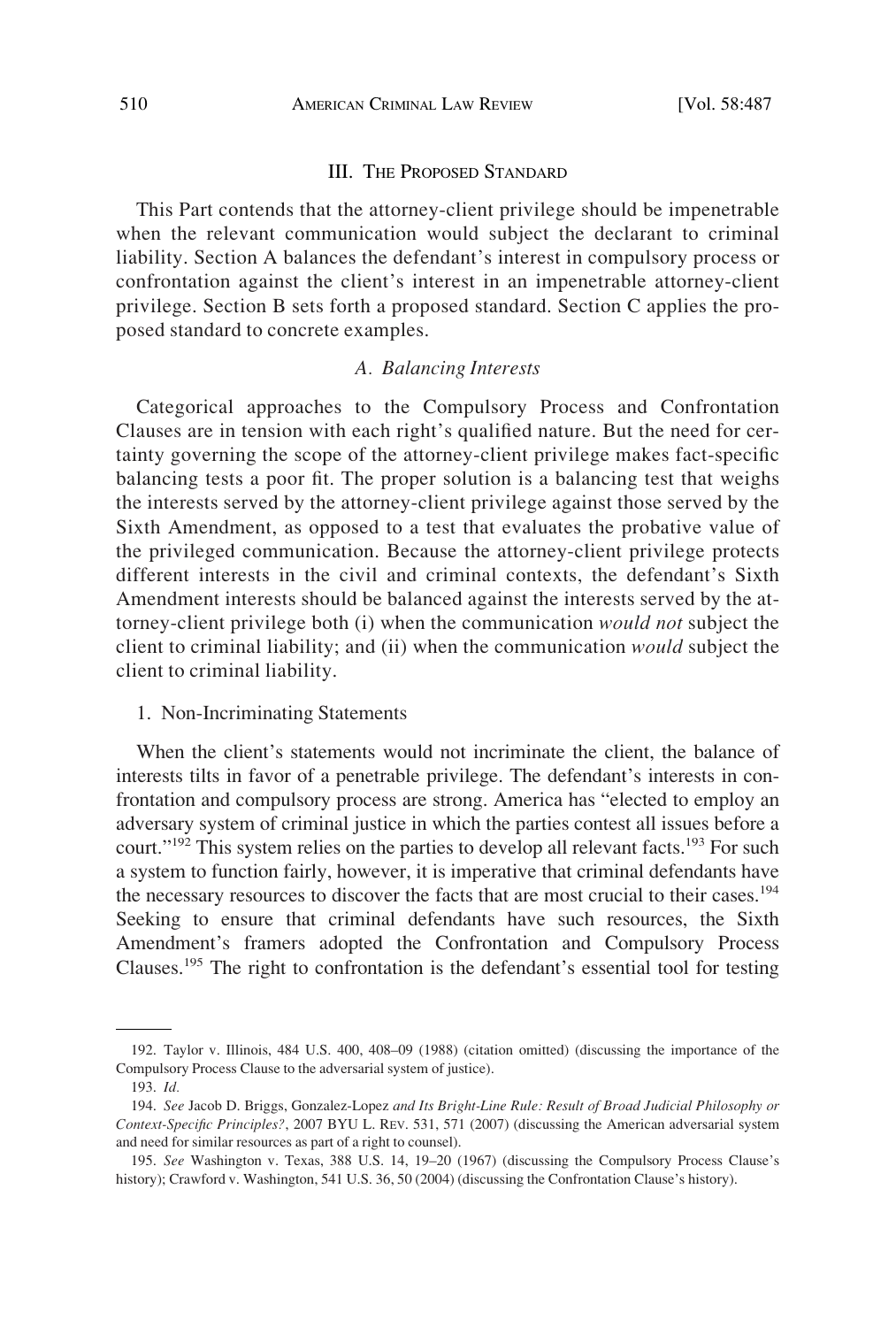the credibility of the prosecution's evidence,<sup>196</sup> and "it is imperative to the function of courts that compulsory process be available for the production of evidence."197 Without these tools, defendants would be hindered from setting forth the facts most crucial to their case. This would force judges and juries to make decisions premised upon "partial or speculative presentation of the facts."<sup>198</sup> When decisions are reached on these grounds, they are less well-reasoned than they otherwise would be. At best, this infringes upon a defendant's right to access evidence to defend his case. At worst, it leads to wrongful convictions.

But penetrating the privilege—even when limited to non-incriminating communications—has costs too. "[T]he attorney-client privilege is a necessary foundation for the adversarial system of justice."<sup>199</sup> In civil and criminal contexts alike, a lawyer's ability to effectively advocate for his client's interests is premised upon being privy to all available information.<sup>200</sup> That information, even if non-incriminating, is often highly personal, embarrassing, or creates the risk of civil liability.<sup>201</sup> A client may be chilled from providing his lawyer with damaging facts when he knows they may later be disclosed to the public.202 This too hinders a lawyer's ability to adequately represent his client and erodes the public's confidence in the adversarial system.<sup>203</sup>

It is unclear, however, how often this result will actually deter a privilege-holder from communicating with his attorney. A witness is generally required to testify about all admissible and relevant facts that are not privileged.<sup>204</sup> And it is black letter law that the attorney-client privilege "only protects disclosure of communications; it does not protect disclosure of the underlying facts by those who communicated with the attorney."205 Thus, under most circumstances, if the privilege-holder is available, he will be required to testify about the non-incriminating facts he communicated to his attorney.

<sup>196.</sup> *See* Sira v. Morton, 380 F.3d 57, 78 (2d Cir. 2004) ("In our adversarial system, confrontation and crossexamination are the usual tools used to test credibility." (citation omitted)).

<sup>197.</sup> *Taylor*, 484 U.S. at 409 (citation omitted).

<sup>198.</sup> *Id.* 

<sup>199.</sup> *In re* Lott, 424 F.3d 446, 450 (6th Cir. 2005).

<sup>200.</sup> *See* Freedman, *supra* note 16, at 1492 ("[T]he lawyer-client privilege rests on the need for the lawyer not only as advocate, but as counsellor—to know all that relates to the client's reasons for seeking representation.").

<sup>201.</sup> *See* Swidler & Berlin v. United States, 524 U.S. 399, 407–08 (1998) ("Clients consult attorneys for a wide variety of reasons, only one of which involves possible criminal liability.").

<sup>202.</sup> *See id.* (explaining that a privilege that does not survive a client's death will chill the client from divulging embarrassing, but non-incriminating, information).

<sup>203.</sup> *See Taylor*, 484 U.S. at 409 (explaining that the public confidence in the adversarial system will be eroded when decisions are made based upon speculative facts).

<sup>204.</sup> *See* FED R. CIV. P. 26(b)(1) (describing how the deponent may be examined regarding any nonprivileged matter that is relevant to the subject matter involved in the pending action).

<sup>205.</sup> Upjohn Co. v. United States, 449 U.S. 383, 395, 397 (1981) (holding that the attorney-client privilege protects communications between corporate employees and in-house counsel, but not the facts underlying those communications).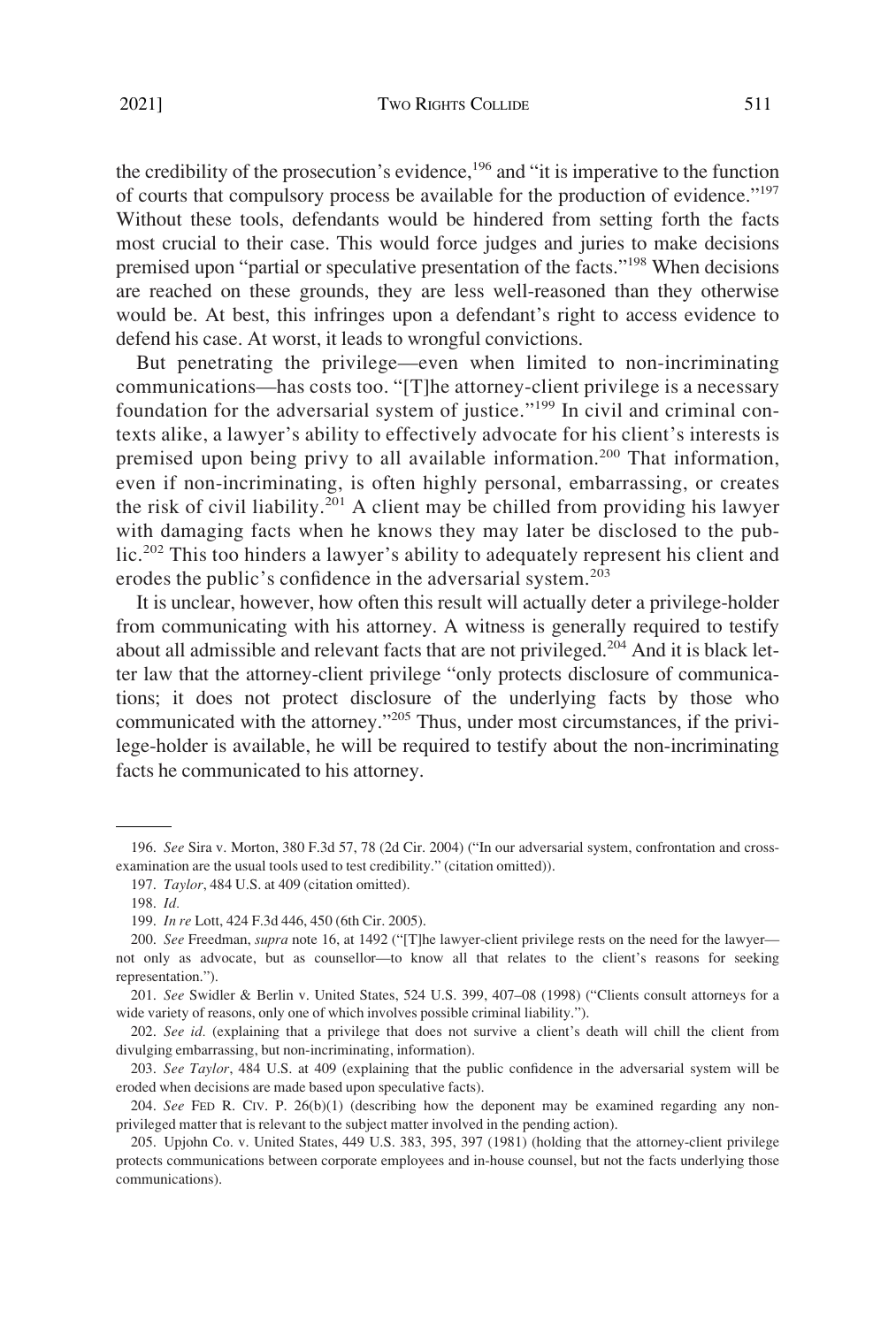An attorney will likely only be asked to testify about his communications with his client if the client-witness is unavailable. Unless the privilege-holder makes his confession on his deathbed, it is unlikely that he will be able to predict he will be unavailable to testify about non-incriminating facts in the future.<sup>206</sup> Therefore, a client-witness gains little by withholding such information from his attorney if the privilege is penetrable. Because the privilege-holder would likely believe the facts at issue were discoverable, it is unlikely that a penetrable privilege would deter the client from sharing such information with his attorney. A penetrable privilege in this context thus does little to inhibit "full and frank communication" between attorney and client.<sup>207</sup>

The interests in an impenetrable privilege do not increase where a defendant seeks to introduce an attorney's communications to the client. It is unlikely that a client will be deterred from providing his attorney with all pertinent facts because of the advice his attorney may provide. Thus, possible discovery of these communications places minimal strain on the adversarial system.

This minimal strain does not outweigh the defendant's Sixth Amendment interests.208 The attorney-client privilege—just like the Confrontation and Compulsory Process Clauses—protects the adversarial system. But the attorney-client privilege, when raised in the civil context, remains a mere evidentiary rule that is unmoored from any of its constitutional underpinnings.<sup>209</sup> It is certainly an important evidentiary rule, but not one that can justify severely infringing on a defendant's constitutional rights.

There are reasons such rights attach only in criminal cases. In America, there is a significant distinction between criminal punishment and civil liability.<sup>210</sup> Such a distinction is set out primarily as one that attempts to divide public wrongs from private.211 While civil law seeks primarily to "force defendants to internalize the social costs that their conduct imposes on others," criminal law sets out to define

<sup>206.</sup> Under Federal Rule of Evidence 804(a), a declarant is considered unavailable as a witness if the declarant: (1) is exempted from testifying about the subject matter of the declarant's statement because the court rules that a privilege applies; (2) refuses to testify about the subject matter despite a court order to do so; (3) testifies to not remembering the subject matter; (4) cannot be present or testify at the trial or hearing because of death or a then-existing infirmity, physical illness, or mental illness; or (5) is absent from the trial or hearing and the statement's proponent has not been able, by process or other reasonable means, to procure the declarant's attendance. FED R. EVID. 804(a).

<sup>207.</sup> *Upjohn*, 449 U.S. at 389 (describing the attorney-client privilege's purpose).

<sup>208.</sup> *See supra* Section III.B (explaining why a balancing test is required).

<sup>209.</sup> *See* Howell v. Trammell, 728 F.3d 1202, 1222 (10th Cir. 2013) ("[S]tanding alone, the attorney-client privilege is merely a rule of evidence; it has not yet been held a constitutional right." (citation omitted)).

<sup>210.</sup> *See* Nowakowski v. New York, 835 F.3d 210, 221 (2d Cir. 2016) ("The distinction of public wrongs from private, of crimes and misdemeanors from civil injuries, seems principally to consist in this: that private wrongs, or civil injuries, are an infringement or privation of the civil rights which belong to individuals, considered merely as individuals; public wrongs, or crimes and misdemeanors, are a breach and violation of the public rights and duties, due to the whole community, considered as community, in its social aggregate capacity." (citation omitted)).

<sup>211.</sup> *Id.*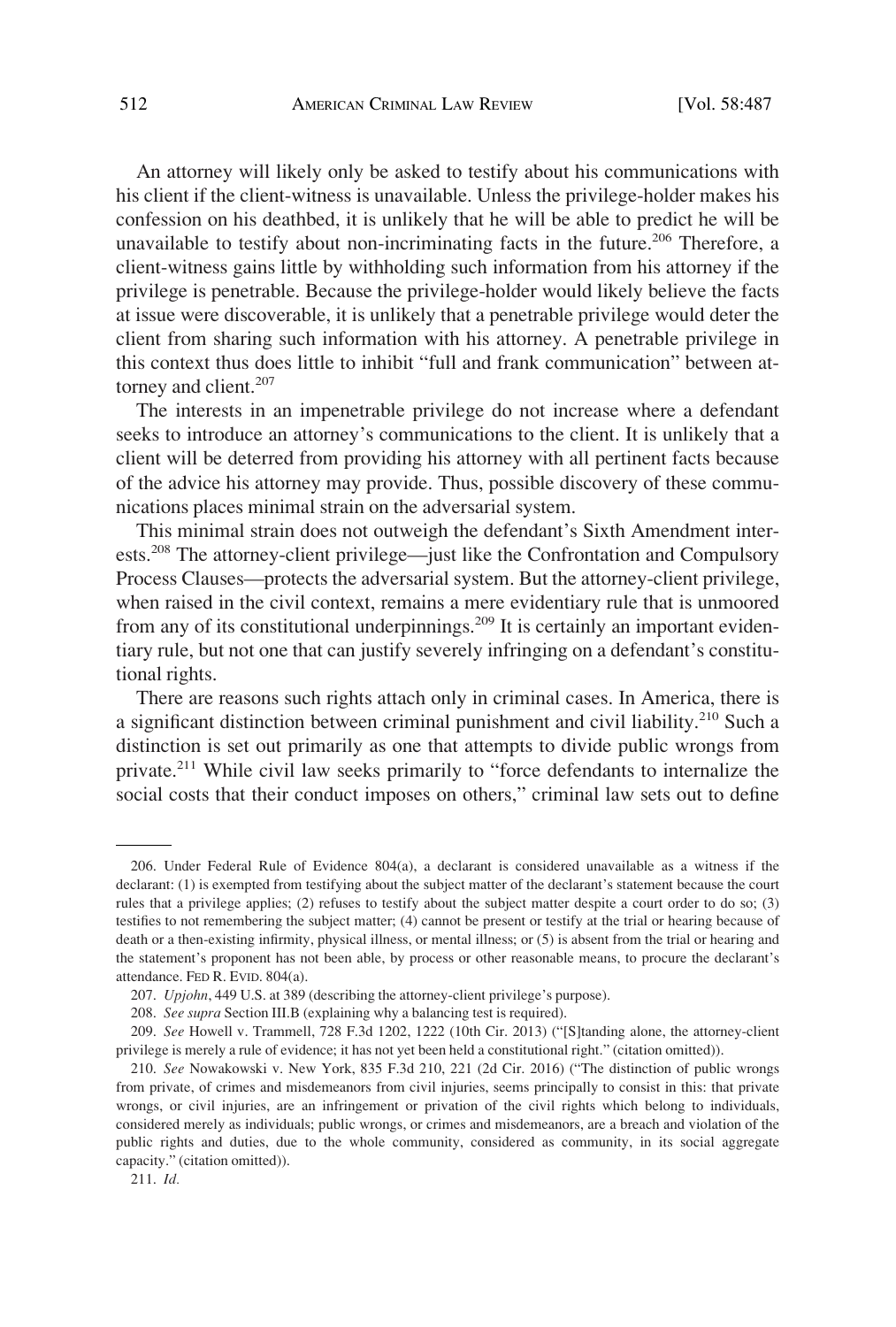conduct that society believes is morally reprehensible, and to "inflict punishment in a manner that maximizes stigma and censure."212

As a result of this distinction, the censure that attaches to a criminal conviction typically outweighs that which comes with civil liability. Generally speaking, it is only a criminal conviction that brings about the possibility of imprisonment. And "as legally and socially significant as a term in prison is, for most people convicted of crimes, collateral consequences will generate the most significant effects."<sup>213</sup> These consequences are "the indirect consequences of criminal convictions," comprised of "a mixture of federal and state statutory and regulatory law, as well as local policies."<sup>214</sup> The ABA has estimated that there are as many as 30,000 of these consequences.<sup>215</sup> And while no individual could possibly face all  $30,000$  of them, a convicted individual must fear being disenfranchised; being unable to hold federal or state office; being barred from obtaining various licenses or entering certain professions; being subject to impeachment when testifying as a witness; being disqualified from serving as a juror; being stripped of the right to keep and bear arms; and, for non-citizens, being deported.<sup>216</sup>

These consequences reflect the social stigma that accompanies a criminal conviction. When one is convicted of a crime, the law, and often society, views that person as having a "shattered character."217 Because of that view, a criminal conviction permanently impairs the quality of a defendant's life in a way that is rarely matched by a civil judgment.<sup>218</sup> This stigma has concrete impacts on nearly every facet of a convict's life. For instance, while employers typically consider a potential employee's criminal background when making hiring decisions, they almost never ask whether she has been subject to civil liability.<sup>219</sup> And a criminal conviction often results in "the disintegration of social and familial support [that] may impose psychological burdens on the convict, degrading his or her self-conception in a way no adverse civil award could."<sup>220</sup>

<sup>212.</sup> John C. Coffee, Jr., *Paradigms Lost: The Blurring of the Criminal and Civil Law Models—And What Can Be Done About It*, 101 YALE L.J. 1875, 1878 (1992).

<sup>213.</sup> Gabriel J. Chin, *The New Civil Death: Rethinking Punishment in the Era of Mass Conviction*, 160 U. PA. L. REV. 1789, 1805–06 (2012).

<sup>214.</sup> Michael Pinard, *An Integrated Perspective on the Collateral Consequences of Criminal Convictions and Reentry Issues Faced by Formerly Incarcerated Individuals*, 86 B.U. L. REV. 623, 634 (2006).

<sup>215.</sup> Colleen F. Shanahan, *Significant Entanglements: A Framework for the Civil Consequences of Criminal Convictions*, 49 AM. CRIM. L. REV. 1387, 1396 (2012) ("The American Bar Association—funded by the 2007 Court Security Act—has undertaken this effort and, after its first year, had identified more than 30,000 [collateral] consequences in a wide breadth of areas." (footnotes omitted)).

<sup>216.</sup> *See* Chin, *supra* note 213, at 1799–1800.

<sup>217.</sup> *Id.* at 1790–91 (citation omitted).

<sup>218.</sup> *See* Aaron Xavier Fellmeth, *Civil and Criminal Sanctions in the Constitution and Courts*, 94 GEO. L.J. 1, 2–3 (2005) ("Adverse civil and criminal judgments can deprive defendants of valued liberties and property, but a criminal conviction—or even a mere indictment—may impose a social stigma that permanently impairs the defendant's quality of life in a manner rarely equaled by a civil judgment.").

<sup>219.</sup> *See id.* at 3.

<sup>220.</sup> *Id.*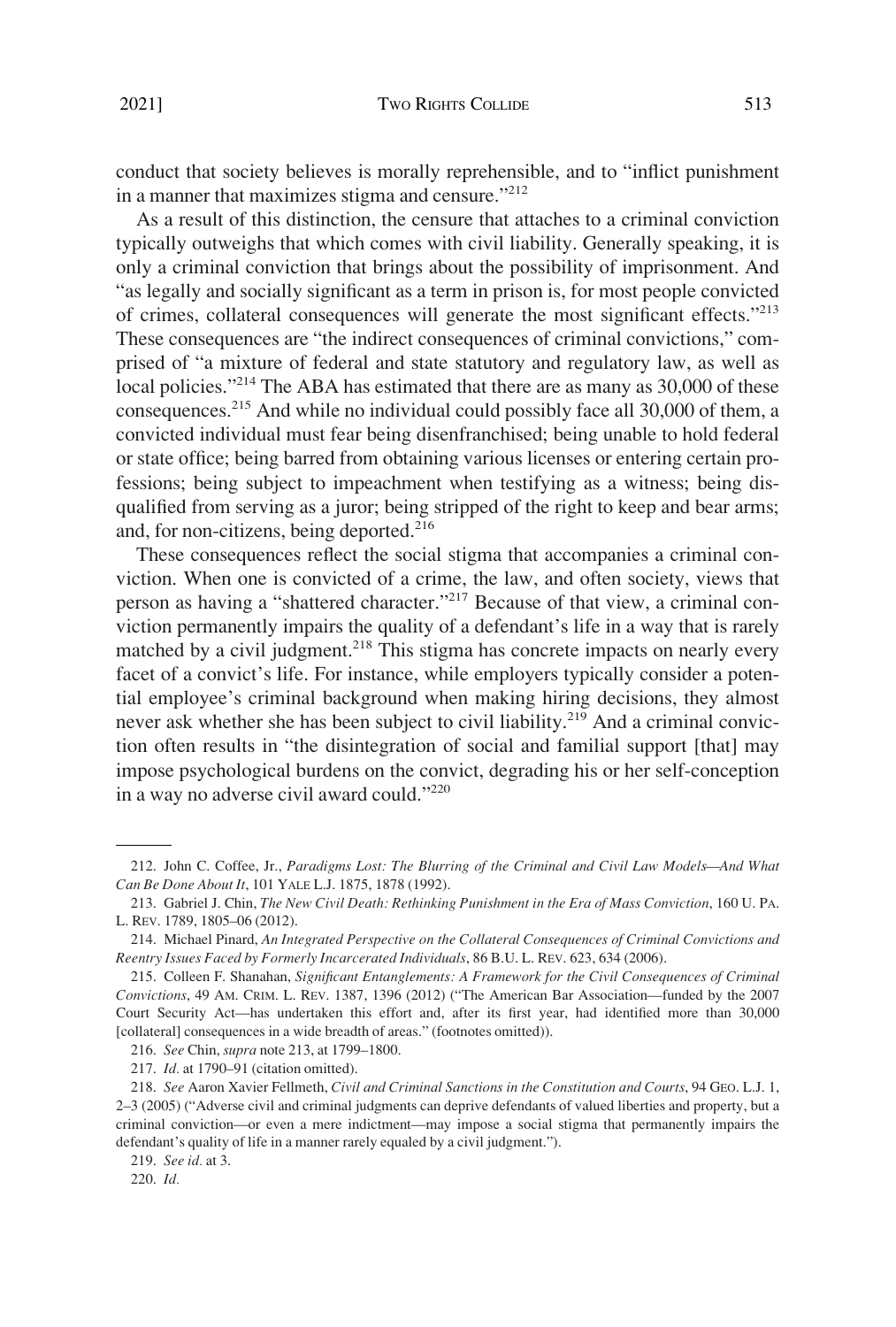<span id="page-27-0"></span>Thus, while it is true that civil liability has consequences, those consequences are typically less stigmatic, and less severe, than a criminal conviction. Therefore, when one's need to utilize the attorney-client privilege to avoid civil liability collides with one's need to utilize her Sixth Amendment right to avoid conviction, the Sixth Amendment must prevail. For when compared to civil liability, the consequences of a criminal conviction are too long-lasting, too stigmatic, and too severe to justify infringing upon a defendant's constitutional rights.

The defendant's Sixth Amendment right to confrontation or compulsory process still must prevail when a privilege-holder makes a non-incriminating statement in a criminal context. It is true that weighing these interests becomes murkier after the privilege-holder's Sixth Amendment right to counsel attaches. It is a truism that a lawyer must be apprised of all facts to prepare an effective defense, and that without all facts "the practical value of [the] Sixth Amendment right to the effective assistance of counsel will therefore be less."<sup>221</sup> It is also true that a client may be reluctant to reveal embarrassing, though non-incriminating, facts to his attorney if another defendant's Sixth Amendment rights may require those communications to be divulged.<sup>222</sup>

But one might question how often the privilege-holder will be chilled from providing those facts in practice. These are facts that a defendant could call the client to testify about as a witness. The client is thus in no worse position by providing his attorney with the information than he would otherwise be in. Because the client-witness could still be compelled to divulge the information if he were called to testify at the relevant defendant's trial, it makes little sense for him to hinder his own case by failing to provide his counsel with relevant information.

Even if a client were chilled from providing his lawyer with non-incriminating information, the harm of that chilling effect would be minimal. In a criminal matter, the crux of the case is typically the client's criminal actions. While a client's peripheral acts may provide helpful color as the attorney builds his case, it is substantially less likely that such information will make or break a verdict. Therefore, the impact that a penetrable attorney-client privilege will have on a client's Sixth Amendment right to counsel in this context does not justify infringing upon a defendant's right to compulsory process or confrontation.

# 2. Incriminating Statements

When a client's communications with his attorney would incriminate the client, the balance shifts in favor of an impenetrable privilege. In this context, the defendant's Sixth Amendment interests remain the same: the Confrontation and

<sup>221.</sup> United States v. Rainone, 32 F.3d 1203, 1206 (7th Cir. 1994).

<sup>222.</sup> *See* Swidler & Berlin v. United States, 524 U.S. 399, 407–08 (1998) (explaining that a privilege that does not survive a client's death will chill the client from divulging embarrassing, but non-incriminating, information).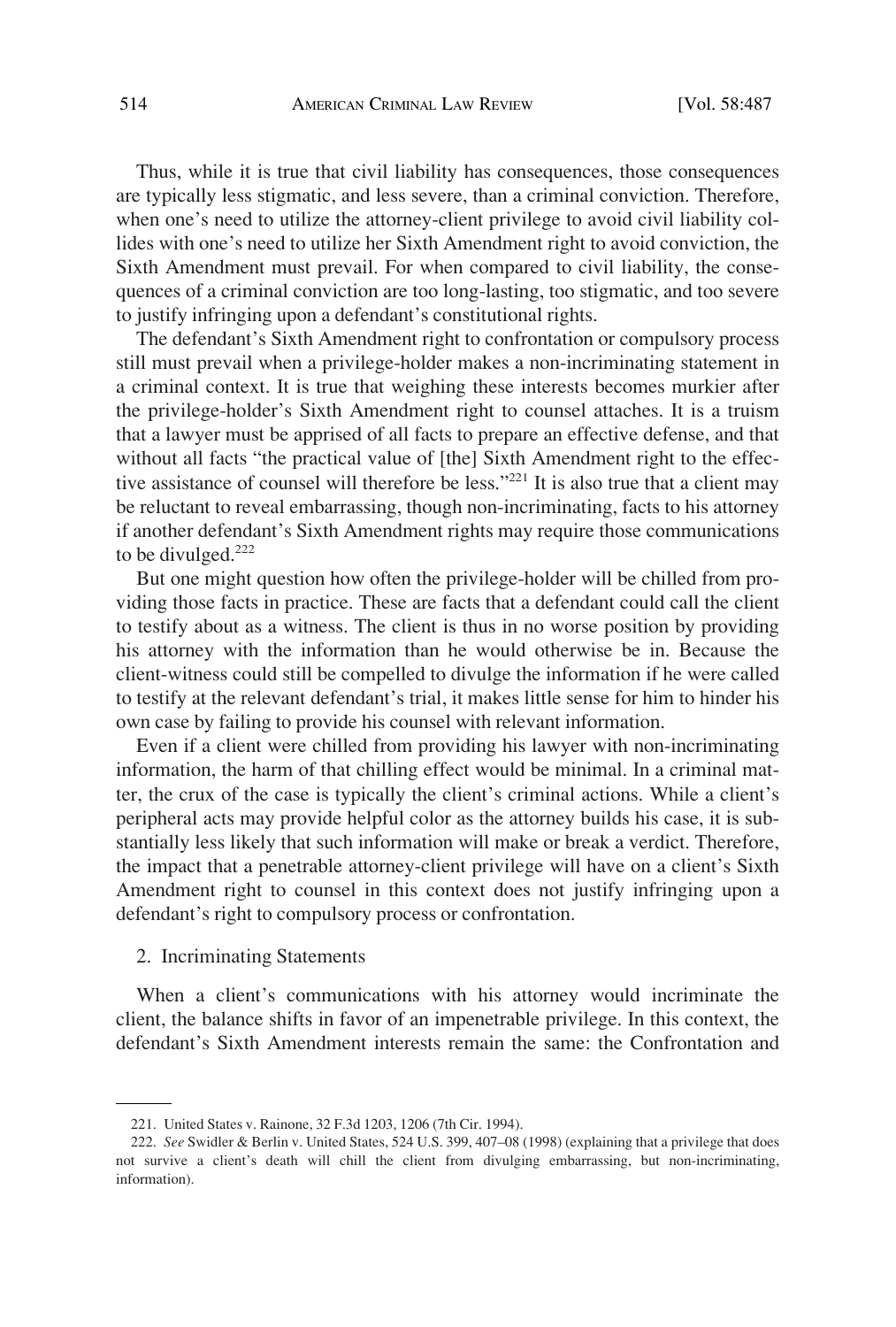Compulsory Process Clauses protect the adversarial system itself, ensure that defendants are not wrongfully convicted, and are enshrined in the Constitution.

In this context, however, the attorney-client privilege plays a stronger role in safeguarding the adversarial system. Recognizing that a layperson often has trouble navigating the adversarial system, the Framers ratified the Sixth Amendment to ensure that criminal defendants have a right to the assistance of counsel.<sup>223</sup> The effectiveness of that right hinges on the client's ability to communicate freely with his attorney.<sup>224</sup> But a client is unable to do so if he is placed in a worse position by providing his attorney with information than he would be by remaining silent.<sup>225</sup> If called to the stand, the client can assert the privilege against self-incrimination when asked about incriminating facts. If the attorney-client privilege is penetrable, however, and a client communicates with his attorney, the client's statements could be discovered by simply subpoenaing the attorney. The client would thus have "walked into his attorney's office unquestionably shielded with the [Fifth] Amendment's protection, and walked out with something less."<sup>226</sup> Before the right to counsel attaches, discovery of these statements removes all teeth from the privilege against self-incrimination. After the right to counsel attaches, it creates a constitutional dilemma.<sup>227</sup>

The costs of this dilemma are systemic. Defendants are disincentivized from communicating their case's most crucial details to their attorneys. This requires attorneys across the criminal justice system to advocate for their client's interests without the facts they need to be effective. This hinders the lawyer's ability to adequately represent his client, which in turn will undermine the public's confidence in the criminal justice process and lead to unjust outcomes.<sup>228</sup>

It is true that an impenetrable privilege does some harm to the integrity of the justice system it is designed to protect. The adversarial system is designed to expose all relevant facts,<sup>229</sup> and an impenetrable attorney-client privilege impedes that objective. At times, that will lead to the guilty client enjoying the privilege's benefits, while the innocent defendant is wrongfully convicted. Such a result is not

<sup>223.</sup> *See* Briggs, *supra* note 194, at 538–41.

<sup>224.</sup> *See* Freedman, *supra* note 16, at 1492.

<sup>225.</sup> *See* Michael Jay Hartman, *Yes, Martha Stewart Can Even Teach Us About the Constitution: Why Constitutional Considerations Warrant an Extension of the Attorney-Client Privilege in High-Profile Criminal Cases*, 10 U. PA. J. CONST. L. 867, 876–77 (2008).

<sup>226.</sup> United States v. Judson, 322 F.2d 460, 466 (9th Cir. 1963).

<sup>227.</sup> *See* United States v. White, 879 F.2d 1509, 1516 (7th Cir. 1989) (Will, J., concurring in part) ("Absent [the attorney-client privilege], a party is forced to choose between free communication with an attorney or complete silence based on the Fifth Amendment, a choice which one should not have to make and which the decided cases make clear one does not have to make."). For a detailed description of this dilemma, see *supra* Part I.

<sup>228.</sup> *See* Freedman, *supra* note 16, at 1494.

<sup>229.</sup> Taylor v. Illinois, 484 U.S. 400, 408–09 (1988) ("The need to develop all relevant facts in the adversarial system is both fundamental and comprehensive.").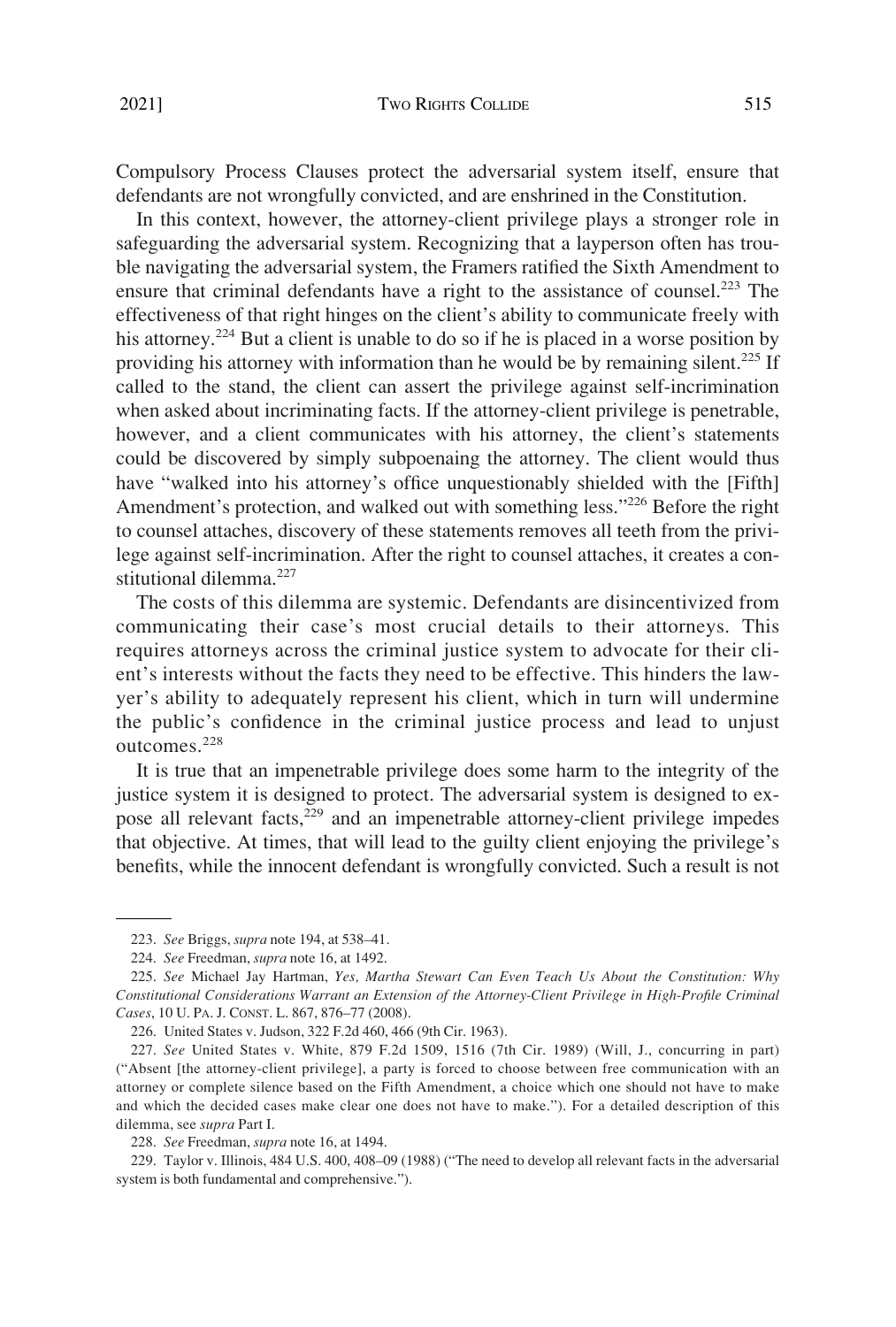in harmony with the "twofold aim of criminal justice . . . that guilt shall not escape or innocence suffer."230

One cannot doubt that such a cost is real. But the construction of America's adversarial system makes it a cost that is necessary. At its core, "[t]he very premise of [America's] adversary system of criminal justice is that partisan advocacy on both sides of a case will best promote the ultimate objective that the guilty be convicted and the innocent go free."231 To ensure that such a system functions fairly, the Framers set forth a number of pre-conviction constitutional rights that protect both the innocent and the guilty.<sup>232</sup> In early American courts, those rights were considered to be so integral to the adversarial system that scrupulously honoring them justified an errant decision in an individual case. $233$ 

Chief amongst those rights is the Sixth Amendment right to the effective assistance of counsel. The Sixth Amendment right to counsel "plays a crucial role in the adversarial system embodied in the Sixth Amendment, since access to counsel's skill and knowledge is necessary to accord defendants the 'ample opportunity to meet the case of the prosecution.'"234 And such a right can "be meaningfully implemented only if a criminal defendant knows that his communications with his attorney are private."235 The most private and important of these communications are the ones that tend to incriminate the defendant. Regardless of whether that defendant is innocent or guilty, it is essential to the functioning of America's adversarial system that the defendant be able to communicate potentially incriminating facts to his attorney without fear of disclosure. That free communication might lead to injustice in an individual case, but it is necessary to ensure that criminal defendants across the justice system are able to adequately discuss their case's most crucial details with their attorney.

And if the privilege were penetrable, one might question how often a client would actually confess to his attorney. Most often, a client is only willing to confess to his attorney because he believes that confession will not be discoverable in the future.236 If the privilege were penetrable, any prudent attorney would inform his client that another defendant's Sixth Amendment rights might require the

<sup>230.</sup> Swidler & Berlin v. United States, 524 U.S. 399, 413 (1998) (O'Connor, J., dissenting) ("[O]ur historic commitment to the rule of law . . . is nowhere more profoundly manifest than in our view that the twofold aim of criminal justice is that guilt shall not escape or innocence suffer." (quoting United States v. Nixon, 418 U.S. 683, 709 (1974))).

<sup>231.</sup> Herring v. New York, 422 U.S. 853, 862 (1975).

<sup>232.</sup> *See* Briggs, *supra* note 194, at 538–41.

<sup>233.</sup> *See* Norman W. Spaulding, *The Privilege of Probity: Forgotten Foundations of the Attorney-Client Privilege*, 26 GEO. J. LEGAL ETHICS 301, 317 (2013) ("[E]arly American courts appear to have treated the right to counsel and the privilege protecting it as complementary, if not superior, to rectitude of decision.").

<sup>234.</sup> United States v. Beltran-Moreno, 556 F.3d 913, 918 (9th Cir. 2009) (emphasis omitted) (citation omitted).

<sup>235.</sup> Weatherford v. Bursey, 429 U.S. 545, 554 n.4 (1977) (citation omitted).

<sup>236.</sup> *See* Admiral Ins. Co. v. U.S. District Court, 881 F.2d 1486, 1494 (9th Cir. 1989) (rejecting a rule that would enable a party to pierce the attorney-client privilege if the opposing party's witness invoked the privilege against self-incrimination).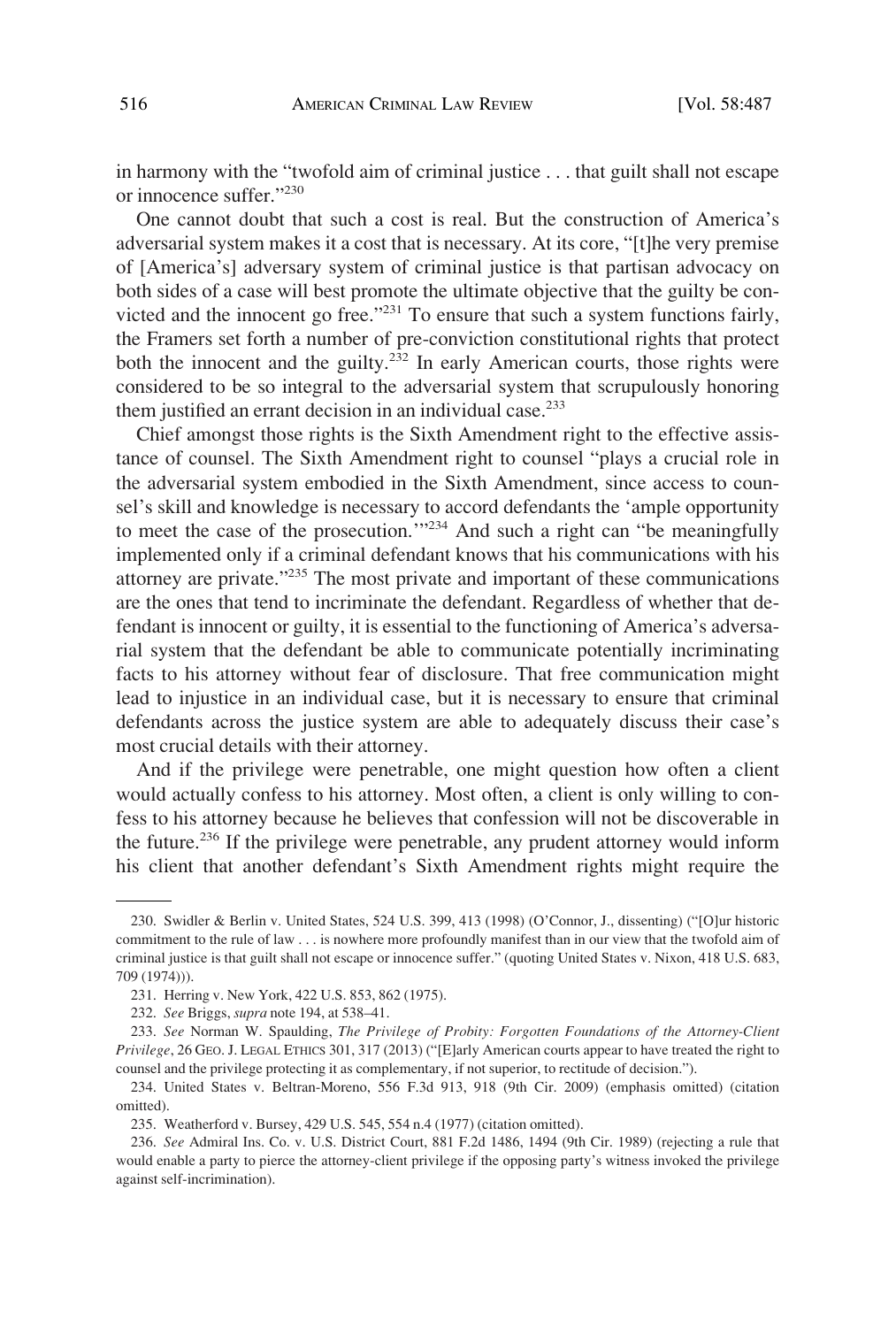2021] Two RIGHTS COLLIDE 517

information to be divulged to the public.<sup>237</sup> In most circumstances, this would lead a client to refrain from confessing to his attorney. The defendant is thus in the same position regardless of whether the privilege is penetrable or impenetrable. If it is impenetrable, the defendant will not have access to the confession because of the privilege's nature. If, on the other hand, it is penetrable, the defendant generally will not have access to the confession because the client will refrain from confessing to his attorney in the first place.<sup>238</sup>

Exceptions to the general rule that incriminating statements are per se undiscoverable can also temper the rule's harshness. The first exception applies to the Confrontation Clause. If the judge finds that the privileged information the defendant is attempting to include would lead the jury to have "a significantly different impression of [the witness's] credibility," $239$  the judge should give the client the option to waive the privilege. If the client declines to waive the privilege, the judge should strike the witness's direct testimony. This will prevent the witness from harming the defendant on direct examination and then escaping any attack on his credibility by invoking the attorney-client privilege. This rule already exists when a witness attempts to invoke the privilege against self-incrimination on cross-examination.<sup>240</sup> And there is no distinguishing principle that justifies allowing a witness to weaponize the attorney-client privilege in a way that cannot be done with the privilege against self-incrimination.

Other exceptions can temper the rule's harshness when it infringes upon a defendant's compulsory process right. The privilege should be penetrable, for example, when the client receives use or transactional immunity for the relevant testimony.<sup>241</sup> Just as a witness no longer may invoke the privilege against selfincrimination if he is granted use or transactional immunity, $242$  a defendant's right to compulsory process should prevail when the client has immunity. The costs of

<sup>237.</sup> *See id.* (noting, in the Fifth Amendment context, that "[a]n unavailability exception to the privilege would force counsel to warn their clients against communicating sensitive information for fear of subsequent forced disclosure").

<sup>238.</sup> *See* Spaulding, *supra* note 233, at 314 (explaining that in the absence of the attorney-client privilege, "guilty clients would simply withhold incriminating statements from counsel, thus leaving the prosecution in no better position to make its case, while compromising the competence and discretion of defense counsel").

<sup>239.</sup> Delaware v. Van Arsdall, 475 U.S. 673, 680 (1986) (providing the standard for when the Confrontation Clause is implicated).

<sup>240.</sup> *See* Douglas v. Alabama, 380 U.S. 415, 419 (1965) (holding that the Confrontation Clause prevents a witness from testifying if he or she will invoke the Fifth Amendment when cross-examined).

<sup>241.</sup> *See* Furs v. Superior Court, 3 A.3d 912, 915 (Conn. 2010) ("Use immunity is defined as '[i]mmunity from the use of the compelled testimony (or any information derived from that testimony) in a future prosecution against the witness.' Transactional immunity 'protects a witness from prosecution for the offense to which the compelled testimony relates.'" (internal citations omitted)).

<sup>242.</sup> *See* Kastigar v. United States, 406 U.S. 441, 448 (1972) (holding that the government can require a witness to testify in spite of the witness's assertion of the privilege against self-incrimination if it grants either use or transactional immunity). Immunity can often be granted by a prosecutor at will. A judge might also order a prosecutor to provide a potential witness with immunity when the prosecutor "deliberate[ly] [denies] immunity for the purpose of withholding exculpatory evidence and gaining a tactical advantage through such manipulation." Blissett v. Lefevre, 924 F.2d 434, 442 (2d Cir. 1991) (citation omitted).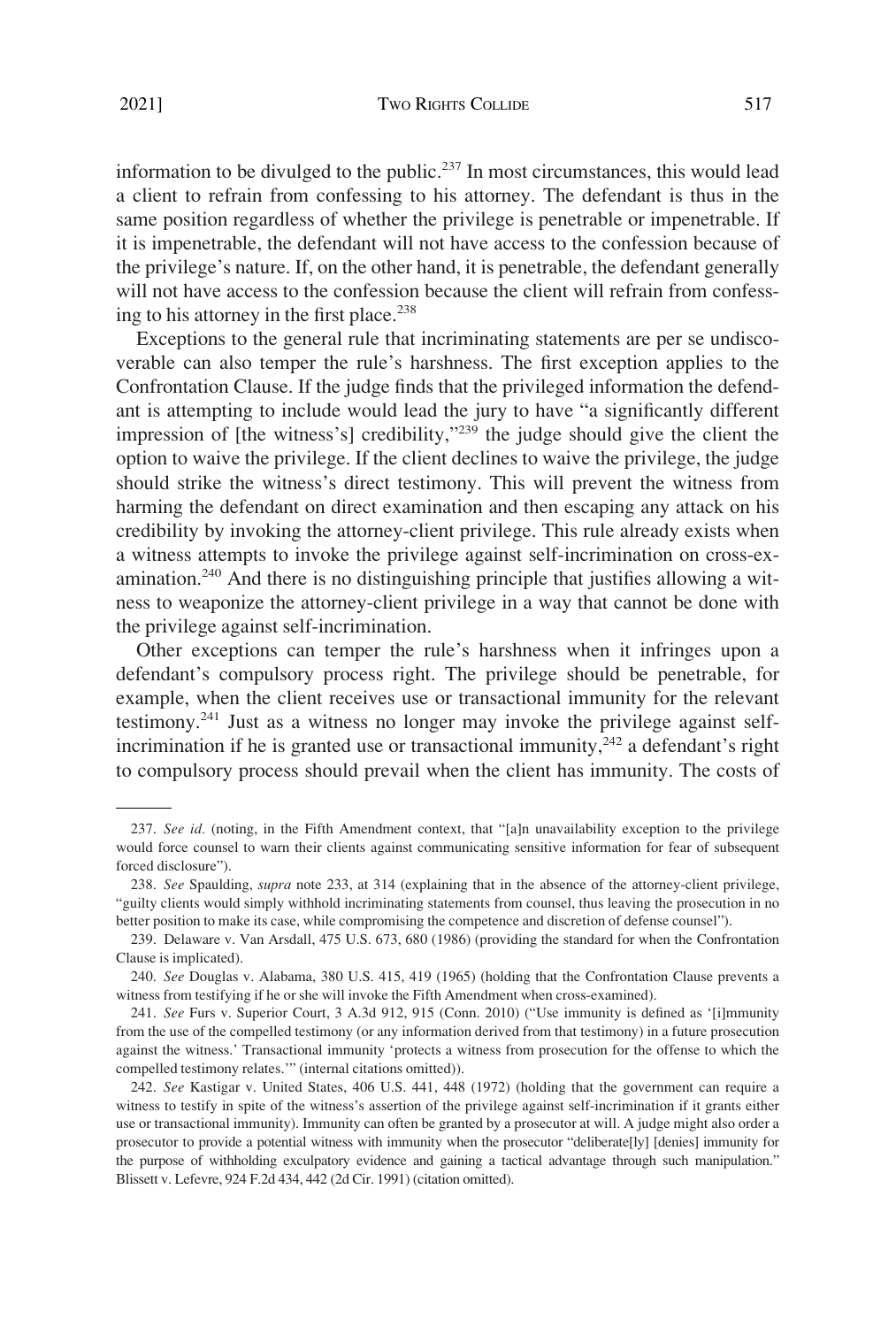<span id="page-31-0"></span>such an exception would be minimal. The client no longer risks conviction because of the communication. And the client could be required to provide the facts underlying his communications if he were available. Therefore, a penetrable privilege no longer places the client in a worse position by communicating with his attorney.

When the client does not receive immunity, an exception allowing incriminating statements to be discovered after the client's death provides some relief.<sup>243</sup> It is true the attorney-client privilege applies with full force after a client's death.<sup>244</sup> However, even the party that advocated for that position before the Supreme Court conceded that there may be times when that privilege must yield to a defendant's constitutional rights.<sup>245</sup> Such circumstances arise when a client dies and no longer faces criminal liability for his communications with his attorney. While the fear of post-mortem embarrassment may chill a client from incriminating himself to his attorney, the cost of that chilling effect is outweighed by the defendant's Sixth Amendment interest in obtaining facts that are significantly probative or exculpatory to his case. Therefore, when a client dies, the balancing of the interests again weighs in favor of a penetrable privilege.

Ultimately, this balancing test results in a penetrable privilege when the information the defendant seeks to discover would not tend to incriminate the privilegeholder. If, on the other hand, the relevant communication would incriminate the privilege-holder, the privilege should generally be impenetrable, subject to the exceptions outlined above.

#### *B. The Proper Standard*

This Section articulates a standard for when a defendant's rights to compulsory process or confrontation can pierce the attorney-client privilege. Once a court becomes aware that a privileged communication exists, $246$  it should review the communication in camera and apply the following standard:

If both of the following elements are met, the relevant communication cannot be discovered:

- (1) The communication falls within the attorney-client privilege; and
- (2) The declarant's statement "would furnish a link in the chain of evidence needed to prosecute" the client.<sup>247</sup>

<sup>243.</sup> A similar carveout should exist where the statute of limitations has run, as the declarant would no longer face criminal liability for the incident.

<sup>244.</sup> *See* Swidler & Berlin v. United States, 524 U.S. 399, 408 (1998).

<sup>245.</sup> *Id.* at 408 n.3 (noting that the petitioners conceded that "exceptional circumstances implicating a criminal defendant's constitutional rights might warrant breaching the [attorney-client] privilege").

<sup>246.</sup> A defendant can learn that potentially exculpatory evidence exists in a number of ways. At times, the conflict comes out on cross examination. *See* Warzek v. Chavez, No. C 10-2632 PJH, 2013 WL 2395199, at \*14 (N.D. Cal. May 29, 2013). Other times, it is brought to the defense's attention when the prosecutor alerts the court, *see* Murdoch v. Castro, 365 F.3d 699, 701 (9th Cir. 2004), or information was inadvertently overheard by the defendant, *see* United States v. Rainone, 32 F.3d 1203, 1207 (7th Cir. 1994).

<sup>247.</sup> Hoffman v. United States, 341 U.S. 479, 486 (1951) ("The [privilege against self-incrimination] not only extends to answers that would in themselves support a conviction under a federal criminal statute but likewise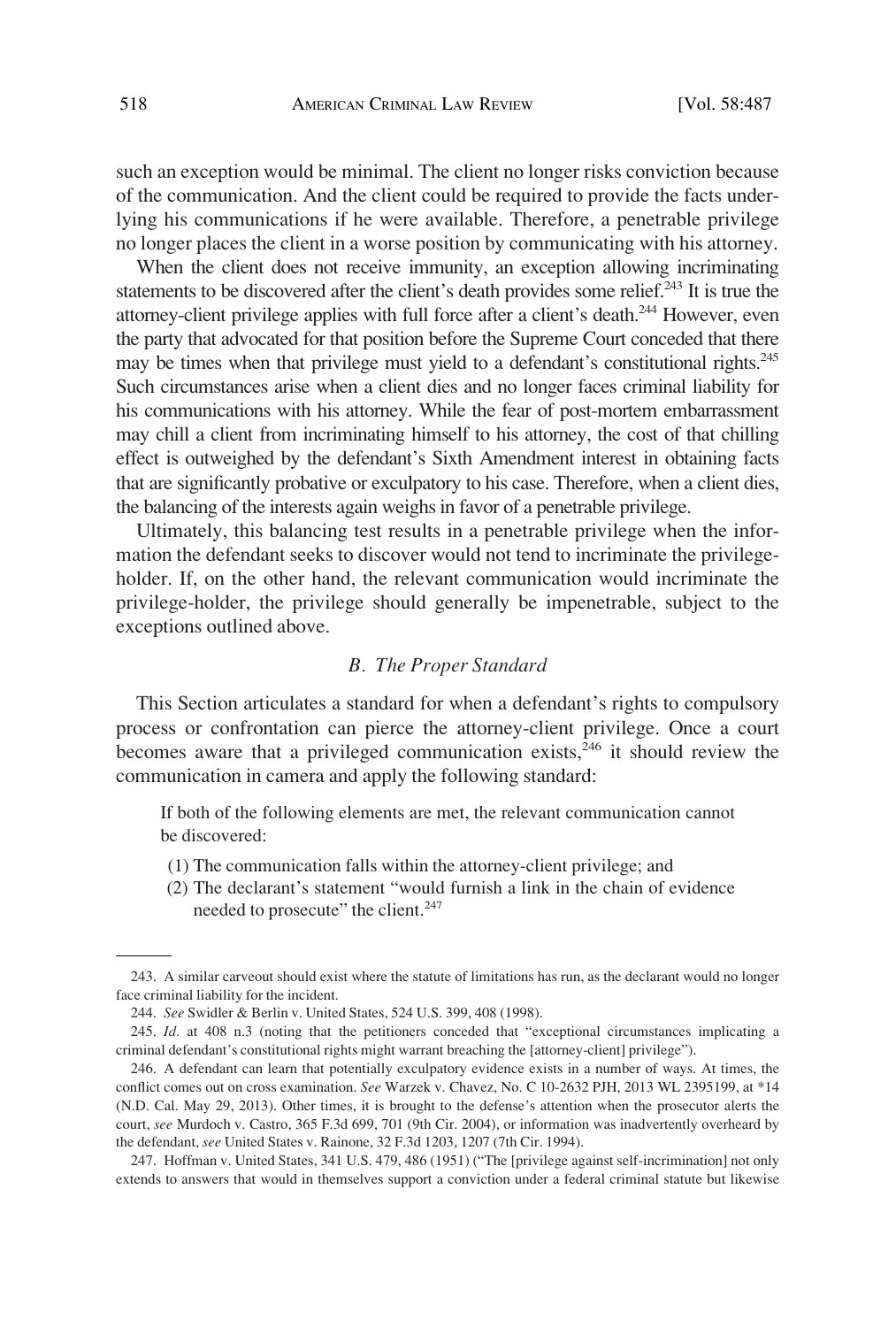<span id="page-32-0"></span>Even if each of the aforementioned elements are met, the privilege may be pierced if:

- (1) The client is provided with use or transactional immunity for the testimony; or
- (2) The client is no longer facing criminal liability for the relevant act because:
	- (a) The statute of limitations has run; or
	- (b) The client is deceased.

Even if the privilege is impenetrable, $248$  when the witness attempts to invoke the attorney-client privilege on cross examination and the court finds that the privileged information would give the jury "a significantly different impression of [the witness's] credibility,"<sup>249</sup> the judge should give the privilege-holder the option to waive the privilege. If the privilege-holder refuses to waive the privilege, the judge should strike the witness's direct testimony.

If any of the above elements are not met, or the communication falls within one of the standard's exceptions, the attorney-client privilege will no longer be impenetrable. In that situation, a defendant alleging a violation of his right to confrontation can pierce the privilege when the information would give the jury "a significantly different impression of [the witness's] credibility."<sup>250</sup> When a defendant alleges a violation of his right to compulsory process, the privilege should be pierced when the evidence is favorable to the defendant's case and would create "a reasonable likelihood that the testimony could have affected the judgment of the trier of fact."251

# *C. Applying the Standard*

This Section applies the proposed standard to concrete examples. The first example comes from the Seventh Circuit case *United States v. Rainone*. 252 There, four men were charged under the Racketeer Influenced and Corrupt Organizations statute for running a "protection racket." $253$  The racket required small business owners to make cash payments to the defendants in order to avoid substantial harm to themselves and their families.<sup>254</sup> Before trial, the group's leader—Leonard

254. *Id.* 

embraces those which would furnish a link in the chain of evidence needed to prosecute the claimant for a federal crime.").

<sup>248.</sup> There is admittedly some tension in calling a privilege that has exceptions impenetrable. However, the use of the term is designed to capture the notion that the privilege cannot be pierced regardless of how probative the communication at issue might be.

<sup>249.</sup> Delaware v. Van Arsdall, 475 U.S. 673, 680 (1986) (providing the standard for when the Confrontation Clause is implicated).

<sup>250.</sup> *Id.* 

<sup>251.</sup> United States v. Valenzuela-Bernal, 458 U.S. 858, 874 (1982) (citation omitted).

<sup>252. 32</sup> F.3d 1203 (7th Cir. 1994).

<sup>253.</sup> *Id.* at 1205.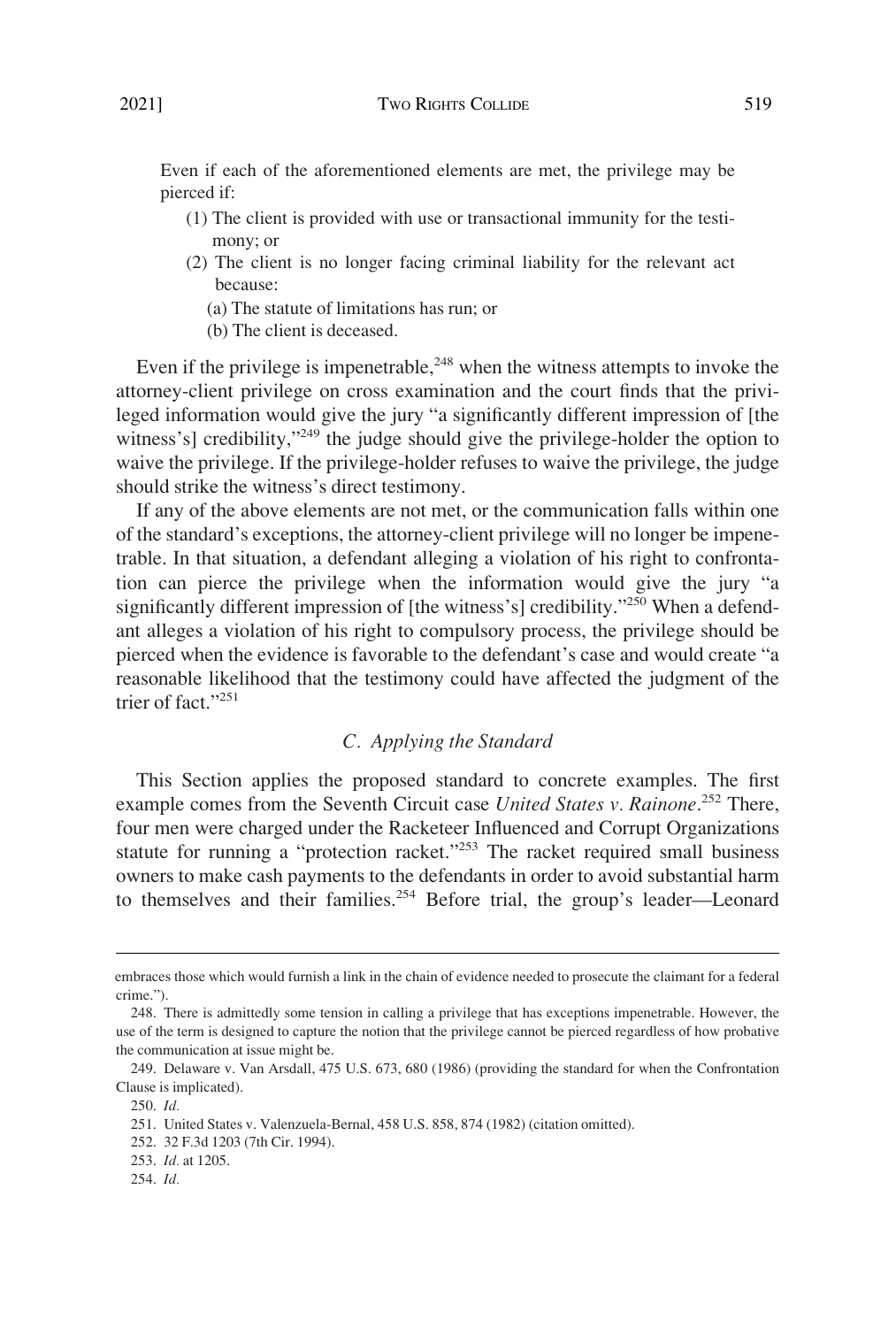Patrick—agreed to testify against the other defendants.<sup>255</sup> When the other defendants cross-examined him at their trial, they sought to introduce privileged notes that Patrick wrote to his attorney.<sup>256</sup> The notes stated that "an FBI agent told Patrick that if he didn't cooperate<sup>[1]</sup>, the government would imprison him with former accomplices who would kill him for having ratted on them."<sup>257</sup>

Under the proposed rule, the other defendants would have the right to introduce the note if it would give the jury a significantly different impression of Patrick's credibility.258 For the privilege to be impenetrable, the privileged communication must "furnish a link in the chain of evidence" necessary to prosecute the client.<sup>259</sup> Here, the note merely shows the potential consequences that might arise if Patrick failed to cooperate with the government. Because the government could not use those consequences to help establish Patrick's guilt, the other defendants could pierce Patrick's attorney-client privilege.

The Northern District of California case *Warzek v. Chavez* also demonstrates how the privilege may be penetrable.<sup>260</sup> There, a man was on trial for allegedly sexually assaulting his fourteen-year-old daughter.<sup>261</sup> The man's wife testified that she saw the defendant "viewing a picture of a naked girl who was approximately the victim's age." $^{262}$  On cross-examination, the man sought to pierce the wife's attorney-client privilege.<sup>263</sup> The wife previously hired an attorney in order to file a civil lawsuit on behalf of her daughter.<sup>264</sup> The defendant contended that piercing the attorney-client privilege would show that the wife "was the 'driving force' behind the civil case to obtain a money judgment against [the] defendant, [and] that [she] was using her daughter to accomplish that goal."265

Under the proposed standard, the defendant would be able to pierce the wife's attorney-client privilege. The wife's specific statements to her attorney were never disclosed. However, assuming they were of the ilk alleged by the defendant, they merely show her motivation for bringing a civil suit and impeach her credibility. Because the wife's statements did not "furnish a link in the chain necessary to prosecute" the wife, the defendant could have pierced the privilege if he was able to

- 264. *Id.*
- 265. *Id.*

<sup>255.</sup> *Id.* 

<sup>256.</sup> *Id.* at 1206.

<sup>257.</sup> *Id.* at 1207.

<sup>258.</sup> *See* Delaware v. Van Arsdall, 475 U.S. 673, 680 (1986) (providing the standard for when the Confrontation Clause is implicated).

<sup>259.</sup> *See* Hoffman v. United States, 341 U.S. 479, 486 (1951) ("The privilege [against self-incrimination] not only extends to answers that would in themselves support a conviction under a federal criminal statute but likewise embraces those which would furnish a link in the chain of evidence needed to prosecute the claimant for a federal crime.").

<sup>260.</sup> No. C 10-2632 PJH, 2013 WL 2395199, at \*13 (N.D. Cal. May 29, 2013).

<sup>261.</sup> *Id.* at \*8.

<sup>262.</sup> *Id.* at \*1.

<sup>263.</sup> *Id.* at \*14.